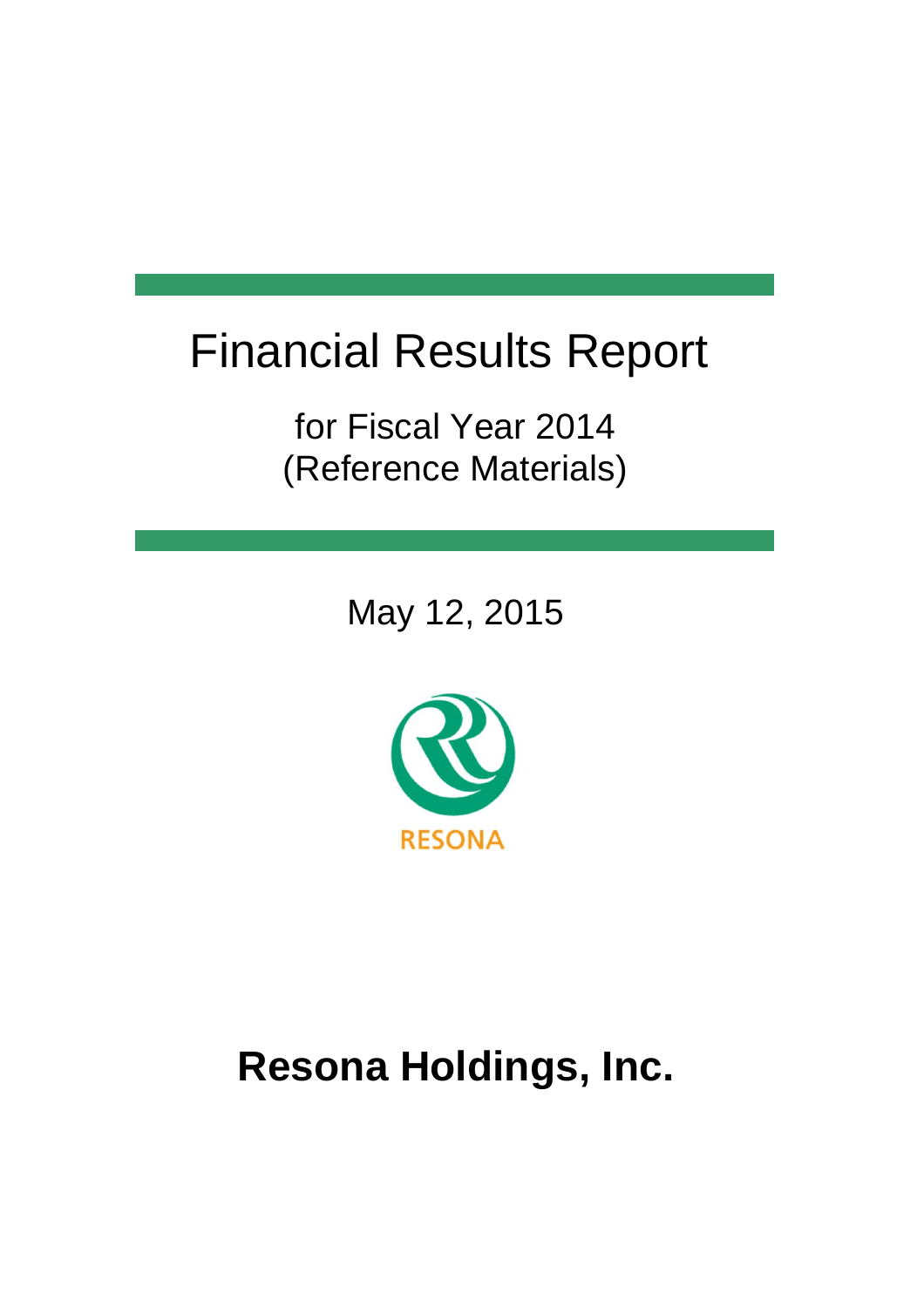#### <Contents >

#### **I. Highlights of Financial Results for Fiscal Year 2014**

| 1 Statements of income <consolidated></consolidated>                                                                                  |              | 1              |
|---------------------------------------------------------------------------------------------------------------------------------------|--------------|----------------|
| <reference> Number of consolidated subsidiaries</reference>                                                                           |              | 1              |
| Statements of income <total bank="" banks,="" each="" figures="" non-consolidated="" of="" three=""></total>                          |              | $2 - 3$        |
| 2 Net operating profit per employee <total bank="" banks,="" each="" figures="" non-consolidated="" of="" three=""></total>           |              | 4              |
| 3 ROE <consolidated></consolidated>                                                                                                   |              | 4              |
| 4 Interest rate spreads (domestic operations) <total bank="" banks,="" each="" figures="" non-consolidated="" of="" three=""></total> |              | 5              |
| 5 Use and source of funds <total bank="" banks,="" each="" figures="" non-consolidated="" of="" three=""></total>                     |              | $6-9$          |
| 6 Retirement benefit obligation and expenses <total bank="" banks,="" each="" figures="" non-consolidated="" of="" three=""></total>  |              | 10             |
| (1) Retirement benefit obligation                                                                                                     |              | 10             |
| (2) Retirement benefit expenses for defined benefit plan                                                                              |              | 10             |
| 7 Gains /(losses) on bonds and stocks <total bank="" banks,="" each="" figures="" non-consolidated="" of="" three=""></total>         |              | 11             |
| 8 Unrealized gains/(losses) on marketable securities                                                                                  |              | 12             |
| <consolidated> <total bank="" banks,="" each="" figures="" non-consolidated="" of="" three=""></total></consolidated>                 |              |                |
| 9 Breakdown of securities by remaining period to maturity                                                                             |              | 13             |
| <total bank="" banks,="" each="" figures="" non-consolidated="" of="" three=""></total>                                               |              |                |
| 10 Capital adequacy ratio (preliminary)                                                                                               |              | 14             |
| 11 Stock holdings <total bank="" banks,="" each="" figures="" non-consolidated="" of="" three=""></total>                             |              | 15             |
| 12 Number of employees and offices                                                                                                    |              | 15             |
| <resona holdings,="" non-consolidated=""></resona>                                                                                    |              |                |
| <total bank="" banks,="" each="" figures="" non-consolidated="" of="" three=""></total>                                               |              |                |
|                                                                                                                                       |              |                |
| <b>II. Loans and Bills Discounted and Other</b>                                                                                       |              |                |
| 1 Risk-managed loans <total bank="" banks,="" each="" figures="" non-consolidated="" of="" three=""></total>                          | Ш            | $1 - 2$        |
| 2 Percentage of loan loss reserves to total risk-managed loans                                                                        | $\mathbf{I}$ | 2              |
| <total bank="" banks,="" each="" figures="" non-consolidated="" of="" three=""></total>                                               |              |                |
| 3 Reserve for possible loan losses                                                                                                    | Ш            | 3              |
| <consolidated> <total bank="" banks,="" each="" figures="" non-consolidated="" of="" three=""></total></consolidated>                 |              |                |
| 4 Claims disclosure according to the Financial Reconstruction Act                                                                     | Ш            | 4              |
| <total bank="" banks,="" each="" figures="" non-consolidated="" of="" three=""></total>                                               |              |                |
| 5 Coverage ratios by type of borrower <total bank="" banks,="" each="" figures="" non-consolidated="" of="" three=""></total>         | Ш            | 5              |
| 6 Results of self-assessment of asset quality <total bank="" banks,="" each="" figures="" non-consolidated="" of="" three=""></total> | Ш            | $6 - 7$        |
| 7 Progress in off-balancing of claims (Banking and trust accounts)                                                                    | Ш            | 8              |
| <total bank="" banks,="" each="" figures="" non-consolidated="" of="" three=""></total>                                               |              |                |
| 8 Loans and bills discounted by industry <total bank="" banks,="" each="" figures="" non-consolidated="" of="" three=""></total>      | Ш            | $9 - 12$       |
| (1) Industry breakdown of total loans and bills discounted                                                                            | Ш            | 9              |
| (2) Risk-managed loans by industry                                                                                                    | H.           | 10             |
| (3) Loans to consumers                                                                                                                | H.           | 11             |
| (4) Loans to small and medium-sized corporations and consumers                                                                        | Ш            | 12             |
| 9 Balance of deposits and loans <total bank="" banks,="" each="" figures="" non-consolidated="" of="" three=""></total>               | H.           | 13             |
| <reference> Domestic breakdown of individual, corporate and other deposits</reference>                                                | Ш            | 14             |
| <reference> Investment trust and other investment products for individual customers</reference>                                       | Ш            | 14             |
|                                                                                                                                       |              |                |
| <b>III. Computation of Deferred Tax Assets</b>                                                                                        | Ш            | $\overline{1}$ |
| <u>IV. Reference Materials (Group Banks Financial Statements)</u>                                                                     |              |                |
| Resona Bank <non-consolidated></non-consolidated>                                                                                     |              | IV $1-5$       |
| Saitama Resona Bank <non-consolidated></non-consolidated>                                                                             | IV           | $6 - 10$       |
| Kinki Osaka Bank <non-consolidated></non-consolidated>                                                                                |              | IV 11-15       |
|                                                                                                                                       |              |                |

Note: [Total of three banks] Sum of non-consolidated figures for Resona Bank (including the trust account), Saitama Resona Bank, and Kinki Osaka Bank.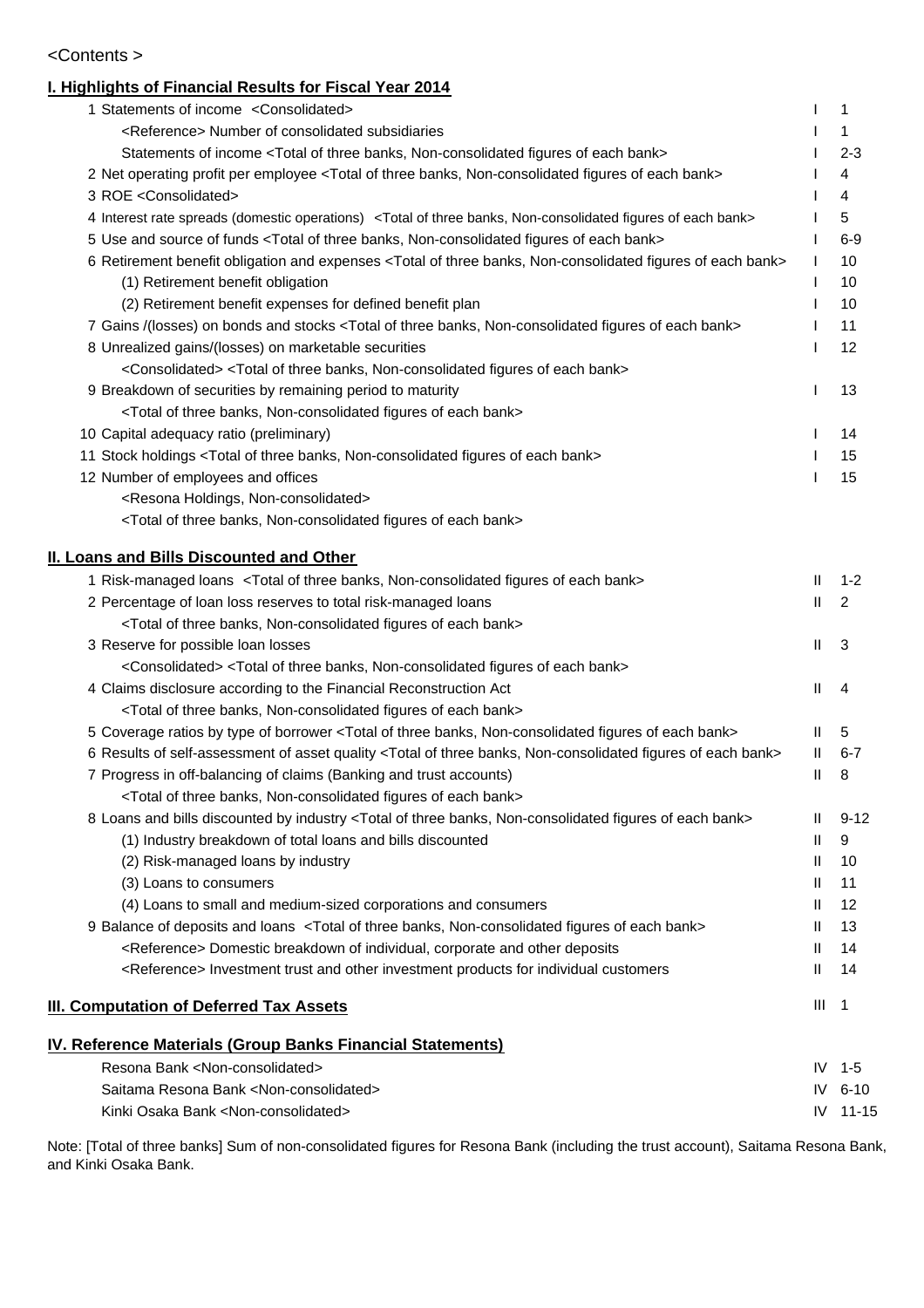### **I. Highlights of Financial Results for Fiscal Year 2014**

#### **1. Statements of income**

| <consolidated></consolidated>                                                    |                |             |           | (Millions of yen) |
|----------------------------------------------------------------------------------|----------------|-------------|-----------|-------------------|
|                                                                                  |                | FY 2014 (A) | $(A)-(B)$ | FY 2013 (B)       |
| Ordinary income                                                                  | $\mathcal I$   | 861,278     | 34,342    | 826,935           |
| Consolidated gross operating profit                                              | $\overline{c}$ | 632,483     | 23,960    | 608,523           |
| Interest income                                                                  | 3              | 425,988     | (4,023)   | 430,011           |
| Trust fees (after disposal of problem loans in the trust account)                | $\overline{4}$ | 22,776      | (972)     | 23,748            |
| <disposal account="" in="" loans="" of="" problem="" the="" trust=""></disposal> | 5              | 47          | 33        | 13                |
| Fees and commissions                                                             | 6              | 146,441     | 11,396    | 135,044           |
| Trading income                                                                   | $\overline{7}$ | 5,221       | 6,138     | (916)             |
| Other operating income                                                           | 8              | 32,055      | 11,420    | 20,635            |
| Provision to general reserve for possible loan losses                            | 9              |             |           |                   |
| General and administrative expenses                                              | 10             | (357, 767)  | (9, 268)  | (348, 498)        |
| Other gains/(losses), net                                                        | 11             | 58,600      | 6,456     | 52,144            |
| Net gains/(losses) on stocks                                                     | 12             | 44,588      | 21,931    | 22,657            |
| Disposal of problem loans                                                        | 13             | (19, 147)   | 4,142     | (23, 289)         |
| Reversal of credit expenses                                                      | 14             | 41,481      | (8, 283)  | 49,764            |
| Equity in earnings of investments in affiliates                                  | 15             | 153         | 10        | 143               |
| Ordinary profit                                                                  | 16             | 333,316     | 21,147    | 312,169           |
| Extraordinary gains                                                              | 17             | 104         | (2,854)   | 2,958             |
| <b>Extraordinary losses</b>                                                      | 18             | (7, 169)    | (4, 126)  | (3,042)           |
| Income before income taxes and minority interests                                | 19             | 326,251     | 14,166    | 312,085           |
| Income taxes-current                                                             | 20             | (45, 417)   | (12, 562) | (32, 855)         |
| Income taxes-deferred                                                            | 21             | (63, 417)   | (11, 681) | (51, 736)         |
| Minority interests in net income                                                 | 22             | (5,937)     | 913       | (6, 851)          |
| Net income                                                                       | 23             | 211,477     | (9, 165)  | 220,642           |
|                                                                                  |                |             |           |                   |
| Credit expense (5, 9, 13, 14)                                                    | 24             | 22,381      | (4, 107)  | 26,488            |
| Disposal of problem loans in the trust account                                   | 25             | 47          | 33        | 13                |
| Provision to general reserve for possible loan losses                            | 26             | 30,005      | (8, 106)  | 38,111            |
| Write-off of loans                                                               | 27             | (17, 795)   | 6,183     | (23, 979)         |
| Provision to specific reserve for possible loan losses                           | 28             | (2, 379)    | 6,533     | (8,913)           |
| Provision to special reserve for certain overseas loans                          | 29             |             |           | (0)               |
| Other disposal of problem loans                                                  | 30             | (1, 351)    | (2,041)   | 689               |
| Gains on recoveries of written-off loans                                         | 31             | 13,853      | (6, 712)  | 20,566            |

| <reference> Number of consolidated subsidiaries<br/>(Companies)</reference> |    |             |           |             |  |  |  |  |
|-----------------------------------------------------------------------------|----|-------------|-----------|-------------|--|--|--|--|
|                                                                             |    | FY 2014 (A) | $(A)-(B)$ | FY 2013 (B) |  |  |  |  |
| Number of consolidated subsidiaries                                         | 32 | 15          |           | 15.         |  |  |  |  |
| Number of affiliated companies accounted for by the equity method           | 33 |             |           |             |  |  |  |  |
| Total                                                                       | 34 | 16          |           | 16 I        |  |  |  |  |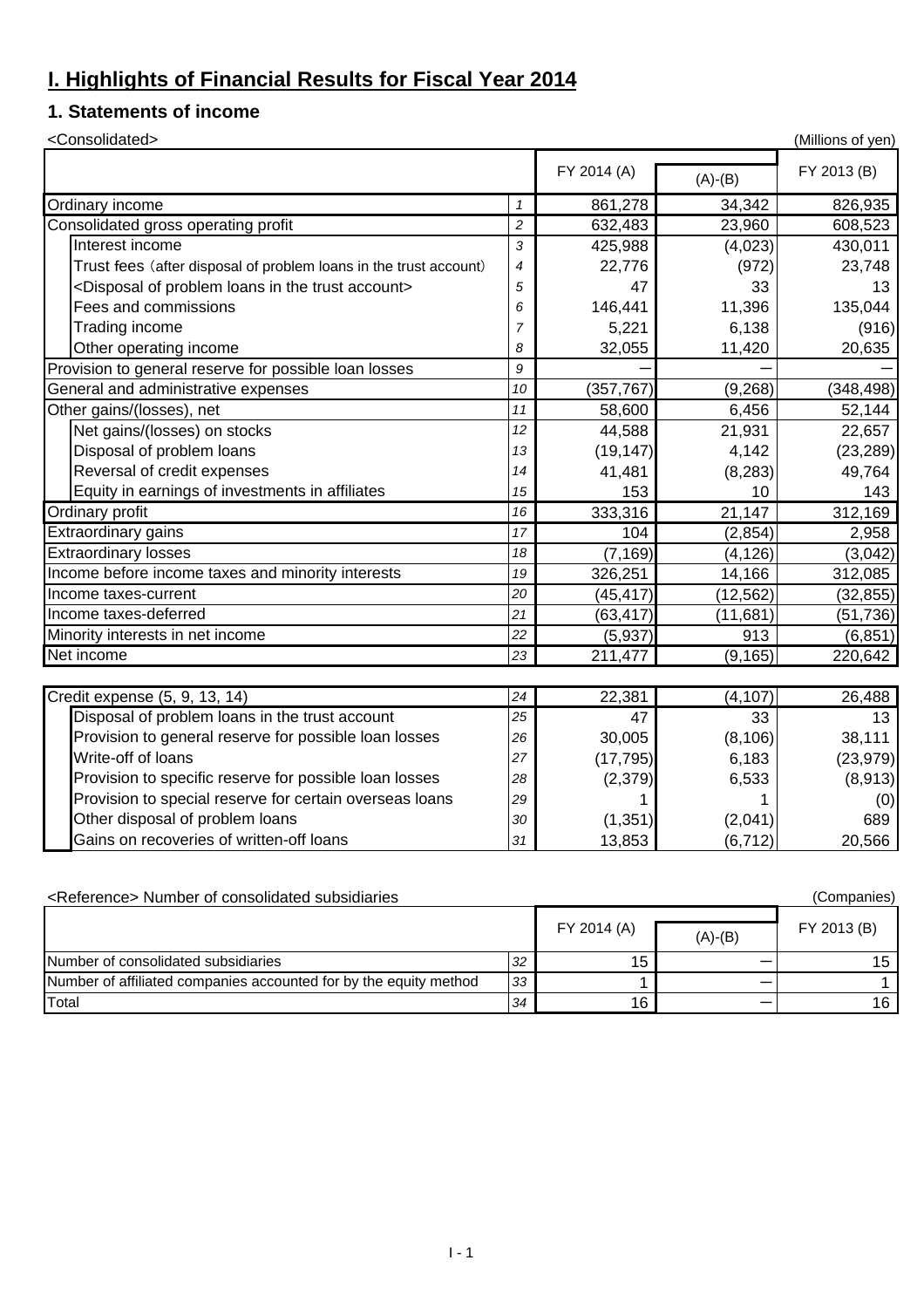#### <Total of three banks, Non-consolidated figures of each bank> (Millions of yen)

|                                                        |                                                                                  |                |             | Total of three banks |            | Resona Bank             |           |             |
|--------------------------------------------------------|----------------------------------------------------------------------------------|----------------|-------------|----------------------|------------|-------------------------|-----------|-------------|
|                                                        |                                                                                  |                | FY 2014 (A) | $(A)-(B)$            |            | FY 2013 (B) FY 2014 (A) | $(A)-(B)$ | FY 2013 (B) |
|                                                        | Gross operating profit                                                           | $\mathbf{1}$   | 580,519     | 25,221               | 555,298    | 391,045                 | 23,003    | 368,041     |
|                                                        | Gross operating profit from domestic operations                                  | $\overline{c}$ | 543,093     | 9,113                | 533,979    | 356,351                 | 8,852     | 347,499     |
|                                                        | Interest income                                                                  | 3              | 402,851     | (7,025)              | 409,876    | 252,538                 | (1,005)   | 253,544     |
|                                                        | Trust fees (after disposal of problem loans in the trust account)                | 4              | 22,780      | (972)                | 23,752     | 22,780                  | (972)     | 23,752      |
|                                                        | <disposal account="" in="" loans="" of="" problem="" the="" trust=""></disposal> | 5              | 47          | 33                   | 13         | 47                      | 33        | 13          |
|                                                        | Fees and commissions                                                             | 6              | 102,578     | 12,812               | 89,765     | 73,277                  | 8,027     | 65,249      |
|                                                        | Trading income                                                                   | $\overline{7}$ | 412         | 376                  | 36         | 412                     | 376       | 36          |
|                                                        | Other operating income                                                           | 8              | 14,470      | 3,922                | 10,548     | 7,342                   | 2,426     | 4,916       |
|                                                        | Gross operating profit from international operations                             | 9              | 37,426      | 16,107               | 21,318     | 34,693                  | 14,151    | 20,542      |
|                                                        | Interest income                                                                  | 10             | 13,708      | 2,668                | 11,040     | 13,186                  | 2,543     | 10,643      |
|                                                        | Fees and commissions                                                             | 11             | 2,423       | (0)                  | 2,424      | 2,087                   | (2)       | 2,089       |
|                                                        | Trading income                                                                   | 12             | 3,938       | 5,285                | (1,346)    | 3,938                   | 5,285     | (1, 346)    |
|                                                        | Other operating income                                                           | 13             | 17,355      | 8,154                | 9,200      | 15,482                  | 6,325     | 9,156       |
|                                                        | Expenses (excluding non-recurring items)                                         | 14             | (335, 335)  | (2,690)              | (332, 644) | (219, 851)              | (786)     | (219,064)   |
|                                                        | Personnel expenses                                                               | 15             | (135, 290)  | (1,862)              | (133, 428) | (87, 195)               | (973)     | (86, 221)   |
|                                                        | Non-personnel expenses                                                           | 16             | (181, 241)  | 2,211                | (183, 453) | (120, 616)              | 2,371     | (122, 988)  |
| <b>Taxes</b>                                           |                                                                                  | 17             | (18, 803)   | (3,040)              | (15, 763)  | (12,038)                | (2, 184)  | (9, 854)    |
|                                                        | Provision to general reserve for possible loan losses                            | 18             |             | (1, 844)             | 1,844      |                         |           |             |
|                                                        | Actual net operating profit *1                                                   | 19             | 245,137     | 22,497               | 222,639    | 171,147                 | 22,184    | 148,963     |
|                                                        | Core net operating profit *2                                                     | 20             | 220,740     | 5,339                | 215,400    | 156,212                 | 9,096     | 147,116     |
|                                                        | Net operating profit                                                             | 21             | 245,184     | 20,686               | 224,498    | 171,194                 | 22,217    | 148,976     |
|                                                        | Net gains/(losses) on bonds                                                      | 22             | 24,396      | 17,158               | 7,238      | 14,934                  | 13,087    | 1,846       |
|                                                        | Other gains/(losses), net                                                        | 23             | 55,124      | 2,802                | 52,321     | 57,939                  | (1, 565)  | 59,505      |
|                                                        | Net gains/(losses) on stocks                                                     | 24             | 44,530      | 22,203               | 22,326     | 42,942                  | 22,448    | 20,494      |
|                                                        | Gains on sale                                                                    | 25             |             |                      |            |                         |           |             |
|                                                        |                                                                                  |                | 47,367      | 15,846               | 31,521     | 45,221                  | 15,540    | 29,680      |
|                                                        | Losses on sale                                                                   | 26             | (2, 179)    | 6,695                | (8, 875)   | (2, 172)                | 6,695     | (8,868)     |
|                                                        | Losses on devaluation                                                            | 27             | (657)       | (338)                | (318)      | (107)                   | 211       | (318)       |
|                                                        | Disposal of problem loans                                                        | 28             | (15, 156)   | 5,468                | (20, 624)  | (8,251)                 | (932)     | (7, 319)    |
|                                                        | Reversal of credit expenses                                                      | 29             | 39,439      | (6, 438)             | 45,878     | 33,092                  | (5,757)   | 38,849      |
| Other                                                  |                                                                                  | 30             | (13, 688)   | (18, 430)            | 4,741      | (9, 843)                | (17, 323) | 7,480       |
|                                                        | Ordinary profit                                                                  | 31             | 300,308     | 23,488               | 276,819    | 229,133                 | 20,651    | 208,482     |
|                                                        | Extraordinary gains/(losses), net                                                | 32             | (7,045)     | (4,229)              | (2,816)    | (4,740)                 | (2,648)   | (2,092)     |
|                                                        | Gains/(losses) on disposal of fixed assets                                       | 33             | (1, 307)    | (153)                | (1, 153)   | (1,008)                 | (80)      | (928)       |
|                                                        | Impairment losses on fixed assets                                                | 34             | (5,738)     | (4,075)              | (1,662)    | (3,731)                 | (2, 567)  | (1, 164)    |
|                                                        | Income before income taxes                                                       | 35             | 293,263     | 19,259               | 274,003    | 224,393                 | 18,003    | 206,389     |
|                                                        | Income taxes-current                                                             | 36             | (39.216)    | (12.476)             | (26.740)   | (24.320)                | (15.893)  | (8, 426)    |
|                                                        | Income taxes-deferred                                                            | 37             | (57, 587)   | (7, 150)             | (50, 436)  | (50,089)                | (5,599)   | (44, 489)   |
| Net income                                             |                                                                                  | 38             | 196,458     | (367)                | 196,825    | 149,983                 | (3, 489)  | 153,473     |
|                                                        |                                                                                  |                |             |                      |            |                         |           |             |
|                                                        | Credit expense (5, 18, 28, 29)                                                   | 39             | 24,330      | (2,781)              | 27,112     | 24,887                  | (6,656)   | 31,544      |
|                                                        | Disposal of problem loans in the trust account                                   | 40             | 47          | 33                   | 13         | 47                      | 33        | 13          |
|                                                        | Provision to general reserve for possible loan losses                            | 41             | 23,565      | (4, 915)             | 28,480     | 16,816                  | (6,041)   | 22,857      |
|                                                        | Write-off of loans                                                               | 42             | (14, 279)   | 5,556                | (19, 836)  | (8,274)                 | 1,717     | (9,991)     |
| Provision to specific reserve for possible loan losses |                                                                                  | 43             | 2,430       | 5,736                | (3,306)    | 6,668                   | 5,974     | 694         |
|                                                        | Provision to special reserve for certain overseas loans                          | 44             | 1           | 1                    | (0)        | 1                       | 1         | (0)         |
|                                                        | Other disposal of problem loans                                                  | 45             | (876)       | (2, 347)             | 1,470      | 22                      | (2,649)   | 2,672       |
|                                                        | Gains on recoveries of written-off loans                                         | 46             | 13,442      | (6, 847)             | 20,289     | 9,606                   | (5,692)   | 15,298      |

Note \*1. Actual net operating profit: Net operating profit before provision to general reserve for possible loan losses and disposal of problem loans in the trust account.

\*2. Core net operating profit: Actual net operating profit less net gains/(losses) on bonds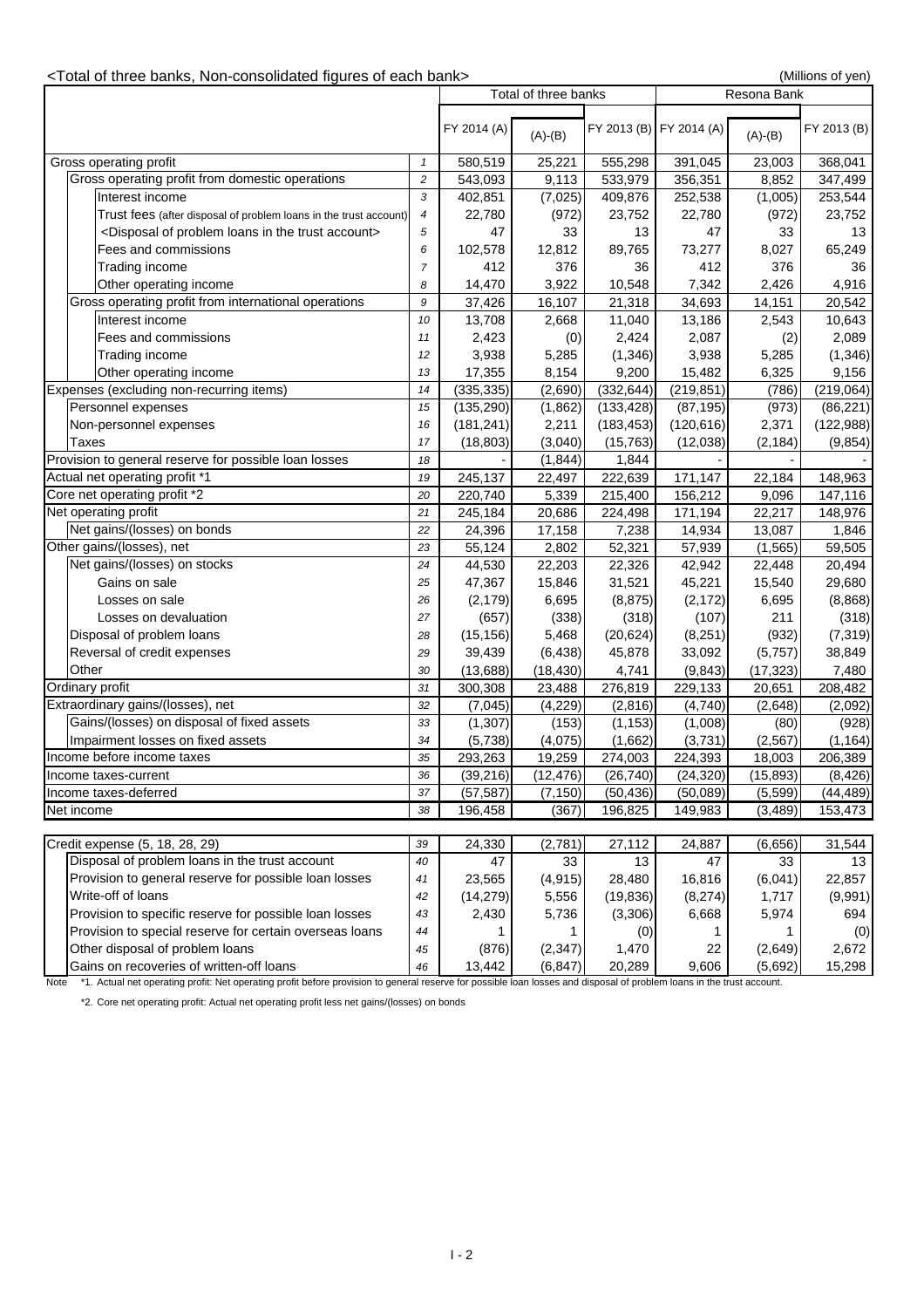(Millions of yen)

|                                                                                                                                                                                |            | Saitama Resona Bank |           |           |                         | ויוסע וט פווטוווויון,<br>Kinki Osaka Bank |             |  |
|--------------------------------------------------------------------------------------------------------------------------------------------------------------------------------|------------|---------------------|-----------|-----------|-------------------------|-------------------------------------------|-------------|--|
|                                                                                                                                                                                |            | FY 2014 (A)         | $(A)-(B)$ |           | FY 2013 (B) FY 2014 (A) | $(A)-(B)$                                 | FY 2013 (B) |  |
| Gross operating profit                                                                                                                                                         | 1          | 136,390             | 870       | 135,519   | 53,084                  | 1,347                                     | 51,736      |  |
| Gross operating profit from domestic operations                                                                                                                                | $\sqrt{2}$ | 135,125             | (88)      | 135,213   | 51,616                  | 350                                       | 51,266      |  |
| Interest income                                                                                                                                                                | 3          | 112,001             | (4,965)   | 116,967   | 38,311                  | (1,053)                                   | 39,365      |  |
| Trust fees (after disposal of problem loans in the trust account)                                                                                                              | 4          |                     |           |           |                         |                                           |             |  |
| <disposal account="" in="" loans="" of="" problem="" the="" trust=""></disposal>                                                                                               | 5          |                     |           |           |                         |                                           |             |  |
| Fees and commissions                                                                                                                                                           | 6          | 19,154              | 2,156     | 16,998    | 10,146                  | 2,628                                     | 7,517       |  |
| Trading income                                                                                                                                                                 | 7          |                     |           |           |                         |                                           |             |  |
| Other operating income                                                                                                                                                         | 8          | 3,968               | 2,720     | 1,248     | 3,159                   | (1,224)                                   | 4,383       |  |
| Gross operating profit from international operations                                                                                                                           | 9          | 1,265               | 959       | 305       | 1,467                   | 997                                       | 470         |  |
| Interest income                                                                                                                                                                | 10         | 128                 | 80        | 48        | 394                     | 44                                        | 349         |  |
| Fees and commissions                                                                                                                                                           | 11         | 175                 | 3         | 172       | 160                     | (1)                                       | 162         |  |
| Trading income                                                                                                                                                                 | 12         |                     |           |           |                         |                                           |             |  |
| Other operating income                                                                                                                                                         | 13         | 961                 | 875       | 85        | 911                     | 953                                       | (41)        |  |
| Expenses (excluding non-recurring items)                                                                                                                                       | 14         | (76, 815)           | (1, 369)  | (75, 445) | (38, 669)               | (535)                                     | (38, 134)   |  |
| Personnel expenses                                                                                                                                                             | 15         | (30,050)            | (693)     | (29, 357) | (18,044)                | (194)                                     | (17, 849)   |  |
| Non-personnel expenses                                                                                                                                                         | 16         | (42, 117)           | (80)      | (42, 037) | (18, 507)               | (79)                                      | (18, 427)   |  |
| <b>Taxes</b>                                                                                                                                                                   | 17         | (4,646)             | (595)     | (4,051)   | (2, 118)                | (260)                                     | (1, 857)    |  |
| Provision to general reserve for possible loan losses                                                                                                                          | 18         |                     |           |           |                         | (1, 844)                                  | 1,844       |  |
| Actual net operating profit *1                                                                                                                                                 | 19         | 59,575              | (498)     | 60,073    | 14,414                  | 811                                       | 13,602      |  |
| Core net operating profit *2                                                                                                                                                   | 20         | 53,869              | (4, 805)  | 58,674    | 10,658                  | 1,048                                     | 9,610       |  |
| Net operating profit                                                                                                                                                           | 21         | 59,575              | (498)     | 60,073    | 14,414                  | (1,032)                                   | 15,447      |  |
| Net gains/(losses) on bonds                                                                                                                                                    | 22         | 5,705               | 4,306     | 1,399     | 3,756                   | (236)                                     | 3,992       |  |
| Other gains/(losses), net                                                                                                                                                      | 23         | (2,965)             | (1, 382)  | (1, 583)  | 150                     | 5,750                                     | (5, 599)    |  |
| Net gains/(losses) on stocks                                                                                                                                                   | 24         | 652                 | (400)     | 1,052     | 935                     | 155                                       | 780         |  |
| Gains on sale                                                                                                                                                                  | 25         | 1,204               | 143       | 1,060     | 942                     | 161                                       | 780         |  |
| Losses on sale                                                                                                                                                                 | 26         | (1)                 | 6         | (7)       | (6)                     | (6)                                       |             |  |
| Losses on devaluation                                                                                                                                                          | 27         | (550)               | (550)     | (0)       |                         | 0                                         | (0)         |  |
| Disposal of problem loans                                                                                                                                                      | 28         | (5,082)             | 1,542     | (6,625)   | (1,821)                 | 4,858                                     | (6,680)     |  |
| Reversal of credit expenses                                                                                                                                                    | 29         | 2,786               | (2,681)   | 5,468     | 3,560                   | 2,000                                     | 1,560       |  |
| Other                                                                                                                                                                          | 30         | (1, 321)            | 157       | (1, 479)  | (2,523)                 | (1, 263)                                  | (1,259)     |  |
| Ordinary profit                                                                                                                                                                | 31         | 56,609              | (1,880)   | 58,490    | 14,565                  | 4,718                                     | 9,847       |  |
| Extraordinary gains/(losses), net                                                                                                                                              | 32         | (390)               | 23        | (414)     | (1, 914)                | (1,604)                                   | (309)       |  |
| Gains/(losses) on disposal of fixed assets                                                                                                                                     | 33         | (193)               | 5         | (198)     | (105)                   | (78)                                      | (27)        |  |
| Impairment losses on fixed assets                                                                                                                                              | 34         | (197)               | 18        | (216)     | (1,809)                 | (1,526)                                   | (282)       |  |
| Income before income taxes                                                                                                                                                     | 35         | 56,218              | (1, 856)  | 58,075    | 12,651                  | 3,113                                     | 9,537       |  |
| Income taxes-current<br>Income taxes-deferred                                                                                                                                  | 36<br>37   | (15,061)            | 2,189     | (17, 250) | 164                     | 1,227                                     | (1,063)     |  |
| Net income                                                                                                                                                                     | 38         | (5,928)             | (2,528)   | (3,400)   | (1, 569)                | 977<br>5,318                              | (2, 547)    |  |
|                                                                                                                                                                                |            | 35,228              | (2, 195)  | 37,424    | 11,245                  |                                           | 5,927       |  |
| Credit expense (5, 18, 28, 29)                                                                                                                                                 | 39         | (2, 296)            | (1, 138)  | (1, 157)  | 1,738                   | 5,014                                     | (3, 275)    |  |
| Disposal of problem loans in the trust account                                                                                                                                 | 40         |                     |           |           |                         |                                           |             |  |
| Provision to general reserve for possible loan losses                                                                                                                          | 41         | 2,401               | (1, 377)  | 3,778     | 4,348                   | 2,503                                     | 1,844       |  |
| Write-off of loans                                                                                                                                                             | 42         | (4, 340)            | 1,613     | (5,954)   | (1,664)                 | 2,226                                     | (3,890)     |  |
| Provision to specific reserve for possible loan losses                                                                                                                         | 43         | (1,960)             | (218)     | (1,741)   | (2, 278)                | (18)                                      | (2,259)     |  |
| Provision to special reserve for certain overseas loans                                                                                                                        | 44         |                     |           |           |                         |                                           |             |  |
| Other disposal of problem loans                                                                                                                                                | 45         | (742)               | (70)      | (671)     | (156)                   | 373                                       | (530)       |  |
| Gains on recoveries of written-off loans                                                                                                                                       | 46         | 2,345               | (1,084)   | 3,430     | 1,490                   | (69)                                      | 1,560       |  |
| *1. Actual net operating profit: Net operating profit before provision to general reserve for possible loan losses and disposal of problem loans in the trust account.<br>Note |            |                     |           |           |                         |                                           |             |  |

\*2. Core net operating profit: Actual net operating profit less net gains/(losses) on bonds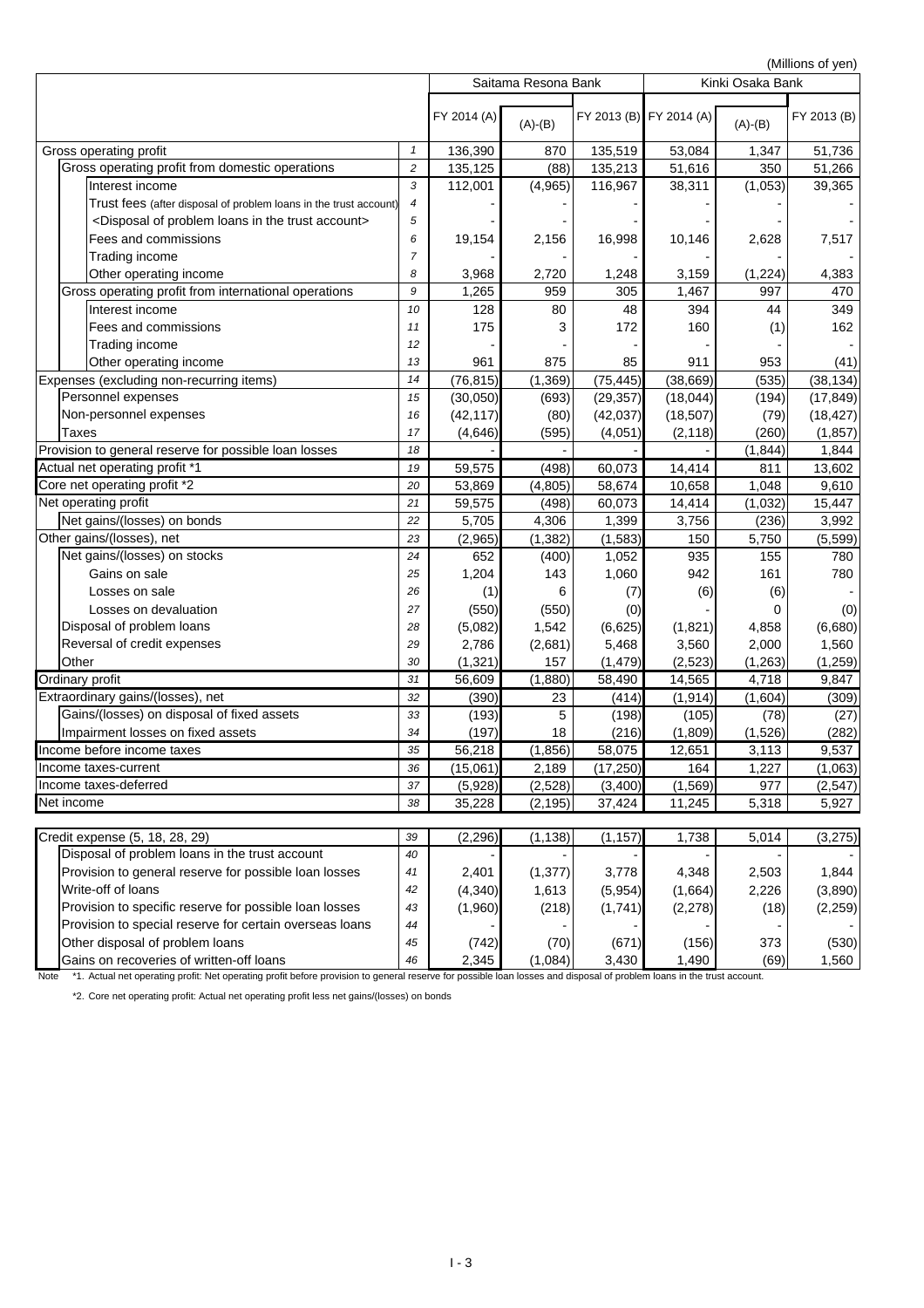#### **2. Net operating profit per employee**

<Total of three banks, Non-consolidated figures of each bank> (Millions of yen)

| $\sim$ דטנסרטר נהורכס טסרוויס, דיסוד סטרוסטווטמוכט הקטרכס טר סמטרו טמרווי<br>(MIIIIONS OF YELL) |           |             |                                                               |           |             |  |  |  |
|-------------------------------------------------------------------------------------------------|-----------|-------------|---------------------------------------------------------------|-----------|-------------|--|--|--|
|                                                                                                 |           |             |                                                               |           |             |  |  |  |
| FY 2014 (A)                                                                                     | $(A)-(B)$ | FY 2013 (B) | FY 2014 (A)                                                   | $(A)-(B)$ | FY 2013 (B) |  |  |  |
| 245,137                                                                                         | 22,497    | 222,639     | 171,147                                                       | 22,184    | 148,963     |  |  |  |
| 16,441                                                                                          | 1,588     | 14,852      | 17,936                                                        | 2,462     | 15,473      |  |  |  |
| 245,184                                                                                         | 20,686    | 224,498     | 171,194                                                       | 22,217    | 148,976     |  |  |  |
| 16,444                                                                                          | 1,467     | 14,976      | 17,941                                                        | 2,466     | 15,474      |  |  |  |
|                                                                                                 |           |             | Kinki Osaka Bank                                              |           |             |  |  |  |
| FY 2014 (A)                                                                                     | $(A)-(B)$ | FY 2013 (B) | FY 2014 (A)                                                   | $(A)-(B)$ | FY 2013 (B) |  |  |  |
| 59,575                                                                                          |           | 60,073      | 14,414                                                        | 811       | 13,602      |  |  |  |
|                                                                                                 |           | 19,217      | 6,510                                                         | 432       | 6,078       |  |  |  |
|                                                                                                 |           |             |                                                               |           |             |  |  |  |
| 59,575                                                                                          | (498)     | 60,073      | 14,414                                                        | (1,032)   | 15,447      |  |  |  |
|                                                                                                 |           | 18,882      | Total of three banks<br>Saitama Resona Bank<br>(498)<br>(334) |           | Resona Bank |  |  |  |

Note: Number of employees includes executive officers and employees seconded to other companies.

#### **3**.**R O E**

Note: ROE=

| <consolidated></consolidated> |             |           |             |  |  |  |
|-------------------------------|-------------|-----------|-------------|--|--|--|
|                               | FY 2014 (A) | $(A)-(B)$ | FY 2013 (B) |  |  |  |
| Net income ROE                | 18.89       | (2.79)    | 21.68       |  |  |  |

(Net income - Amount equivalent to annual dividends for preferred shares)

 $- x 100$ 

{(Shareholders' equity at beginning of period - Aggregate amount paid in for preferred shares at beginning of period + total shareholders' equity at end of period - Aggregate amount paid in for preferred shares at end of period) / 2}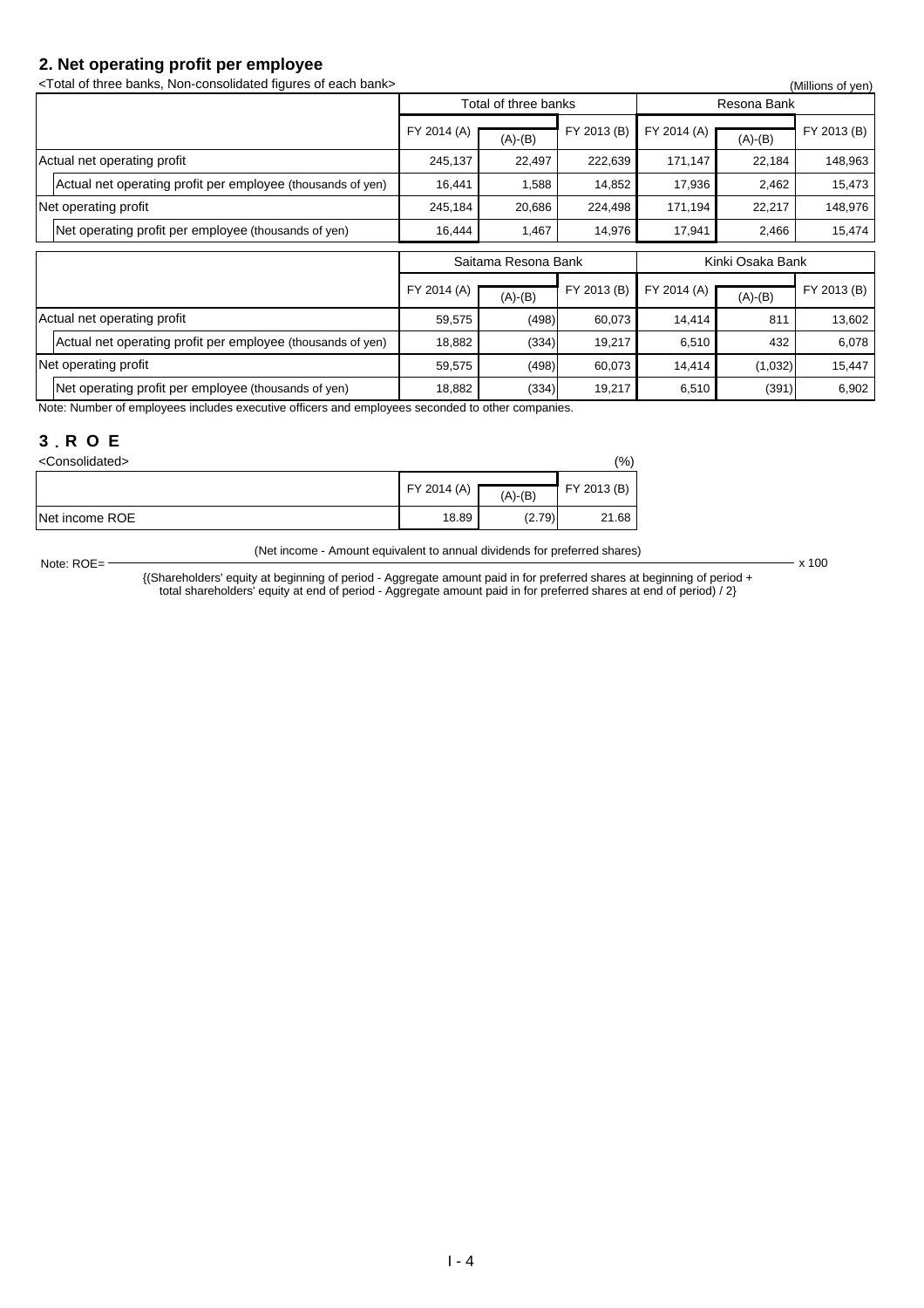### **4. Interest rate spreads (domestic operations)**

<Total of three banks, Non-consolidated figures of each bank> (%)

|                                                          |             | Total of three banks |      | Resona Bank             |           |             |  |  |
|----------------------------------------------------------|-------------|----------------------|------|-------------------------|-----------|-------------|--|--|
|                                                          | FY 2014 (A) | $(A)-(B)$            |      | FY 2013 (B) FY 2014 (A) | $(A)-(B)$ | FY 2013 (B) |  |  |
| Average interest rate on funds invested (a)              | 1.05        | (0.07)               | 1.13 | 1.08                    | (0.06)    | 1.15        |  |  |
| Average interest rate of loans and bills discounted (c)  | 1.39        | (0.10)               | 1.49 | 1.34                    | (0.10)    | 1.44        |  |  |
| Average interest rate on securities                      | 0.82        | 0.27                 | 0.55 | 1.03                    | 0.46      | 0.56        |  |  |
| Average interest rate on procured funds (b)              | 0.83        | (0.04)               | 0.88 | 0.88                    | (0.04)    | 0.93        |  |  |
| Average interest rate of deposits and negotiable CDs (d) | 0.03        | (0.01)               | 0.04 | 0.03                    | (0.01)    | 0.04        |  |  |
| Average interest rate on external debt                   | 0.21        | (0.04)               | 0.26 | 0.09                    | (0.00)    | 0.09        |  |  |
| Gross interest margin<br>$(a) - (b)$                     | 0.21        | (0.03)               | 0.24 | 0.20                    | (0.01)    | 0.22        |  |  |
| Loan-to-deposit spread (c) - (d)                         | 1.35        | (0.09)               | 1.44 | 1.30                    | (0.08)    | 1.39        |  |  |

|                                                          |             | Saitama Resona Bank |      | Kinki Osaka Bank        |           |             |  |  |
|----------------------------------------------------------|-------------|---------------------|------|-------------------------|-----------|-------------|--|--|
|                                                          | FY 2014 (A) | $(A)-(B)$           |      | FY 2013 (B) FY 2014 (A) | $(A)-(B)$ | FY 2013 (B) |  |  |
| Average interest rate on funds invested (a)              | 0.94        | (0.10)              | 1.05 | 1.18                    | (0.06)    | 1.25        |  |  |
| Average interest rate of loans and bills discounted (c)  | 1.48        | (0.10)              | 1.58 | 1.49                    | (0.08)    | 1.58        |  |  |
| Average interest rate on securities                      | 0.60        | 0.08                | 0.51 | 0.59                    | 0.04      | 0.54        |  |  |
| Average interest rate on procured funds (b)              | 0.65        | (0.03)              | 0.68 | 1.20                    | (0.02)    | 1.22        |  |  |
| Average interest rate of deposits and negotiable CDs (d) | 0.02        | (0.00)              | 0.03 | 0.06                    | (0.01)    | 0.08        |  |  |
| Average interest rate on external debt                   | 0.57        | (0.05)              | 0.62 | 0.98                    | (0.50)    | 1.49        |  |  |
| Gross interest margin<br>$(a) - (b)$                     | 0.28        | (0.07)              | 0.36 | (0.01)                  | (0.04)    | 0.02        |  |  |
| Loan-to-deposit spread (c) - (d)                         | 1.45        | (0.10)              | 1.55 | 1.43                    | (0.06)    | 1.49        |  |  |

Note: "Average interest on procured funds" and "gross interest margin" of "Total of three banks" and "Resona Bank" reflect expenses related to the trust banking operation of Resona Bank.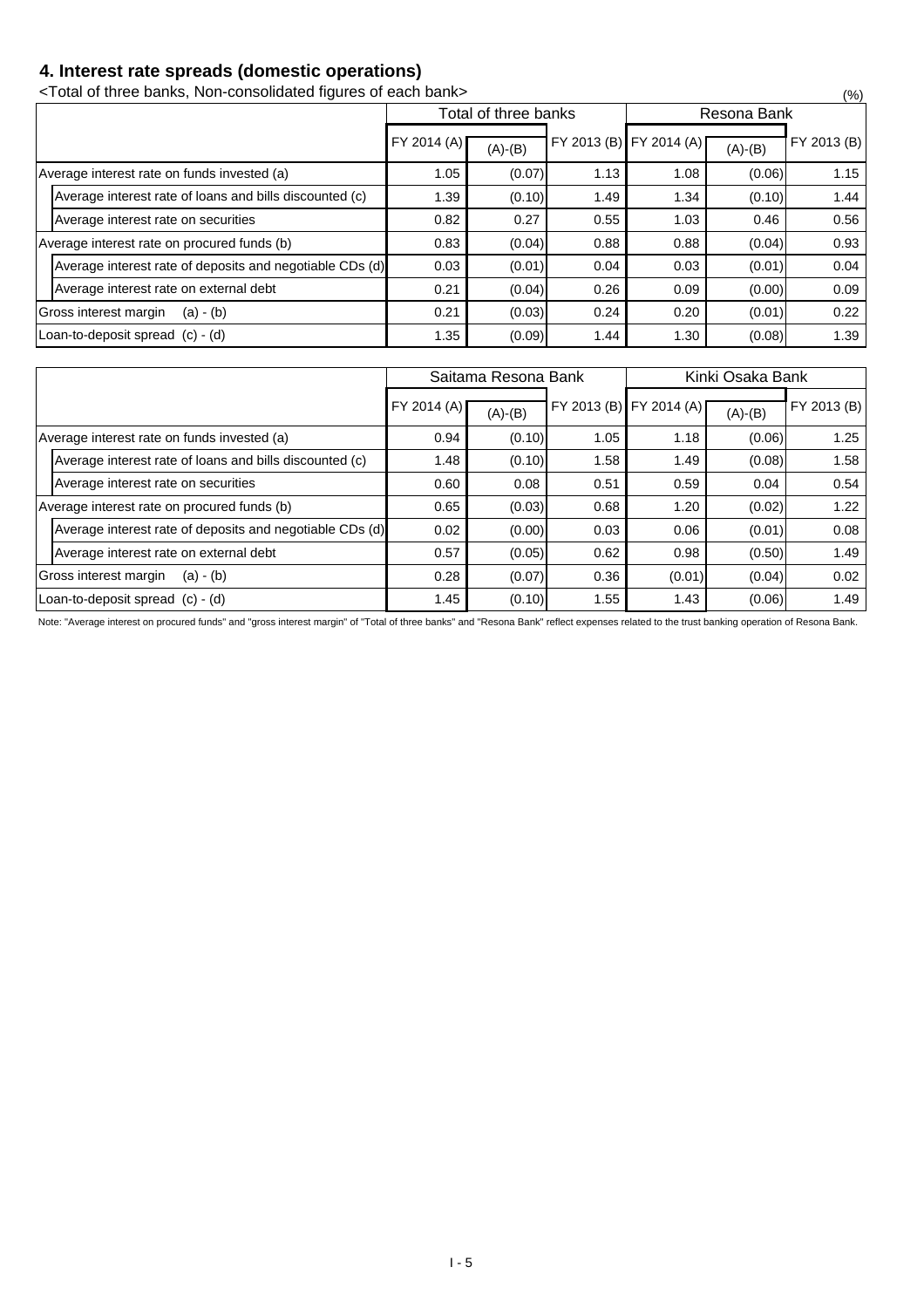### **5. Use and source of funds**

### <Total of three banks> (Millions of yen, %)

|                                    |                    | FY 2014 (A) |      |                    | $(A)-(B)$ |        |                    | FY 2013 (B) |      |
|------------------------------------|--------------------|-------------|------|--------------------|-----------|--------|--------------------|-------------|------|
| 1. Total operations                | Average<br>Balance | Interest    | Rate | Average<br>Balance | Interest  | Rate   | Average<br>Balance | Interest    | Rate |
| Use of Funds                       | 41,872,005         | 459,317     | 1.09 | 1,841,447          | (6,933)   | (0.06) | 40,030,558         | 466,251     | 1.16 |
| Loans and bills discounted         | 26,521,919         | 367,813     | 1.38 | 427,851            | (20, 497) | (0.10) | 26,094,068         | 388,311     | 1.48 |
| <b>Securities</b>                  | 7,092,052          | 61,338      | 0.86 | (2,585,789)        | 6,468     | 0.29   | 9,677,841          | 54,870      | 0.56 |
| Source of Funds                    | 42,025,086         | 42,757      | 0.10 | 1,886,522          | (2,576)   | (0.01) | 40,138,564         | 45,334      | 0.11 |
| Deposits                           | 35,257,342         | 13,559      | 0.03 | 715,636            | (3,631)   | (0.01) | 34,541,705         | 17,191      | 0.04 |
| Negotiable certificates of deposit | 2,529,390          | 2,002       | 0.07 | 518,424            | 482       | 0.00   | 2,010,966          | 1,520       | 0.07 |
| Call money                         | 976,971            | 1,536       | 0.15 | 590,265            | 829       | (0.02) | 386,706            | 706         | 0.18 |
| <b>Bills sold</b>                  |                    |             |      |                    |           |        |                    |             |      |
| Borrowed money                     | 873,092            | 2,961       | 0.33 | (386, 639)         | (736)     | 0.04   | 1,259,731          | 3,698       | 0.29 |
| 2. Domestic operations             |                    |             |      |                    |           |        |                    |             |      |
| Use of Funds                       | 40,947,619         | 431,344     | 1.05 | 1,802,221          | (11, 215) | (0.07) | 39,145,398         | 442,559     | 1.13 |
| Loans and bills discounted         | 26,064,702         | 363,119     | 1.39 | 363,958            | (21, 025) | (0.10) | 25,700,744         | 384,144     | 1.49 |
| <b>Securities</b>                  | 6,918,122          | 56,894      | 0.82 | (2,540,200)        | 4,837     | 0.27   | 9,458,322          | 52,057      | 0.55 |
| Source of Funds                    | 41,114,488         | 28,492      | 0.06 | 1,850,885          | (4, 190)  | (0.01) | 39,263,602         | 32,682      | 0.08 |
| Deposits                           | 34,691,896         | 12,227      | 0.03 | 644,610            | (3,823)   | (0.01) | 34,047,285         | 16,050      | 0.04 |
| Negotiable certificates of deposit | 2,529,390          | 2,002       | 0.07 | 518,424            | 482       | 0.00   | 2,010,966          | 1,520       | 0.07 |
| Call money                         | 701,398            | 586         | 0.08 | 489,975            | 427       | 0.00   | 211,423            | 158         | 0.07 |
| <b>Bills sold</b>                  |                    |             |      |                    |           |        |                    |             |      |
| Borrowed money                     | 838,837            | 2,777       | 0.33 | (417, 455)         | (904)     | 0.03   | 1,256,293          | 3,681       | 0.29 |
| 3. International operations        |                    |             |      |                    |           |        |                    |             |      |
| Use of Funds                       | 1,352,256          | 28,312      | 2.09 | 281,291            | 4,417     | (0.13) | 1,070,965          | 23,895      | 2.23 |
| Loans and bills discounted         | 457,216            | 4,694       | 1.02 | 63,892             | 527       | (0.03) | 393,324            | 4,167       | 1.05 |
| <b>Securities</b>                  | 173,929            | 4,444       | 2.55 | (45, 588)          | 1,631     | 1.27   | 219,518            | 2,812       | 1.28 |
| Source of Funds                    | 1,338,468          | 14,604      | 1.09 | 277,702            | 1,749     | (0.12) | 1,060,766          | 12,854      | 1.21 |
| Deposits                           | 565,445            | 1,332       | 0.23 | 71,026             | 191       | 0.00   | 494,419            | 1,141       | 0.23 |
| Negotiable certificates of deposit |                    |             |      |                    |           |        |                    |             |      |
| Call money                         | 275,573            | 949         | 0.34 | 100,290            | 401       | 0.03   | 175,282            | 547         | 0.31 |
| <b>Bills sold</b>                  |                    |             |      |                    |           |        |                    |             |      |
| Borrowed money                     | 34,254             | 183         | 0.53 | 30,816             | 167       | 0.05   | 3,437              | 16          | 0.48 |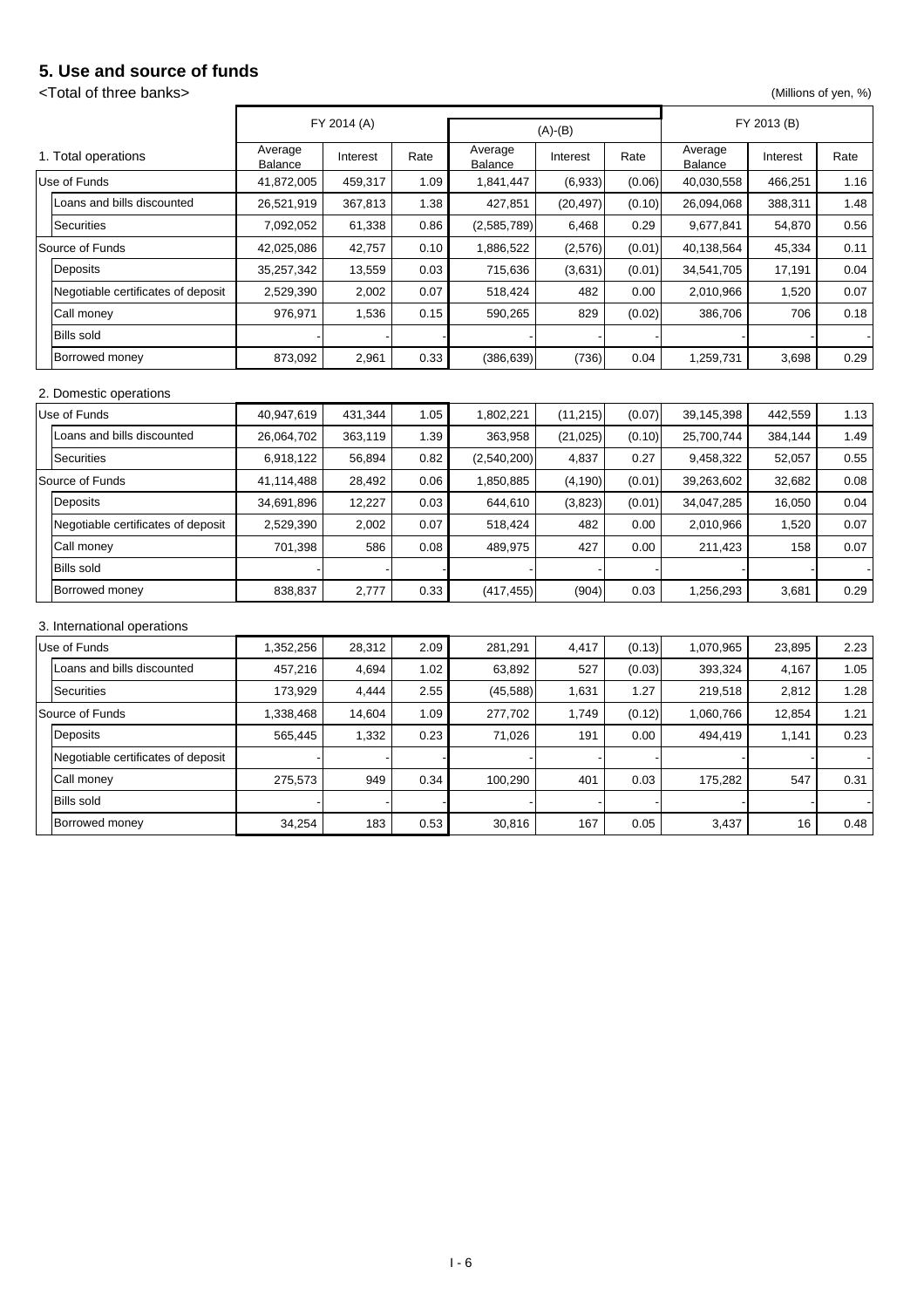### <Non-consolidated figures of each bank>

<Resona bank> (Millions of yen, %)

|                                    |                    | FY 2014 (A) |      | $(A)-(B)$                 |           |        | FY 2013 (B)        |          |      |
|------------------------------------|--------------------|-------------|------|---------------------------|-----------|--------|--------------------|----------|------|
| 1. Total operations                | Average<br>Balance | Interest    | Rate | Average<br><b>Balance</b> | Interest  | Rate   | Average<br>Balance | Interest | Rate |
| Use of Funds                       | 25,743,622         | 298,367     | 1.15 | 1,065,347                 | 384       | (0.04) | 24,678,274         | 297,983  | 1.20 |
| Loans and bills discounted         | 17,406,150         | 232,457     | 1.33 | 346,599                   | (12, 470) | (0.10) | 17,059,550         | 244,928  | 1.43 |
| <b>Securities</b>                  | 3,675,561          | 40,482      | 1.10 | (1,942,389)               | 7,097     | 0.50   | 5,617,950          | 33,384   | 0.59 |
| Source of Funds                    | 26,042,477         | 32,642      | 0.12 | 1,111,951                 | (1, 153)  | (0.01) | 24,930,525         | 33,796   | 0.13 |
| Deposits                           | 20,713,634         | 8,058       | 0.03 | 348,844                   | (2, 544)  | (0.01) | 20,364,789         | 10,603   | 0.05 |
| Negotiable certificates of deposit | 2,283,608          | 1,835       | 0.08 | 528,975                   | 521       | 0.00   | 1,754,632          | 1,313    | 0.07 |
| Call money                         | 890,379            | 1,476       | 0.16 | 575,126                   | 821       | (0.04) | 315,253            | 654      | 0.20 |
| <b>Bills sold</b>                  |                    |             |      |                           |           |        |                    |          |      |
| Borrowed money                     | 617,968            | 770         | 0.12 | (379, 265)                | (244)     | 0.02   | 997,233            | 1,014    | 0.10 |
| 2. Domestic operations             |                    |             |      |                           |           |        |                    |          |      |
| Use of Funds                       | 24,880,390         | 271,101     | 1.08 | 1,017,121                 | (3,836)   | (0.06) | 23,863,269         | 274,938  | 1.15 |
| Loans and bills discounted         | 16,956,809         | 227,843     | 1.34 | 284,624                   | (12, 972) | (0.10) | 16,672,184         | 240,815  | 1.44 |
| <b>Securities</b>                  | 3,545,270          | 36,525      | 1.03 | (1,908,587)               | 5,470     | 0.46   | 5,453,857          | 31,054   | 0.56 |
| Source of Funds                    | 25,192,844         | 18,562      | 0.07 | 1,067,325                 | (2,830)   | (0.01) | 24,125,519         | 21,393   | 0.08 |
| Deposits                           | 20,202,836         | 6,767       | 0.03 | 269,819                   | (2,739)   | (0.01) | 19,933,016         | 9,507    | 0.04 |
| Negotiable certificates of deposit | 2,283,608          | 1,835       | 0.08 | 528,975                   | 521       | 0.00   | 1,754,632          | 1,313    | 0.07 |
| Call money                         | 615,540            | 528         | 0.08 | 475,350                   | 421       | 0.00   | 140,190            | 107      | 0.07 |
| <b>Bills sold</b>                  |                    |             |      |                           |           |        |                    |          |      |
| Borrowed money                     | 583,715            | 586         | 0.10 | (410, 081)                | (411)     | 0.00   | 993,797            | 998      | 0.10 |
| 3. International operations        |                    |             |      |                           |           |        |                    |          |      |
| Use of Funds                       | 1,264,124          | 27,573      | 2.18 | 290,335                   | 4,364     | (0.20) | 973,788            | 23,209   | 2.38 |
| Loans and bills discounted         | 449,341            | 4,614       | 1.02 | 61,975                    | 501       | (0.03) | 387,365            | 4,112    | 1.06 |
| Securities                         | 130,291            | 3,956       | 3.03 | (33, 801)                 | 1,626     | 1.61   | 164,093            | 2,330    | 1.42 |
| Source of Funds                    | 1,250,525          | 14,387      | 1.15 | 286,735                   | 1,821     | (0.15) | 963,789            | 12,566   | 1.30 |
| Deposits                           | 510,798            | 1,291       | 0.25 | 79,024                    | 194       | (0.00) | 431,773            | 1,096    | 0.25 |
| Negotiable certificates of deposit |                    |             |      |                           |           |        |                    |          |      |
| Call money                         | 274,839            | 947         | 0.34 | 99,776                    | 400       | 0.03   | 175,062            | 547      | 0.31 |
| <b>Bills sold</b>                  |                    |             |      |                           |           |        |                    |          |      |
| Borrowed money                     | 34,252             | 183         | 0.53 | 30,816                    | 167       | 0.05   | 3,436              | 16       | 0.48 |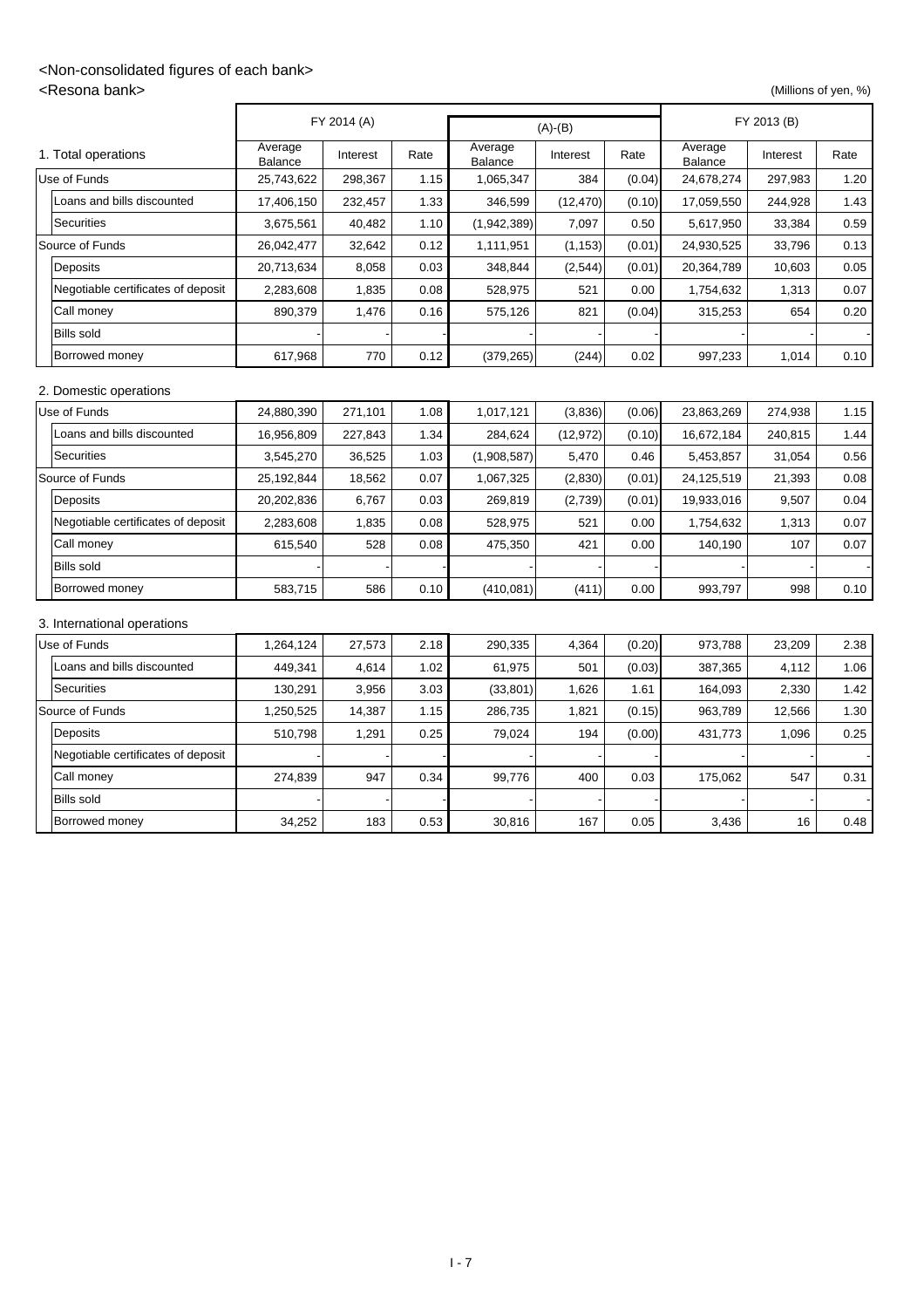#### <Saitama Resona Bank> (Millions of yen, %)

|                                    |                           | FY 2014 (A)    |      |                    | $(A)-(B)$      |        | FY 2013 (B)        |          |      |
|------------------------------------|---------------------------|----------------|------|--------------------|----------------|--------|--------------------|----------|------|
| 1. Total operations                | Average<br><b>Balance</b> | Interest       | Rate | Average<br>Balance | Interest       | Rate   | Average<br>Balance | Interest | Rate |
| Use of Funds                       | 12,637,898                | 119,274        | 0.94 | 761,233            | (5,258)        | (0.10) | 11,876,665         | 124,532  | 1.04 |
| Loans and bills discounted         | 6,687,890                 | 98,992         | 1.48 | 108,329            | (5, 495)       | (0.10) | 6,579,561          | 104,488  | 1.58 |
| <b>Securities</b>                  | 2,624,105                 | 16,002         | 0.60 | (684, 449)         | (1, 236)       | 0.08   | 3,308,554          | 17,238   | 0.52 |
| Source of Funds                    | 12,559,676                | 7,145          | 0.05 | 762,710            | (372)          | (0.00) | 11,796,966         | 7,517    | 0.06 |
| Deposits                           | 11,303,453                | 3,332          | 0.02 | 369,768            | (453)          | (0.00) | 10,933,684         | 3,786    | 0.03 |
| Negotiable certificates of deposit | 165,176                   | 96             | 0.05 | (3,504)            | (19)           | (0.01) | 168,680            | 115      | 0.06 |
| Call money                         | 86,282                    | 59             | 0.06 | 14,939             | $\overline{7}$ | (0.00) | 71,342             | 51       | 0.07 |
| <b>Bills sold</b>                  |                           |                |      |                    |                |        |                    |          |      |
| Borrowed money                     | 186,076                   | 1,509          | 0.81 | (2,924)            | (75)           | (0.02) | 189,000            | 1,585    | 0.83 |
| 2. Domestic operations             |                           |                |      |                    |                |        |                    |          |      |
| Use of Funds                       | 12,589,216                | 118,973        | 0.94 | 767,511            | (5, 277)       | (0.10) | 11,821,705         | 124,250  | 1.05 |
| Loans and bills discounted         | 6,683,304                 | 98,947         | 1.48 | 108,490            | (5, 494)       | (0.10) | 6,574,814          | 104,441  | 1.58 |
| <b>Securities</b>                  | 2,608,595                 | 15,838         | 0.60 | (677, 241)         | (1,243)        | 0.08   | 3,285,836          | 17,081   | 0.51 |
| Source of Funds                    | 12,511,163                | 6,971          | 0.05 | 769,015            | (311)          | (0.00) | 11,742,147         | 7,283    | 0.06 |
| Deposits                           | 11,261,191                | 3,302          | 0.02 | 375,078            | (453)          | (0.00) | 10,886,113         | 3,755    | 0.03 |
| Negotiable certificates of deposit | 165,176                   | 96             | 0.05 | (3,504)            | (19)           | (0.01) | 168,680            | 115      | 0.06 |
| Call money                         | 85,550                    | 57             | 0.06 | 14,427             | 5              | (0.00) | 71,123             | 51       | 0.07 |
| <b>Bills sold</b>                  |                           |                |      |                    |                |        |                    |          |      |
| Borrowed money                     | 186,073                   | 1,509          | 0.81 | (2,925)            | (75)           | (0.02) | 188,999            | 1,585    | 0.83 |
| 3. International operations        |                           |                |      |                    |                |        |                    |          |      |
| Use of Funds                       | 52,788                    | 304            | 0.57 | (6, 418)           | 18             | 0.09   | 59,207             | 285      | 0.48 |
| Loans and bills discounted         | 4,585                     | 45             | 0.99 | (161)              | (1)            | (0.00) | 4,746              | 47       | 0.99 |
| Securities                         | 15,510                    | 163            | 1.05 | (7, 207)           | 6              | 0.36   | 22,717             | 156      | 0.68 |
| Source of Funds                    | 52,620                    | 176            | 0.33 | (6, 445)           | (61)           | (0.06) | 59,065             | 237      | 0.40 |
| Deposits                           | 42,261                    | 29             | 0.07 | (5,309)            | (0)            | 0.00   | 47,571             | 30       | 0.06 |
| Negotiable certificates of deposit |                           |                |      |                    |                |        |                    |          |      |
| Call money                         | 731                       | $\overline{c}$ | 0.30 | 511                | $\mathbf{1}$   | 0.09   | 219                | 0        | 0.21 |
| <b>Bills sold</b>                  |                           |                |      |                    |                |        |                    |          |      |
| Borrowed money                     | $\overline{c}$            | 0              | 0.62 | 0                  | $\pmb{0}$      | 0.07   | 1                  | 0        | 0.55 |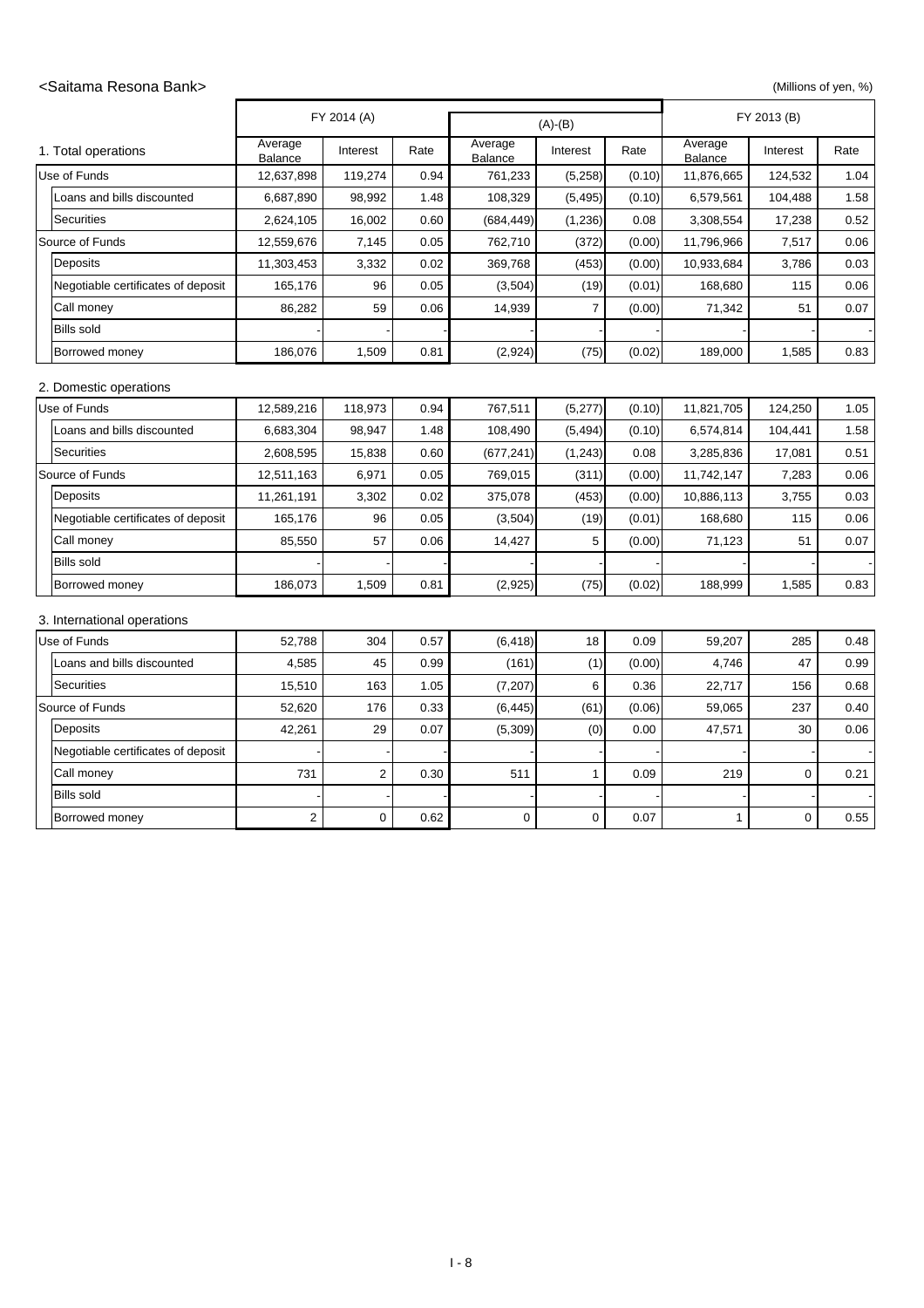#### <Kinki Osaka Bank> (Millions of yen, %)

|                                    |                    | FY 2014 (A)      |      | $(A)-(B)$               |          |        |                           | FY 2013 (B) |      |  |
|------------------------------------|--------------------|------------------|------|-------------------------|----------|--------|---------------------------|-------------|------|--|
| 1. Total operations                | Average<br>Balance | Interest         | Rate | Average<br>Balance      | Interest | Rate   | Average<br><b>Balance</b> | Interest    | Rate |  |
| Use of Funds                       | 3,490,485          | 41,674           | 1.19 | 14,867                  | (2,059)  | (0.06) | 3,475,618                 | 43,734      | 1.25 |  |
| Loans and bills discounted         | 2,427,879          | 36,362           | 1.49 | (27, 077)               | (2,531)  | (0.08) | 2,454,956                 | 38,894      | 1.58 |  |
| <b>Securities</b>                  | 792,385            | 4,854            | 0.61 | 41,049                  | 607      | 0.04   | 751,336                   | 4,247       | 0.56 |  |
| Source of Funds                    | 3,422,932          | 2,969            | 0.08 | 11,860                  | (1,050)  | (0.03) | 3,411,072                 | 4,020       | 0.11 |  |
| Deposits                           | 3,240,254          | 2,168            | 0.06 | (2,976)                 | (632)    | (0.01) | 3,243,231                 | 2,801       | 0.08 |  |
| Negotiable certificates of deposit | 80,606             | 71               | 0.08 | (7,047)                 | (19)     | (0.01) | 87,653                    | 91          | 0.10 |  |
| Call money                         | 309                | $\Omega$         | 0.12 | 199                     | $\Omega$ | 0.00   | 109                       | $\mathbf 0$ | 0.12 |  |
| <b>Bills sold</b>                  |                    |                  |      |                         |          |        |                           |             |      |  |
| Borrowed money                     | 69,048             | 681              | 0.98 | (4, 448)                | (416)    | (0.50) | 73,497                    | 1,098       | 1.49 |  |
| 2. Domestic operations             |                    |                  |      |                         |          |        |                           |             |      |  |
| Use of Funds                       | 3,478,012          | 41,269           | 1.18 | 17,588                  | (2, 102) | (0.06) | 3,460,423                 | 43,371      | 1.25 |  |
| Loans and bills discounted         | 2,424,588          | 36,328           | 1.49 | (29, 155)               | (2, 558) | (0.08) | 2,453,744                 | 38,887      | 1.58 |  |
| <b>Securities</b>                  | 764,257            | 4,530            | 0.59 | 45,628                  | 609      | 0.04   | 718,628                   | 3,921       | 0.54 |  |
| Source of Funds                    | 3,410,480          | 2,958            | 0.08 | 14,544                  | (1,048)  | (0.03) | 3,395,935                 | 4,006       | 0.11 |  |
| Deposits                           | 3,227,868          | 2,157            | 0.06 | (287)                   | (630)    | (0.01) | 3,228,155                 | 2,787       | 0.08 |  |
| Negotiable certificates of deposit | 80,606             | 71               | 0.08 | (7,047)                 | (19)     | (0.01) | 87,653                    | 91          | 0.10 |  |
| Call money                         | 306                | 0                | 0.12 | 196                     | 0        | 0.00   | 109                       | $\mathbf 0$ | 0.12 |  |
| <b>Bills sold</b>                  |                    |                  |      |                         |          |        |                           |             |      |  |
| Borrowed money                     | 69,048             | 681              | 0.98 | (4, 448)                | (416)    | (0.50) | 73,497                    | 1,098       | 1.49 |  |
| 3. International operations        |                    |                  |      |                         |          |        |                           |             |      |  |
| Use of Funds                       | 35,343             | 434              | 1.22 | (2,625)                 | 34       | 0.17   | 37,969                    | 400         | 1.05 |  |
| Loans and bills discounted         | 3,290              | 34               | 1.04 | 2,078                   | 27       | 0.46   | 1,211                     | 6           | 0.57 |  |
| <b>Securities</b>                  | 28,128             | 324              | 1.15 | (4, 579)                | (2)      | 0.15   | 32,707                    | 326         | 0.99 |  |
| Source of Funds                    | 35,323             | 39               | 0.11 | (2,587)                 | (10)     | (0.02) | 37,911                    | 50          | 0.13 |  |
| Deposits                           | 12,386             | 11               | 0.09 | (2,688)                 | (2)      | (0.00) | 15,075                    | 13          | 0.09 |  |
| Negotiable certificates of deposit |                    |                  |      |                         |          |        |                           |             |      |  |
| Call money                         | $\overline{c}$     | $\boldsymbol{0}$ | 0.57 | $\overline{\mathbf{c}}$ | 0        | 0.32   | 0                         | $\pmb{0}$   | 0.25 |  |
| <b>Bills sold</b>                  |                    |                  |      |                         |          |        |                           |             |      |  |
| Borrowed money                     |                    |                  |      |                         |          |        |                           |             |      |  |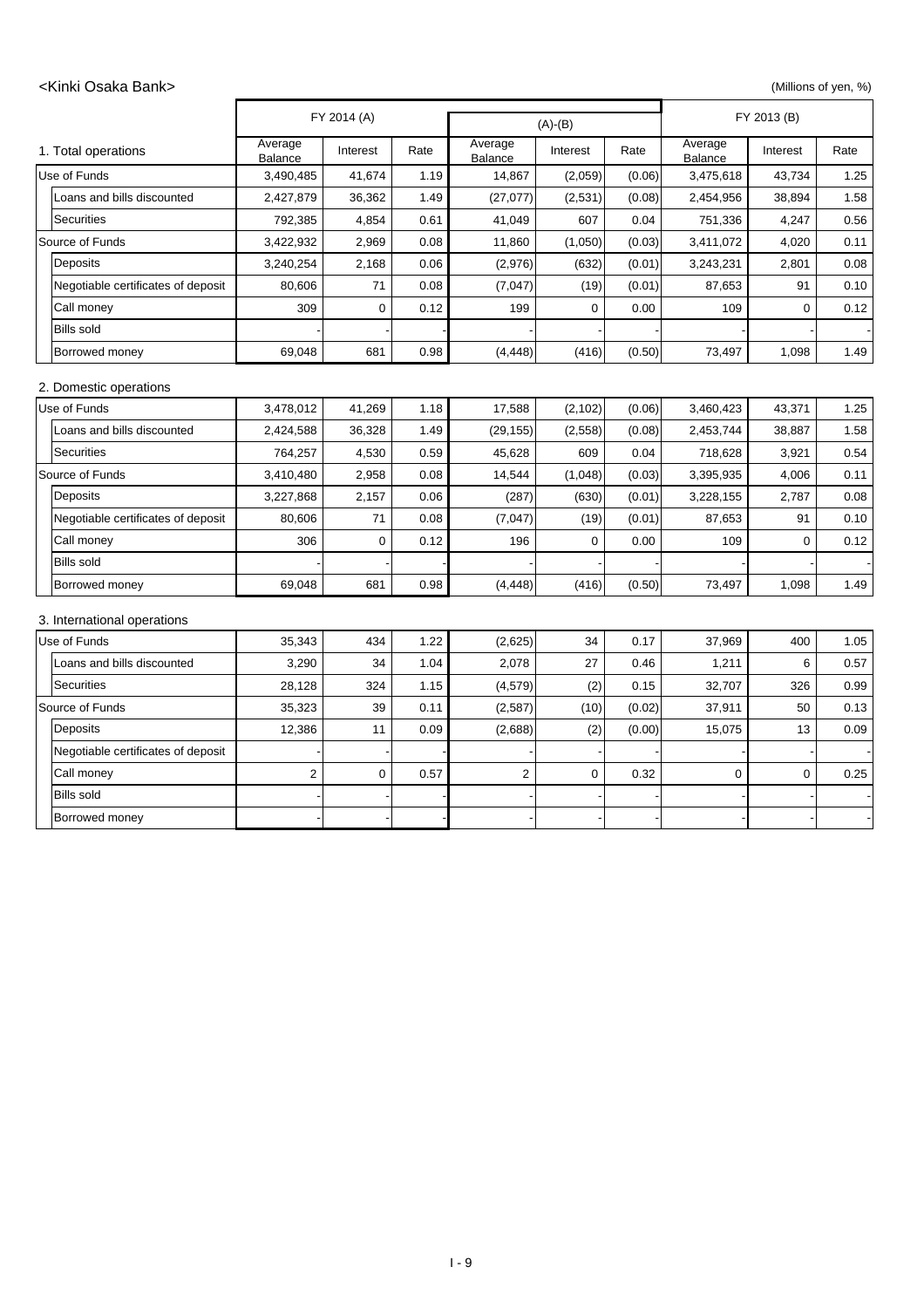#### **6. Retirement benefit obligation and expenses**

<Total of three banks, Non-consolidated figures of each bank>

(1) Retirement benefit obligation (Millions of yen)

|                                            |                        | Total of three banks |                        | Resona Bank            |           |                        |  |
|--------------------------------------------|------------------------|----------------------|------------------------|------------------------|-----------|------------------------|--|
|                                            | End of Mar.<br>2015(A) | $(A)-(B)$            | End of Mar.<br>2014(B) | End of Mar.<br>2015(A) | $(A)-(B)$ | End of Mar.<br>2014(B) |  |
| Retirement benefit obligation              | 402,496                | 13,075               | 389,420                | 308,580                | 8,624     | 299,956                |  |
| Pension plan assets at fair value          | 402,368                | 12,089               | 390,279                | 330,318                | 5,176     | 325,141                |  |
| Prepaid pension cost                       | 76,703                 | 13,396               | 63,307                 | 65,378                 | 7,034     | 58,344                 |  |
| Reserve for employees' retirement benefits | 8,014                  | (1,016)              | 9,030                  |                        |           |                        |  |
| Amount to be amotized                      | 68,817                 | 15,399               | 53,417                 | 43,640                 | 10,481    | 33,158                 |  |

Note: The figures of end of Mar. 2014 effect the change in Accounting Standard for Retirement Benefits at the beginning of the fiscal year

|                                            |                        | Saitama Resona Bank |                        |                        | Kinki Osaka Bank |                        |
|--------------------------------------------|------------------------|---------------------|------------------------|------------------------|------------------|------------------------|
|                                            | End of Mar.<br>2015(A) | $(A)-(B)$           | End of Mar.<br>2014(B) | End of Mar.<br>2015(A) | $(A)-(B)$        | End of Mar.<br>2014(B) |
| Retirement benefit obligation              | 52,857                 | 1,786               | 51,071                 | 41,058                 | 2,665            | 38,393                 |
| Pension plan assets at fair value          | 42,339                 | 3,700               | 38,638                 | 29,711                 | 3,211            | 26,499                 |
| Prepaid pension cost                       | 7,612                  | 3,890               | 3,721                  | 3,713                  | 2,471            | 1,242                  |
| Reserve for employees' retirement benefits | 3,330                  | (1, 186)            | 4,516                  | 4,683                  | 169              | 4,514                  |
| Amount to be amotized                      | 14,800                 | 3,162               | 11,637                 | 10,376                 | 1,755            | 8,621                  |

Note: The figures of end of Mar. 2014 effect the change in Accounting Standard for Retirement Benefits at the beginning of the fiscal year

#### (2) Retirement benefit expenses for defined benefit plan (Millions of yen)

| $\sqrt{ }$ |                                        |             | Total of three banks |             |             | Resona Bank      |             |  |  |  |
|------------|----------------------------------------|-------------|----------------------|-------------|-------------|------------------|-------------|--|--|--|
|            |                                        | FY 2014 (A) | $(A)-(B)$            | FY 2013 (B) | FY 2014 (A) | $(A)-(B)$        | FY 2013 (B) |  |  |  |
|            | Retirement benefit expenses            | (13, 976)   | (5,049)              | (8,926)     | (6,690)     | (3,538)          | (3, 152)    |  |  |  |
|            | Service cost                           | (11, 279)   | (491)                | (10, 787)   | (7, 792)    | (398)            | (7, 394)    |  |  |  |
|            | Interest cost                          | (5,067)     | 423                  | (5, 490)    | (3,907)     | 335              | (4, 243)    |  |  |  |
|            | Expected return on pension plan assets | 4,904       | 434                  | 4,469       | 3,853       | 320              | 3,533       |  |  |  |
|            | Unrecognized actuarial loss            | (1,220)     | (4, 102)             | 2,882       | 2,092       | (2,859)          | 4,952       |  |  |  |
|            | Other                                  | (1, 313)    | (1, 313)             |             | (937)       | (937)            |             |  |  |  |
|            |                                        |             |                      |             |             |                  |             |  |  |  |
|            |                                        |             | Saitama Resona Bank  |             |             | Kinki Osaka Bank |             |  |  |  |
|            |                                        | FY 2014 (A) | $(A)-(B)$            | FY 2013 (B) | FY 2014 (A) | $(A)-(B)$        | FY 2013 (B) |  |  |  |
|            | Retirement benefit expenses            | (4, 364)    | (822)                | (3, 542)    | (2,921)     | (688)            | (2, 232)    |  |  |  |
|            | Service cost                           | (2, 138)    | 47                   | (2, 185)    | (1, 349)    | (141)            | (1, 208)    |  |  |  |
|            | Interest cost                          | (657)       | 55                   | (712)       | (502)       | 32               | (534)       |  |  |  |
|            | Expected return on pension plan assets | 520         | 62                   | 457         | 529         | 51               | 478         |  |  |  |
|            | Unrecognized actuarial loss            | (1,831)     | (729)                | (1, 102)    | (1,481)     | (513)            | (967)       |  |  |  |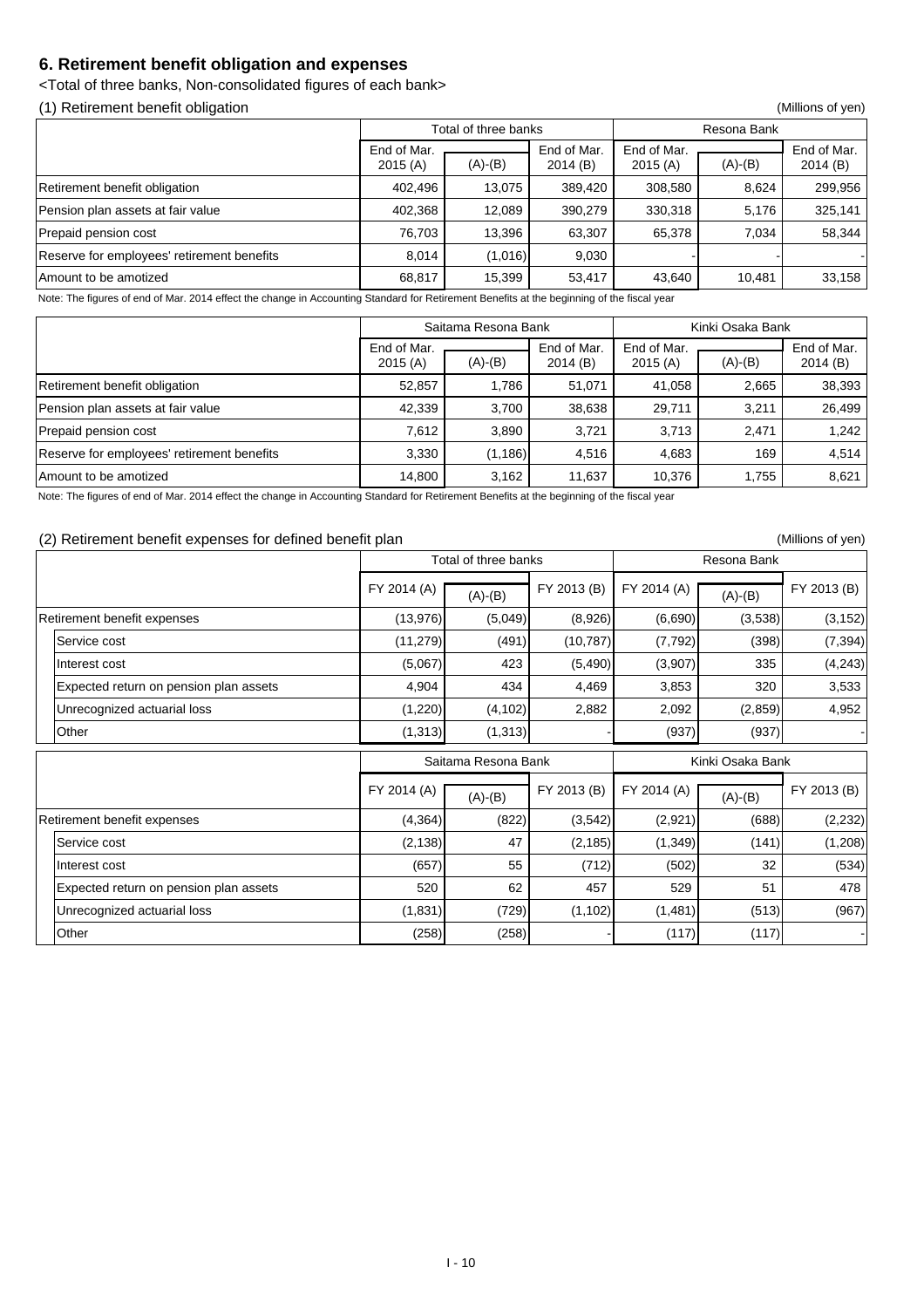### **7. Gains /(losses) on bonds and stocks**

| <total bank="" banks,="" each="" figures="" non-consolidated="" of="" three=""><br/>(Millions of yen)</total> |                     |                      |             |             |                  |             |  |  |
|---------------------------------------------------------------------------------------------------------------|---------------------|----------------------|-------------|-------------|------------------|-------------|--|--|
|                                                                                                               |                     | Total of three banks |             |             | Resona Bank      |             |  |  |
|                                                                                                               | FY 2014 (A)         | $(A)-(B)$            | FY 2013 (B) | FY 2014 (A) | $(A)-(B)$        | FY 2013 (B) |  |  |
| Net gains/(losses) on bonds                                                                                   | 24,396              | 17,158               | 7,238       | 14,934      | 13,087           | 1,846       |  |  |
| Gains on sale                                                                                                 | 32,071              | 11,707               | 20,363      | 21,071      | 8,178            | 12,892      |  |  |
| Gains on redemption                                                                                           |                     |                      |             |             |                  |             |  |  |
| Losses on sale                                                                                                | (7,664)             | 5,229                | (12, 894)   | (6, 136)    | 4,765            | (10, 901)   |  |  |
| Losses on redemption                                                                                          |                     | 126                  | (126)       |             | 126              | (126)       |  |  |
| Losses on devaluation                                                                                         | (10)                | 94                   | (104)       |             | 17               | (17)        |  |  |
| Net gains/(losses) on stocks                                                                                  | 44,530              | 22,203               | 22,326      | 42,942      | 22,448           | 20,494      |  |  |
| Gains on sale                                                                                                 | 47,367              | 15,846               | 31,521      | 45,221      | 15,540           | 29,680      |  |  |
| Losses on sale                                                                                                | (2, 179)            | 6,695                | (8, 875)    | (2, 172)    | 6,695            | (8,868)     |  |  |
| Losses on devaluation                                                                                         | (657)               | (338)                | (318)       | (107)       | 211              | (318)       |  |  |
|                                                                                                               | Saitama Resona Bank |                      |             |             |                  |             |  |  |
|                                                                                                               |                     |                      |             |             | Kinki Osaka Bank |             |  |  |
|                                                                                                               | FY 2014 (A)         | $(A)-(B)$            | FY 2013 (B) | FY 2014 (A) | $(A)-(B)$        | FY 2013 (B) |  |  |
| Net gains/(losses) on bonds                                                                                   | 5,705               | 4,306                | 1,399       | 3,756       | (236)            | 3,992       |  |  |
| Gains on sale                                                                                                 | 7,241               | 4,186                | 3,055       | 3,758       | (657)            | 4,415       |  |  |
| Gains on redemption                                                                                           |                     |                      |             |             |                  |             |  |  |
| Losses on sale                                                                                                | (1,525)             | 44                   | (1, 569)    | (2)         | 420              | (422)       |  |  |
| Losses on redemption                                                                                          |                     |                      |             |             |                  |             |  |  |
| Losses on devaluation                                                                                         | (10)                | 75                   | (86)        | (0)         | $\pmb{0}$        | (0)         |  |  |
| Net gains/(losses) on stocks                                                                                  | 652                 | (400)                | 1,052       | 935         | 155              | 780         |  |  |
| Gains on sale                                                                                                 | 1,204               | 143                  | 1,060       | 942         | 161              | 780         |  |  |
| Losses on sale                                                                                                | (1)                 | 6                    | (7)         | (6)         | (6)              |             |  |  |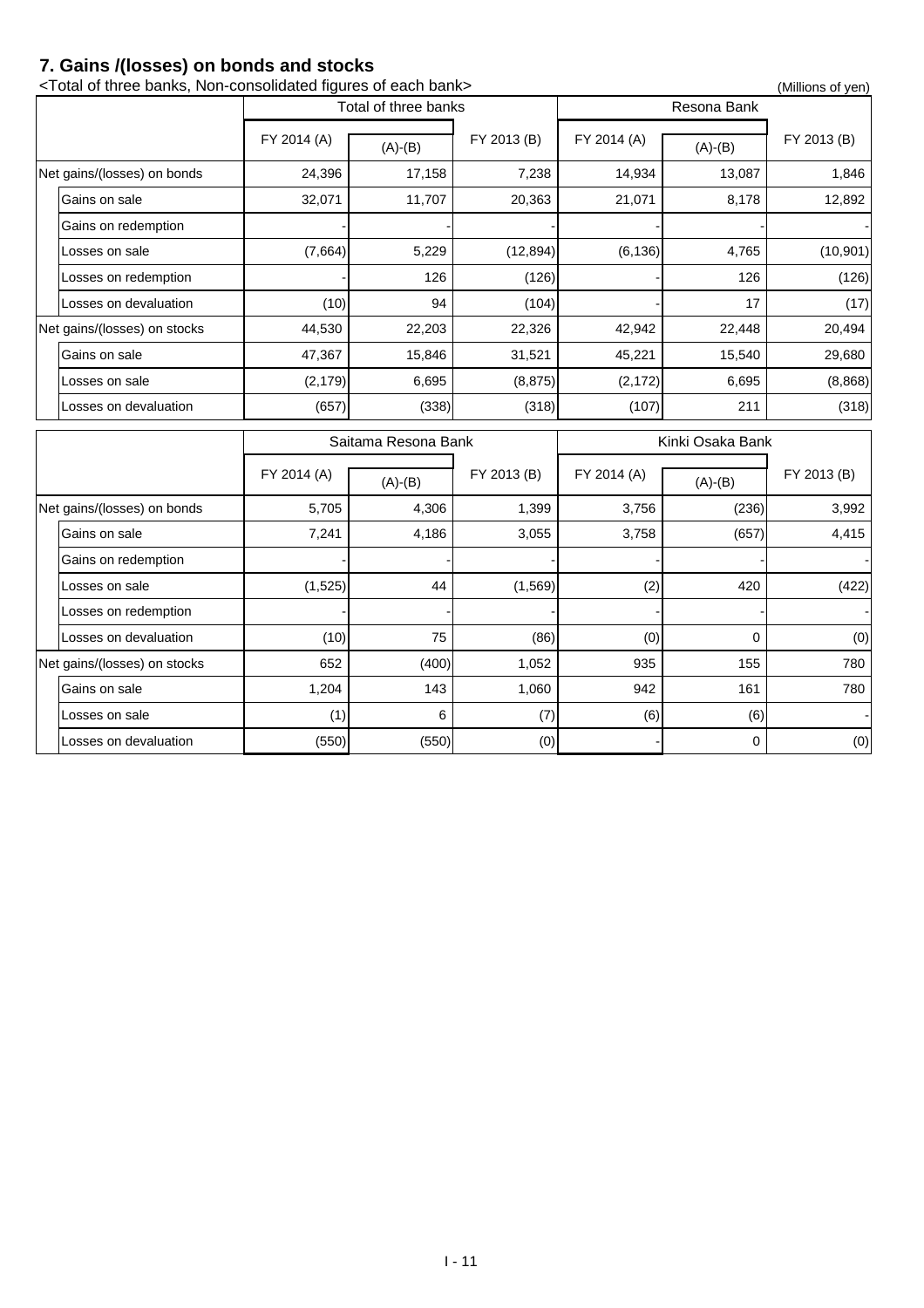#### **8. Unrealized gains/(losses) on marketable securities (Held-to-maturity debt securities, stocks of subsidiaries and affiliates and available-for-sale securities)**

|                               |                   |                     |                           |         |         | (Millions of yen)   |
|-------------------------------|-------------------|---------------------|---------------------------|---------|---------|---------------------|
|                               | <b>B/S Amount</b> |                     | Unrealized gains/(losses) |         |         |                     |
|                               | (End of Mar.      | Change from         |                           |         |         | Change from         |
| <consolidated></consolidated> | 2015)             | End of Mar.<br>2014 | (End of Mar.<br>2015)     | Gain    | Loss    | End of Mar.<br>2014 |
|                               |                   |                     |                           |         |         |                     |
| Bonds held to maturity        | 2,435,747         | 285,005             | 72,633                    | 72,638  | (5)     | 4,783               |
| Available-for-sale securities | 4,404,281         | (2, 130, 101)       | 573,662                   | 576,534 | (2,872) | 240,382             |
| <b>Stocks</b>                 | 870,942           | 221,832             | 539,971                   | 541,490 | (1,519) | 222,795             |
| <b>Bonds</b>                  | 3,199,942         | (2,365,467)         | 12,940                    | 13,932  | (992)   | 1,068               |
| <b>JGB</b>                    | 2,154,874         | (2, 299, 595)       | 72,633                    | 72,638  | (5)     | 71,738              |
| Other                         | 333,396           | 13,533              | 20,751                    | 21,110  | (359)   | 16,518              |

Note: The figures presented in the table above include securities, negotiable certificates of deposit (NCDs) included in "cash and due from banks" and a portion of "monetary claims bought." The presented figures only include marketable securities.

A reconciliation of net unrealized gains on available-for-sale securities to the amount reported on the Resona Holdings' consolidated balance sheet as of March 31, 2015 is as follows:

|                                                                       |        | (Millions of yen) |
|-----------------------------------------------------------------------|--------|-------------------|
| Net unrealized gains on available-for-sale securities                 |        | 573,693           |
| Fair value hedge gains recorded as income                             | (less) | 8.003             |
| Deferred tax liabilities                                              | (less) | 142.539           |
| Unrealized gains on available-for-sale securities (before adjustment) |        | 423.150           |
| Amounts attributable to minority interests                            | (less) | 74                |
| Parent's portion of unrealized gains on available-for-sale securities |        |                   |
| of equity method investees                                            |        | 0                 |
| Amount reported on the Consolidated Balance Sheet                     |        | 423.076           |

|                                         |                                   | Unrealized gains/(losses) |              |         |          |             |
|-----------------------------------------|-----------------------------------|---------------------------|--------------|---------|----------|-------------|
|                                         | <b>B/S Amount</b><br>(End of Mar. | Change from               |              |         |          | Change from |
|                                         | 2015                              | End of Mar.               | (End of Mar. | Gain    | Loss     | End of Mar. |
| <total banks="" of="" three=""></total> |                                   | 2014                      | 2015)        |         |          | 2014        |
| Bonds held to maturity                  | 2,435,747                         | 285,005                   | 72,633       | 72,638  | (5)      | 4,783       |
| Stock of subsidiaries and affiliates    |                                   |                           |              |         |          |             |
| Available-for-sale securities           | 4,400,852                         | (2, 130, 679)             | 573,166      | 576,038 | (2,872)  | 240,354     |
| <b>Stocks</b>                           | 870,146                           | 221,789                   | 539,483      | 541,003 | (1,519)  | 222,770     |
| <b>Bonds</b>                            | 3,199,939                         | (2,365,464)               | 12,940       | 13,932  | (992)    | 1,068       |
| Other                                   | 330,767                           | 12,995                    | 20,742       | 21,102  | (359)    | 16,514      |
| <resona bank=""></resona>               |                                   |                           |              |         |          |             |
| Bonds held to maturity                  | 1,619,708                         | 251,223                   | 45,737       | 45,737  |          | 6,659       |
| Stock of subsidiaries and affiliates    |                                   |                           |              |         |          |             |
| Available-for-sale securities           | 2,230,527                         | (1,363,103)               | 435,258      | 437,521 | (2, 263) | 183,926     |
| <b>Stocks</b>                           | 682,677                           | 168,328                   | 419,424      | 420,819 | (1, 394) | 169,925     |
| <b>Bonds</b>                            | 1,334,533                         | (1,563,536)               | 3,591        | 4,297   | (705)    | 3,182       |
| Other                                   | 213,317                           | 32,104                    | 12,241       | 12,404  | (163)    | 10,818      |
| <saitama bank="" resona=""></saitama>   |                                   |                           |              |         |          |             |
| Bonds held to maturity                  | 653,305                           | 25,438                    | 20,888       | 20,888  | (0)      | (704)       |
| Stock of subsidiaries and affiliates    |                                   |                           |              |         |          |             |
| Available-for-sale securities           | 1,516,391                         | (736, 878)                | 121,174      | 121,469 | (294)    | 50,837      |
| <b>Stocks</b>                           | 175,192                           | 51,353                    | 112,149      | 112,242 | (92)     | 50,671      |
| <b>Bonds</b>                            | 1,306,835                         | (779, 087)                | 6,533        | 6,694   | (161)    | (2, 354)    |
| Other                                   | 34,363                            | (9, 144)                  | 2,492        | 2,532   | (39)     | 2,520       |
| <kinki bank="" osaka=""></kinki>        |                                   |                           |              |         |          |             |
| Bonds held to maturity                  | 162,733                           | 8,342                     | 6,007        | 6,012   | (4)      | (1, 171)    |
| Stock of subsidiaries and affiliates    |                                   |                           |              |         |          |             |
| Available-for-sale securities           | 653,933                           | (30, 697)                 | 16,733       | 17,047  | (314)    | 5,589       |
| <b>Stocks</b>                           | 12,276                            | 2,107                     | 7,909        | 7,941   | (31)     | 2,174       |

(Millions of yen)

Note: The figures presented in the table above include securities, negotiable certificates of deposit (NCDs)

included in "cash and due from banks" and a portion of "monetary claims bought."

The presented figures only include marketable securities.

Bonds 558,570 (22,840) 2,814 2,940 (125) 240 Other 83,085 (9,964) 6,009 6,166 (156) 3,175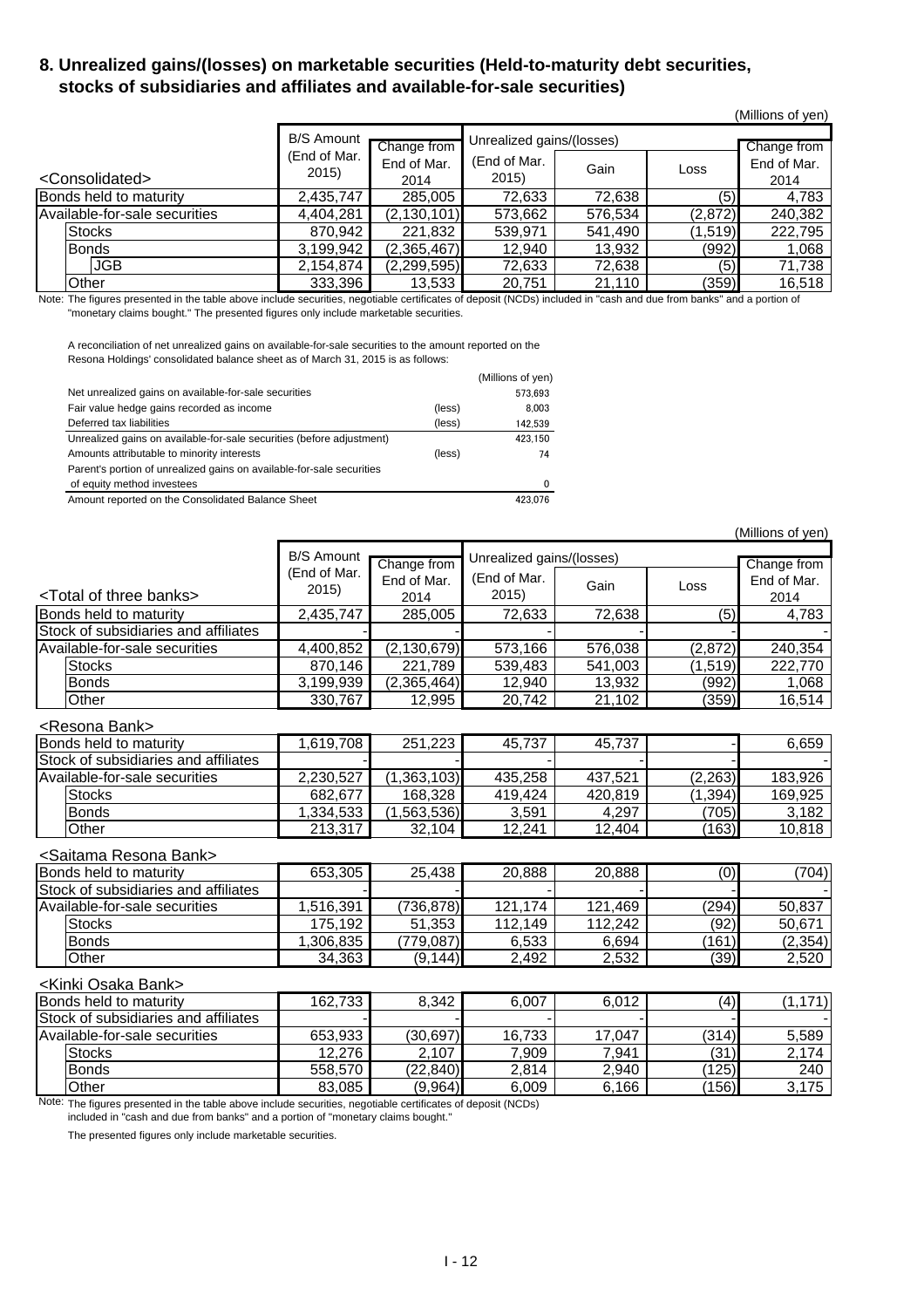#### **9. Breakdown of securities by remaining period to maturity (Held-to-maturity debt securities and available-for-sale securities with maturities)**

|                                         |                     |              |                        |                             |                       |                   |         |                     |         |                        |                             |                       |                   | (Billions of yen) |
|-----------------------------------------|---------------------|--------------|------------------------|-----------------------------|-----------------------|-------------------|---------|---------------------|---------|------------------------|-----------------------------|-----------------------|-------------------|-------------------|
|                                         |                     | One to       |                        | End of Mar. 2015<br>Five to |                       |                   |         |                     | One to  |                        | End of Mar. 2014<br>Five to |                       |                   |                   |
|                                         | One year<br>or less | three        | Three to<br>five years | seven                       | Seven to<br>ten years | Over<br>ten years | Total   | One year<br>or less | three   | Three to<br>five years | seven                       | Seven to<br>ten years | Over<br>ten years | Total             |
| <total banks="" of="" three=""></total> |                     | years        |                        | years                       |                       |                   |         |                     | years   |                        | years                       |                       |                   |                   |
| Bonds held to maturity                  | 130.0               | 417.2        | 567.6                  | 768.2                       | 550.0                 | 3.0               | 2,436.2 | 128.1               | 290.7   | 372.5                  | 1,025.4                     | 330.0                 | 3.0               | 2,149.8           |
| Japanese government bonds               | 82.0                | 323.3        | 486.3                  | 667.9                       | 400.0                 | 3.0               | 1,962.5 | 95.0                | 200.0   | 284.3                  | 945.2                       | 180.0                 | 3.0               | 1,707.5           |
| Floating-rate JGBs                      | 2.0                 | 236.3        | 166.3                  | 145.4                       |                       |                   | 550.0   |                     | 120.0   | 135.3                  | 294.7                       |                       |                   | 550.0             |
| Japanese local government bonds         | 43.8                | 87.4         | 77.6                   | 100.0                       | 150.0                 |                   | 458.9   | 31.5                | 86.8    | 86.2                   | 80.1                        | 150.0                 |                   | 434.8             |
| Japanese corporate bonds                | 4.2                 | 6.4          | 3.7                    | 0.3                         |                       |                   | 14.8    | 1.5                 | 3.9     | 1.9                    | 0.0                         |                       |                   | 7.5               |
| Available-for-sale securities           | 940.7               | 863.4        | 777.2                  | 284.2                       | 433.4                 | 84.5              | 3,383.6 | 1,595.1             | 1,228.5 | 2,101.6                | 189.5                       | 530.7                 | 131.2             | 5,776.7           |
| <b>Bonds</b>                            | 917.6               | 851.3        | 753.6                  | 238.9                       | 377.7                 | 23.1              | 3,162.5 | 1,572.7             | 1,165.8 | 2,088.3                | 127.2                       | 514.7                 | 70.8              | 5,539.9           |
| Japanese government bonds               | 690.2               | 532.0        | 413.0                  | 185.0                       | 310.0                 |                   | 2,130.2 | 1,383.0             | 749.5   | 1,799.4                | 50.0                        | 416.0                 | 45.0              | 4,442.9           |
| Floating-rate JGBs                      |                     |              |                        |                             |                       |                   |         |                     |         | 12.4                   |                             |                       |                   | 12.4              |
| Japanese local government bonds         | 7.9                 | 29.3         | 79.7                   | 17.3                        | 18.7                  |                   | 153.1   | 12.6                | 25.8    | 79.2                   | 47.7                        | 33.5                  |                   | 199.1             |
| Japanese corporate bonds                | 219.4               | 289.9        | 260.9                  | 36.6                        | 48.9                  | 23.1              | 879.1   | 177.1               | 390.5   | 209.7                  | 29.4                        | 65.2                  | 25.8              | 897.8             |
| Other                                   | 23.1                | 12.1         | 23.5                   | 45.2                        | 55.7                  | 61.3              | 221.1   | 22.3                | 62.6    | 13.2                   | 62.3                        | 15.9                  | 60.3              | 236.8             |
| Total                                   | 1,070.8             | 1,280.7      | 1,344.8                | 1,052.5                     | 983.4                 | 87.5              | 5,819.8 | 1,723.2             | 1,519.2 | 2,474.1                | 1,214.9                     | 860.7                 | 134.2             | 7,926.6           |
| <resona bank=""></resona>               |                     |              |                        |                             |                       |                   |         |                     |         |                        |                             |                       |                   |                   |
| Bonds held to maturity                  | 80.0                | 241.5        | 365.5                  | 522.5                       | 400.0                 |                   | 1,609.5 | 95.0                | 180.0   | 203.5                  | 696.0                       | 180.0                 |                   | 1,354.5           |
| Japanese government bonds               | 80.0                | 241.5        | 365.5                  | 522.5                       | 400.0                 |                   | 1,609.5 | 95.0                | 180.0   | 203.5                  | 696.0                       | 180.0                 |                   | 1,354.5           |
| Floating-rate JGBs                      |                     | 154.5        | 45.5                   |                             |                       |                   | 200.0   |                     | 100.0   | 54.5                   | 45.5                        |                       |                   | 200.0             |
| Japanese local government bonds         |                     |              |                        |                             |                       |                   |         |                     |         |                        |                             |                       |                   |                   |
| Japanese corporate bonds                |                     |              |                        |                             |                       |                   |         |                     |         |                        |                             |                       |                   |                   |
| Available-for-sale securities           | 645.2               | 196.5        | 216.0                  | 68.9                        | 308.5                 | 34.2              | 1,469.6 | 1,095.8             | 207.8   | 1,118.5                | 116.8                       | 423.1                 | 55.1              | 3,017.4           |
| <b>Bonds</b>                            | 642.1               | 195.4        | 200.8                  | 26.1                        | 257.7                 |                   | 1,322.3 | 1,093.5             | 170.8   | 1,115.4                | 56.9                        | 409.8                 | 45.0              | 2,891.6           |
| Japanese government bonds               | 550.0               |              | 90.0                   | 20.0                        | 210.0                 |                   | 870.0   | 1,000.0             |         | 1,000.0                | 50.0                        | 350.0                 | 45.0              | 2,445.0           |
| Floating-rate JGBs                      |                     |              |                        |                             |                       |                   |         |                     |         |                        |                             |                       |                   |                   |
| Japanese local government bonds         | 2.5                 | 4.6          | 23.0                   |                             | 17.5                  |                   | 47.7    | 0.7                 | 4.1     | 43.6                   |                             | 6.4                   |                   | 55.0              |
| Japanese corporate bonds                | 89.6                | 190.8        | 87.8                   | 6.1                         | 30.1                  |                   | 404.6   | 92.8                | 166.7   | 71.7                   | 6.9                         | 53.3                  |                   | 391.6             |
| Other                                   | 3.1                 |              | 15.2                   | 42.8                        | 50.7                  | 34.2              | 147.2   | 2.2                 | 36.9    | 3.0                    | 59.9                        | 13.3                  | 10.1              | 125.7             |
| Total                                   | 725.2               | 1.0<br>438.0 | 581.5                  | 591.4                       | 708.5                 | 34.2              | 3,079.1 | 1,190.8             | 387.8   | 1,322.0                | 812.8                       | 603.1                 | 55.1              | 4,371.9           |
|                                         |                     |              |                        |                             |                       |                   |         |                     |         |                        |                             |                       |                   |                   |
| <saitama bank="" resona=""></saitama>   |                     |              |                        |                             |                       |                   |         |                     |         |                        |                             |                       |                   |                   |
| Bonds held to maturity                  | 43.8                | 135.2        | 162.9                  | 166.9                       | 150.0                 |                   | 658.9   | 31.5                | 86.8    | 134.0                  | 232.3                       | 150.0                 |                   | 634.8             |
| Japanese government bonds               |                     | 47.8         | 85.3                   | 66.9                        |                       |                   | 200.0   |                     |         | 47.8                   | 152.2                       |                       |                   | 200.0             |
| Floating-rate JGBs                      |                     | 47.8         | 85.3                   | 66.9                        |                       |                   | 200.0   |                     |         | 47.8                   | 152.2                       |                       |                   | 200.0             |
| Japanese local government bonds         | 43.8                | 87.4         | 77.6                   | 100.0                       | 150.0                 |                   | 458.9   | 31.5                | 86.8    | 86.2                   | 80.1                        | 150.0                 |                   | 434.8             |
| Japanese corporate bonds                |                     |              |                        |                             |                       |                   |         |                     |         |                        |                             |                       |                   |                   |
| Available-for-sale securities           | 145.0               | 587.3        | 338.3                  | 190.1                       | 25.1                  | 13.2              | 1,299.2 | 432.2               | 823.8   | 744.2                  | 49.0                        | 32.1                  | 28.3              | 2,109.9           |
| <b>Bonds</b>                            | 145.0               | 586.8        | 332.2                  | 187.7                       | 25.0                  | 9.9               | 1,286.8 | 432.2               | 809.8   | 739.1                  | 46.7                        | 32.1                  | 12.0              | 2,072.2           |
| Japanese government bonds               | 140.0               | 530.0        | 255.0                  | 165.0                       | 25.0                  |                   | 1,115.0 | 383.0               | 749.3   | 707.4                  |                             | 5.0                   |                   | 1,844.7           |
| Floating-rate JGBs                      |                     |              |                        |                             |                       |                   |         |                     |         | 12.4                   |                             |                       |                   | 12.4              |
| Japanese local government bonds         |                     | 13.0         | 45.0                   | 12.7                        |                       |                   | 70.8    | 11.4                | 6.6     | 23.6                   | 46.2                        | 27.1                  |                   | 115.0             |
| Japanese corporate bonds                | 5.0                 | 43.8         | 32.2                   | 10.0                        |                       | 9.9               | 101.0   | 37.8                | 53.9    | 8.0                    | 0.5                         |                       | 12.0              | 112.4             |
| Other                                   |                     | 0.4          | 6.0                    | 2.4                         | 0.1                   | 3.3               | 12.3    | 0.0                 | 13.9    | 5.1                    | 2.3                         |                       | 16.2              | 37.7              |
| Total                                   | 188.8               | 722.5        | 501.2                  | 357.0                       | 175.1                 | 13.2              | 1,958.1 | 463.8               | 910.6   | 878.3                  | 281.4                       | 182.1                 | 28.3              | 2,744.7           |
| <kinki bank="" osaka=""></kinki>        |                     |              |                        |                             |                       |                   |         |                     |         |                        |                             |                       |                   |                   |
| Bonds held to maturity                  | 6.2                 | 40.4         | 39.2                   | 78.8                        |                       | 3.0               | 167.8   | 1.5                 | 23.9    | 34.9                   | 97.0                        |                       | 3.0               | 160.5             |
| Japanese government bonds               | 2.0                 | 34.0         | 35.5                   | 78.5                        |                       | 3.0               | 153.0   |                     | 20.0    | 33.0                   | 97.0                        |                       | 3.0               | 153.0             |
| Floating-rate JGBs                      | 2.0                 | 34.0         | 35.5                   | 78.5                        |                       |                   | 150.0   |                     | 20.0    | 33.0                   | 97.0                        |                       |                   | 150.0             |
| Japanese local government bonds         |                     |              |                        |                             |                       |                   |         |                     |         |                        |                             |                       |                   |                   |
|                                         |                     |              |                        |                             |                       |                   |         | 1.5                 |         |                        |                             |                       |                   |                   |
| Japanese corporate bonds                | 4.2                 | 6.4          | 3.7                    | 0.3                         |                       |                   | 14.8    |                     | 3.9     | 1.9                    | 0.0                         |                       |                   | 7.5               |
| Available-for-sale securities           | 150.4               | 79.6         | 222.8                  | 25.1                        | 99.7                  | 37.0              | 614.7   | 66.9                | 196.8   | 238.8                  | 23.5                        | 75.4                  | 47.6              | 649.3             |
| <b>Bonds</b>                            | 130.4               | 69.0         | 220.5                  | 25.0                        | 94.9                  | 13.2              | 553.2   | 46.9                | 185.1   | 233.8                  | 23.5                        | 72.8                  | 13.8              | 576.0             |
| Japanese government bonds               | 0.2                 | 2.0          | 68.0                   |                             | 75.0                  |                   | 145.2   |                     | 0.2     | 92.0                   |                             | 61.0                  |                   | 153.2             |
| Floating-rate JGBs                      |                     |              |                        |                             |                       |                   |         |                     |         |                        |                             |                       |                   |                   |
| Japanese local government bonds         | 5.4                 | 11.7         | 11.5                   | 4.6                         | 1.2                   |                   | 34.5    | 0.4                 | 15.1    | 11.9                   | 1.5                         |                       |                   | 29.1              |
| Japanese corporate bonds                | 124.8               | 55.2         | 140.9                  | 20.4                        | 18.7                  | 13.2              | 373.4   | 46.4                | 169.7   | 129.8                  | 21.9                        | 11.8                  | 13.8              | 393.7             |
| Other                                   | 20.0                | 10.5         | 2.3                    | 0.0                         | 4.7                   | 23.8              | 61.4    | 20.0                | 11.7    | 5.0                    | 0.0                         | 2.6                   | 33.8              | 73.2              |
| Total                                   | 156.7               | 120.1        | 262.0                  | 103.9                       | 99.7                  | 40.0              | 782.5   | 68.5                | 220.7   | 273.8                  | 120.6                       | 75.4                  | 50.6              | 809.8             |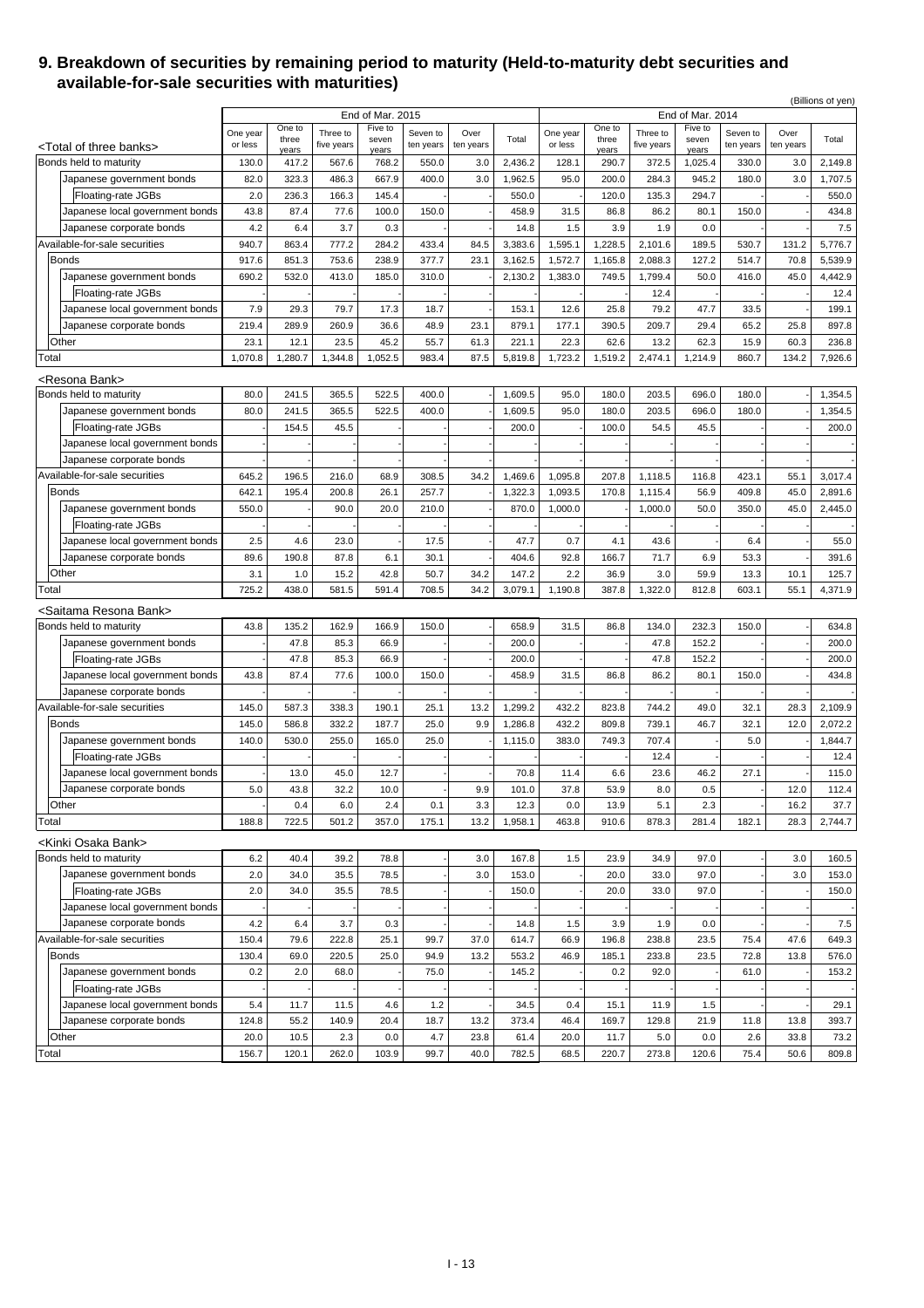### **10**.**Capital adequacy ratio (preliminary)**

(1) Consolidated capital adequacy ratio (Japanese Domestic Standard)

|                      |                                                |            | (Billions of yen, %) |            |  |
|----------------------|------------------------------------------------|------------|----------------------|------------|--|
|                      | <consolidated></consolidated>                  | Fnd of Mar |                      | Fnd of Mar |  |
|                      |                                                | 2015(A)    | $(A)-(B)$            | 2014 (B)   |  |
|                      | Capital adequacy ratio                         | 13.46      | (0.87)               | 14.33      |  |
|                      | Total qualifying capital                       | 1,998.4    | (280.1)              | 2,278.5    |  |
|                      | Core Capital: instruments and reserves         | 2,025.9    | (259.8)              | 2,285.7    |  |
|                      | Core Capital: regulatory adjustments           | 27.5       | 20.3                 | 7.2        |  |
| Risk weighted assets |                                                | 14,842.1   | (1,054.6)            | 15,896.8   |  |
|                      | Credit risk weighted assets                    | 13,636.7   | 367.9                | 13,268.8   |  |
|                      | Amount equivalent to market risk / 8%          | 129.9      | (48.4)               | 178.4      |  |
|                      | Amount equivalent to operational risk / 8%     | 1,075.3    | (5.4)                | 1,080.8    |  |
|                      | Credit risk weighted assets adjustments        |            | (1,368.7)            | 1,368.7    |  |
|                      | Total required capital                         | 1,187.3    | (84.3)               | 1,271.7    |  |
|                      | (Reference) International Standard             |            |                      |            |  |
|                      | Common Equity Tier 1 ratio                     | 8.16       | 0.43                 | 7.73       |  |
|                      | (Excluding unrealized gain/loss on securities) | 7.07       | (0.36)               | 7.43       |  |
|                      | Tier 1 ratio                                   | 9.71       | 0.33                 | 9.38       |  |
|                      | Total capital adequacy ratio                   | 14.03      | 0.35                 | 13.68      |  |

(2) Capital adequacy ratios of subsidiary banks (Japanese domestic standard) (Billions of yen, %)

|                        |                                            |                        | Non-consolidated |                        | Consolidated           |            |                        |  |
|------------------------|--------------------------------------------|------------------------|------------------|------------------------|------------------------|------------|------------------------|--|
|                        | l <resona bank=""></resona>                | End of Mar.<br>2015(A) | $(A)-(B)$        | End of Mar.<br>2014(B) | End of Mar.<br>2015(A) | $(A)-(B)$  | End of Mar.<br>2014(B) |  |
|                        | Capital adequacy ratio                     | 13.17                  | 0.22             | 12.95                  | 13.58                  | 0.21       | 13.37                  |  |
|                        | Total qualifying capital                   | 1,392.6                | (92.0)           | 1,484.7                | 1,465.0                | (82.5)     | 1,547.5                |  |
|                        | Core Capital: instruments and reserves     | 1,413.5                | (74.3)           | 1,487.8                | 1,485.5                | (69.7)     | 1,555.3                |  |
|                        | Core Capital: regulatory adjustments       | 20.8                   | 17.7             | 3.0                    | 20.5                   | 12.7       | 7.7                    |  |
|                        | <b>Risk weighted assets</b>                | 10,568.9               | (891.0)          | 11,459.9               | 10,786.1               | (786.2)    | 11,572.4               |  |
|                        | Credit risk weighted assets                | 9,654.3                | 313.0            | 9,341.2                | 9,857.5                | 414.9      | 9,442.5                |  |
|                        | Amount equivalent to market risk / 8%      | 118.0                  | (54.0)           | 172.1                  | 119.2                  | (53.6)     | 172.9                  |  |
|                        | Amount equivalent to operational risk / 8% | 678.1                  | 1.0              | 677.1                  | 709.5                  | 1.8        | 707.6                  |  |
|                        | Credit risk weighted assets adjustments    | 118.3                  | (1, 151.0)       | 1,269.3                | 99.7                   | (1, 149.4) | 1,249.2                |  |
| Total required capital |                                            | 845.5                  | (71.2)           | 916.7                  | 862.8                  | (62.9)     | 925.7                  |  |
|                        |                                            |                        |                  | $(Rillions$ of ven $%$ |                        |            |                        |  |

| נסק וויסע וט בווטוווען                     |                        |                  |                        |  |  |  |  |  |  |
|--------------------------------------------|------------------------|------------------|------------------------|--|--|--|--|--|--|
|                                            |                        | Non-consolidated |                        |  |  |  |  |  |  |
| <saitama bank="" resona=""></saitama>      | End of Mar.<br>2015(A) | $(A)-(B)$        | End of Mar.<br>2014(B) |  |  |  |  |  |  |
| Capital adequacy ratio                     | 14.26                  | 0.86             | 13.40                  |  |  |  |  |  |  |
| Total qualifying capital                   | 414.0                  | (21.4)           | 435.5                  |  |  |  |  |  |  |
| Core Capital: instruments and reserves     | 427.6                  | (21.7)           | 449.3                  |  |  |  |  |  |  |
| Core Capital: regulatory adjustments       | 13.5                   | (0.2)            | 13.8                   |  |  |  |  |  |  |
| Risk weighted assets                       | 2,902.4                | (346.0)          | 3,248.4                |  |  |  |  |  |  |
| Credit risk weighted assets                | 2,572.0                | 30.1             | 2,541.9                |  |  |  |  |  |  |
| Amount equivalent to market risk / 8%      | 10.3                   | 5.5              | 4.7                    |  |  |  |  |  |  |
| Amount equivalent to operational risk / 8% | 240.1                  | (4.7)            | 244.8                  |  |  |  |  |  |  |
| Credit risk weighted assets adjustments    | 79.8                   | (377.0)          | 456.8                  |  |  |  |  |  |  |
| Total required capital                     | 232.1                  | (27.6)           | 259.8                  |  |  |  |  |  |  |

|                                                 |                                             |                         |                  |                        |                        |           | (Billions of yen, %)   |  |
|-------------------------------------------------|---------------------------------------------|-------------------------|------------------|------------------------|------------------------|-----------|------------------------|--|
|                                                 |                                             |                         | Non-consolidated |                        | Consolidated           |           |                        |  |
|                                                 | <kinki bank="" osaka=""></kinki>            | End of Mar.<br>2015 (A) | $(A)-(B)$        | End of Mar.<br>2014(B) | End of Mar.<br>2015(A) | $(A)-(B)$ | End of Mar.<br>2014(B) |  |
|                                                 | Capital adequacy ratio                      | 9.97                    | (2.32)           | 12.29                  | 10.93                  | (2.27)    | 13.20                  |  |
|                                                 | (28.6)<br>Total qualifying capital<br>134.6 |                         | 163.3            | 148.0                  | (28.7)                 | 176.8     |                        |  |
|                                                 | Core Capital: instruments and reserves      | 135.3                   | (28.0)           | 163.3                  | 148.2                  | (28.5)    | 176.8                  |  |
|                                                 | Core Capital: regulatory adjustments        | 0.6                     | 0.6              |                        | 0.1                    | 0.1       |                        |  |
|                                                 | <b>Risk weighted assets</b>                 | 1,350.4                 | 21.8             | 1,328.6                | 1,354.1                | 15.5      | 1,338.5                |  |
|                                                 | Credit risk weighted assets                 | 1,264.5                 | 22.8             | 1,241.7                | 1,262.9                | 16.4      | 1,246.4                |  |
|                                                 | Amount equivalent to market risk / 8%       | 0.2                     | (0.3)            | 0.5                    | 0.2                    | (0.3)     | 0.5                    |  |
|                                                 | Amount equivalent to operational risk / 8%  | 85.6                    | (0.6)            | 86.3                   | 90.9                   | (0.6)     | 91.5                   |  |
|                                                 | Credit risk weighted assets adjustments     |                         |                  |                        |                        |           |                        |  |
| 1.7<br>Total required capital<br>106.2<br>108.0 |                                             |                         | 108.3            | 1.2                    | 107.0                  |           |                        |  |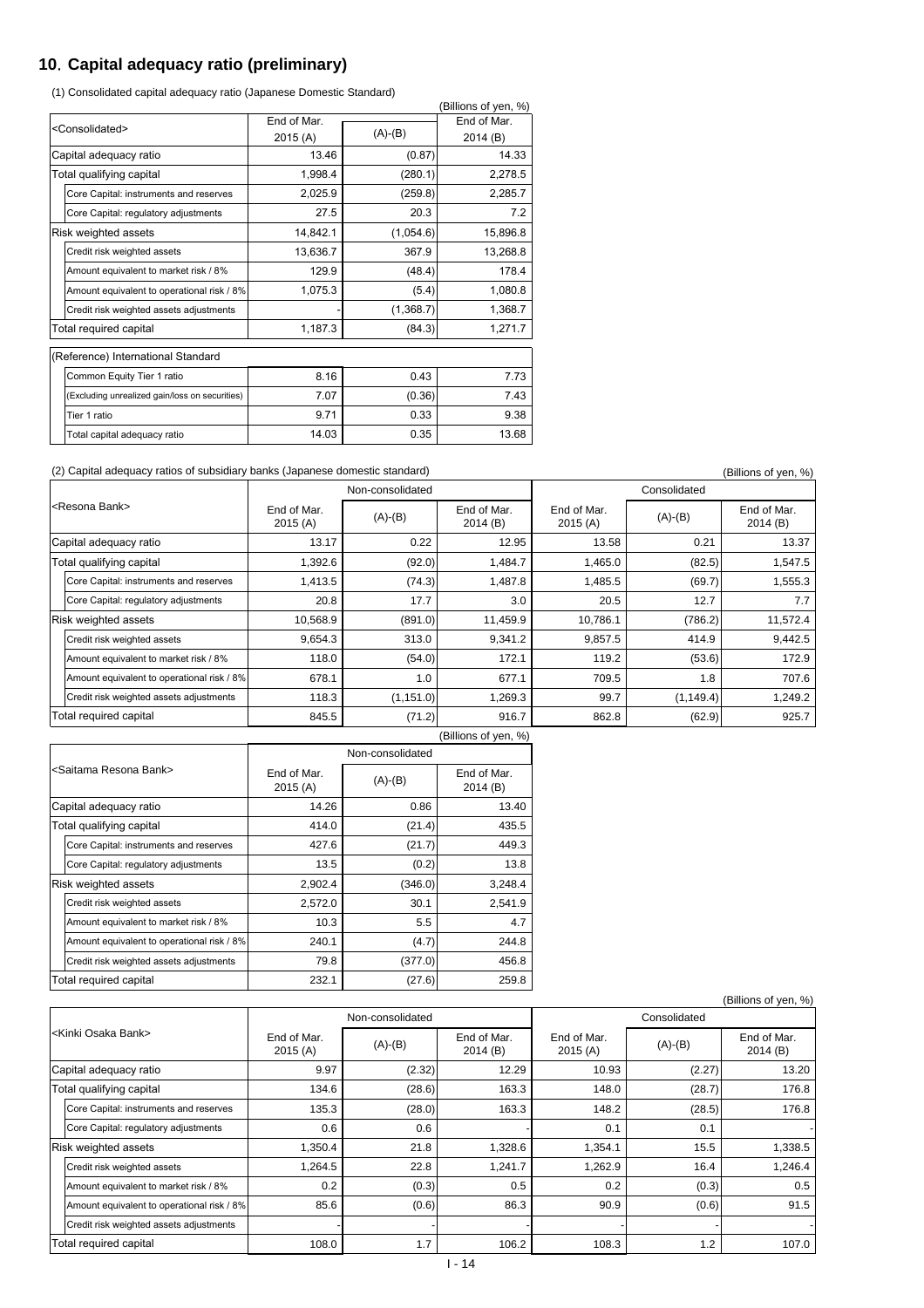#### **11**.**Stock holdings**

<Total of three banks> (Billions of yen)

**Change** 330.6 (0.9) 331.6 870.1 221.7 648.3  $3.2$  (2.2)  $5.4$ End of Mar. 2015 Change End of Mar. 2014 Book value of stocks sold outright Acquisition cost Market value

<Non-consolidated figures of each bank> (Billions of yen)

| וייט אי יט שוויש                   |                  |                     |                  |  |  |  |
|------------------------------------|------------------|---------------------|------------------|--|--|--|
|                                    | Resona Bank      | Saitama Resona Bank | Kinki Osaka Bank |  |  |  |
|                                    | End of Mar. 2015 | End of Mar. 2015    | End of Mar. 2015 |  |  |  |
| Acquisition cost                   | 263.2            | 63.0                | 4.3              |  |  |  |
| Market value                       | 682.6            | 175.1               | 12.2             |  |  |  |
| Book value of stocks sold outright | 2.2              | 0.9                 |                  |  |  |  |

Note: These figures exclude stocks which are not subject to capital regulation (those of subsidiaries, affiliated companies, and unlisted stocks)

#### **12**.**Number of employees and offices**

<Resona Holdings, Non-consolidated> (People)

|  |                           | End of Mar. 2015 | Change | End of Mar. 2014 |  |
|--|---------------------------|------------------|--------|------------------|--|
|  | <b>Directors</b>          | つ1<br>. <u>.</u> |        | 19               |  |
|  | <b>Executive officers</b> | 44               |        |                  |  |

Notes: 1. Above figures include 14 directors who concurrently serve as directors and executive officers for subsidiary banks.

2. The figure for executive officers excludes directors who serve as executive officers concurrently.

3. The above figures do not include these directors and executive officers who retired at the end of respective fiscal periods. The above figures as of end of March include these directors and executive officers who are installed at 1st of April.

| <total banks="" of="" three=""></total> |                            | (People/ branch offices) |                  |
|-----------------------------------------|----------------------------|--------------------------|------------------|
|                                         | End of Mar. 2015<br>Change |                          | End of Mar. 2014 |
| <b>Directors</b>                        | 29                         |                          | 30               |
| Non-board executive officers            | 44                         | ົ                        | 42               |
| Employees                               | 14,866                     | (82)                     | 14,948           |
| Manned domestic offices                 | 588                        | (4)                      | 592              |
| Non-manned domestic offices             | 855                        | 20                       | 835              |
| Total domestic offices                  | 1,443                      | 16                       | 1,427            |

<Non-consolidated figures of each bank> (People/ branch offices)

|                              | Resona Bank      | Saitama Resona Bank | Kinki Osaka Bank |
|------------------------------|------------------|---------------------|------------------|
|                              | End of Mar. 2015 | End of Mar. 2015    | End of Mar. 2015 |
| <b>Directors</b>             | 12               | 11                  | 8                |
| Non-board executive officers | 27               | 11                  |                  |
| <b>Employees</b>             | 9,515            | 3,144               | 2,207            |
| Manned domestic offices      | 339              | 127                 | 122              |
| Non-manned domestic offices  | 519              | 307                 | 29               |
| Total domestic offices       | 858              | 434                 | 151              |

Notes: 1. Directors who concurrently serve as directors for other group banks are counted multiple times. However, multiple entries are adjusted in totals.

2. Non-board executive officers of Resona Bank who concurrently serve as directors of other group banks are counted separately as "non-board executive officers" or as "directors" for their respective positions.

3. Non-board executive officers do not include those officers who concurrently serve as directors.

4. The figures presented in the table above do not include those who retired at the end of respective fiscal periods.

The above figures as of end of March include these directors and executive officers who are installed at 1st of April.

5. The number of employees is based on the Business Revitalization Plan (including the seconded employees).

6. The number of employees do not include those who retired at the end of respective fiscal periods.

7. The number of manned domestic offices is the sum of domestic head/branch offices and representative offices. The number of non-manned domestic offices does not include jointly operated representative offices.

8. The number of non-manned domestic offices for Resona Bank does not include 2,555 ATM locations of Bank Time.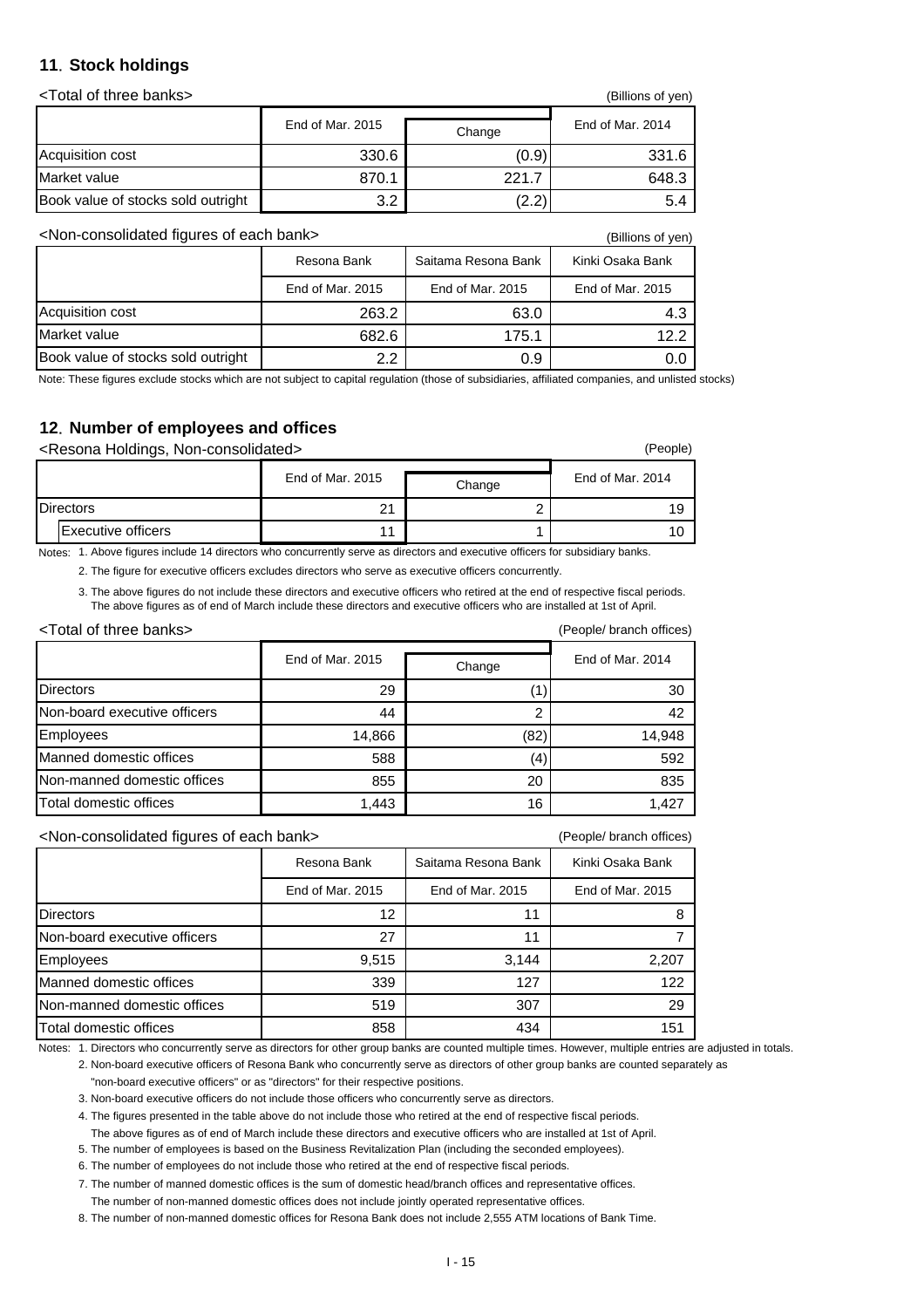# **II. Loans and Bills Discounted and Other**

# **1. Risk-managed loans**

(1) Risk-managed loans (Millions of yen)

|  |                                                                                                                                                                                                                                                                                                                                                                                                                                                                                                                                                                                                                                  | End of Mar. |           |           |                        | End of Mar. |
|--|----------------------------------------------------------------------------------------------------------------------------------------------------------------------------------------------------------------------------------------------------------------------------------------------------------------------------------------------------------------------------------------------------------------------------------------------------------------------------------------------------------------------------------------------------------------------------------------------------------------------------------|-------------|-----------|-----------|------------------------|-------------|
|  | <total banks="" of="" three=""><br/>oans to borrowers in legal bankruptcy<br/>Past due loans<br/>oans past due 3 months or more<br/><b>Restructured loans</b><br/>Risk-managed loans, total<br/>Partial direct write-offs<br/>Balance of loans (Term-end)<br/><resona bank=""><br/>oans to borrowers in legal bankruptcy<br/>Past due loans<br/>oans past due 3 months or more<br/><b>Restructured loans</b><br/>Risk-managed loans, total<br/>Partial direct write-offs<br/>Balance of loans (Term-end)<br/><saitama bank="" resona=""><br/>oans to borrowers in legal bankruptcy<br/>Past due loans</saitama></resona></total> | 2015(A)     | $(A)-(B)$ | $(A)-(C)$ | End of Sep.<br>2014(B) | 2014 (C)    |
|  |                                                                                                                                                                                                                                                                                                                                                                                                                                                                                                                                                                                                                                  | 5,090       | (1,651)   | (890)     | 6,741                  | 5,980       |
|  |                                                                                                                                                                                                                                                                                                                                                                                                                                                                                                                                                                                                                                  | 317,604     | (15, 627) | (37, 282) | 333,231                | 354,886     |
|  |                                                                                                                                                                                                                                                                                                                                                                                                                                                                                                                                                                                                                                  | 1,365       | (1,929)   | (2, 326)  | 3,294                  | 3,691       |
|  |                                                                                                                                                                                                                                                                                                                                                                                                                                                                                                                                                                                                                                  | 104,618     | 6,872     | (6, 118)  | 97,745                 | 110,737     |
|  |                                                                                                                                                                                                                                                                                                                                                                                                                                                                                                                                                                                                                                  | 428,678     | (12, 335) | (46, 617) | 441,014                | 475,296     |
|  |                                                                                                                                                                                                                                                                                                                                                                                                                                                                                                                                                                                                                                  | 199,422     | (10, 723) | (24,900)  | 210,145                | 224,323     |
|  |                                                                                                                                                                                                                                                                                                                                                                                                                                                                                                                                                                                                                                  | 27,755,549  | 702,704   | 769,474   | 27,052,845             | 26,986,074  |
|  |                                                                                                                                                                                                                                                                                                                                                                                                                                                                                                                                                                                                                                  |             |           |           |                        |             |
|  |                                                                                                                                                                                                                                                                                                                                                                                                                                                                                                                                                                                                                                  | 2,730       | 386       | 71        | 2,343                  | 2,658       |
|  |                                                                                                                                                                                                                                                                                                                                                                                                                                                                                                                                                                                                                                  | 172,967     | (13, 425) | (32, 320) | 186,393                | 205,288     |
|  |                                                                                                                                                                                                                                                                                                                                                                                                                                                                                                                                                                                                                                  | 948         | (831)     | (1, 312)  | 1,780                  | 2,261       |
|  |                                                                                                                                                                                                                                                                                                                                                                                                                                                                                                                                                                                                                                  | 75,776      | 13,438    | 8,624     | 62,338                 | 67,152      |
|  |                                                                                                                                                                                                                                                                                                                                                                                                                                                                                                                                                                                                                                  | 252,423     | (432)     | (24, 937) | 252,855                | 277,360     |
|  |                                                                                                                                                                                                                                                                                                                                                                                                                                                                                                                                                                                                                                  | 159,238     | (13, 676) | (25, 605) | 172,914                | 184,843     |
|  |                                                                                                                                                                                                                                                                                                                                                                                                                                                                                                                                                                                                                                  | 18,412,908  | 600,688   | 675,078   | 17,812,220             | 17,737,830  |
|  |                                                                                                                                                                                                                                                                                                                                                                                                                                                                                                                                                                                                                                  |             |           |           |                        |             |
|  |                                                                                                                                                                                                                                                                                                                                                                                                                                                                                                                                                                                                                                  | 1,550       | (1,717)   | (1, 384)  | 3,267                  | 2,934       |
|  |                                                                                                                                                                                                                                                                                                                                                                                                                                                                                                                                                                                                                                  | 82,430      | (1,034)   | (394)     | 83,465                 | 82,824      |
|  | Loans past due 3 months or more                                                                                                                                                                                                                                                                                                                                                                                                                                                                                                                                                                                                  | 192         | (1, 181)  | (880)     | 1,374                  | 1,073       |
|  | <b>Restructured loans</b>                                                                                                                                                                                                                                                                                                                                                                                                                                                                                                                                                                                                        | 18,340      | (3,675)   | (4, 945)  | 22,016                 | 23,286      |
|  | Risk-managed loans, total                                                                                                                                                                                                                                                                                                                                                                                                                                                                                                                                                                                                        | 102,513     | (7,610)   | (7,605)   | 110,123                | 110,118     |
|  | Partial direct write-offs                                                                                                                                                                                                                                                                                                                                                                                                                                                                                                                                                                                                        | 22,847      | 3,150     | 2,476     | 19,696                 | 20,371      |
|  | Balance of loans (Term-end)                                                                                                                                                                                                                                                                                                                                                                                                                                                                                                                                                                                                      | 6,868,540   | 117,485   | 176,087   | 6,751,054              | 6,692,453   |
|  | <kinki bank="" osaka=""></kinki>                                                                                                                                                                                                                                                                                                                                                                                                                                                                                                                                                                                                 |             |           |           |                        |             |
|  | oans to borrowers in legal bankruptcy.                                                                                                                                                                                                                                                                                                                                                                                                                                                                                                                                                                                           | 810         | (320)     | 422       | 1,130                  | 387         |
|  | Past due loans                                                                                                                                                                                                                                                                                                                                                                                                                                                                                                                                                                                                                   | 62,206      | (1, 166)  | (4, 567)  | 63,372                 | 66,773      |
|  | Loans past due 3 months or more                                                                                                                                                                                                                                                                                                                                                                                                                                                                                                                                                                                                  | 223         | 83        | (132)     | 140                    | 356         |
|  | <b>Restructured loans</b>                                                                                                                                                                                                                                                                                                                                                                                                                                                                                                                                                                                                        | 10,501      | (2,889)   | (9,796)   | 13,391                 | 20,298      |
|  | Risk-managed loans, total                                                                                                                                                                                                                                                                                                                                                                                                                                                                                                                                                                                                        | 73,741      | (4,292)   | (14, 074) | 78,034                 | 87,816      |
|  | Partial direct write-offs                                                                                                                                                                                                                                                                                                                                                                                                                                                                                                                                                                                                        | 17,336      | (197)     | (1,772)   | 17,534                 | 19,108      |
|  | Balance of loans (Term-end)                                                                                                                                                                                                                                                                                                                                                                                                                                                                                                                                                                                                      | 2,474,100   | (15, 469) | (81,690)  | 2,489,570              | 2,555,791   |
|  |                                                                                                                                                                                                                                                                                                                                                                                                                                                                                                                                                                                                                                  |             |           |           |                        |             |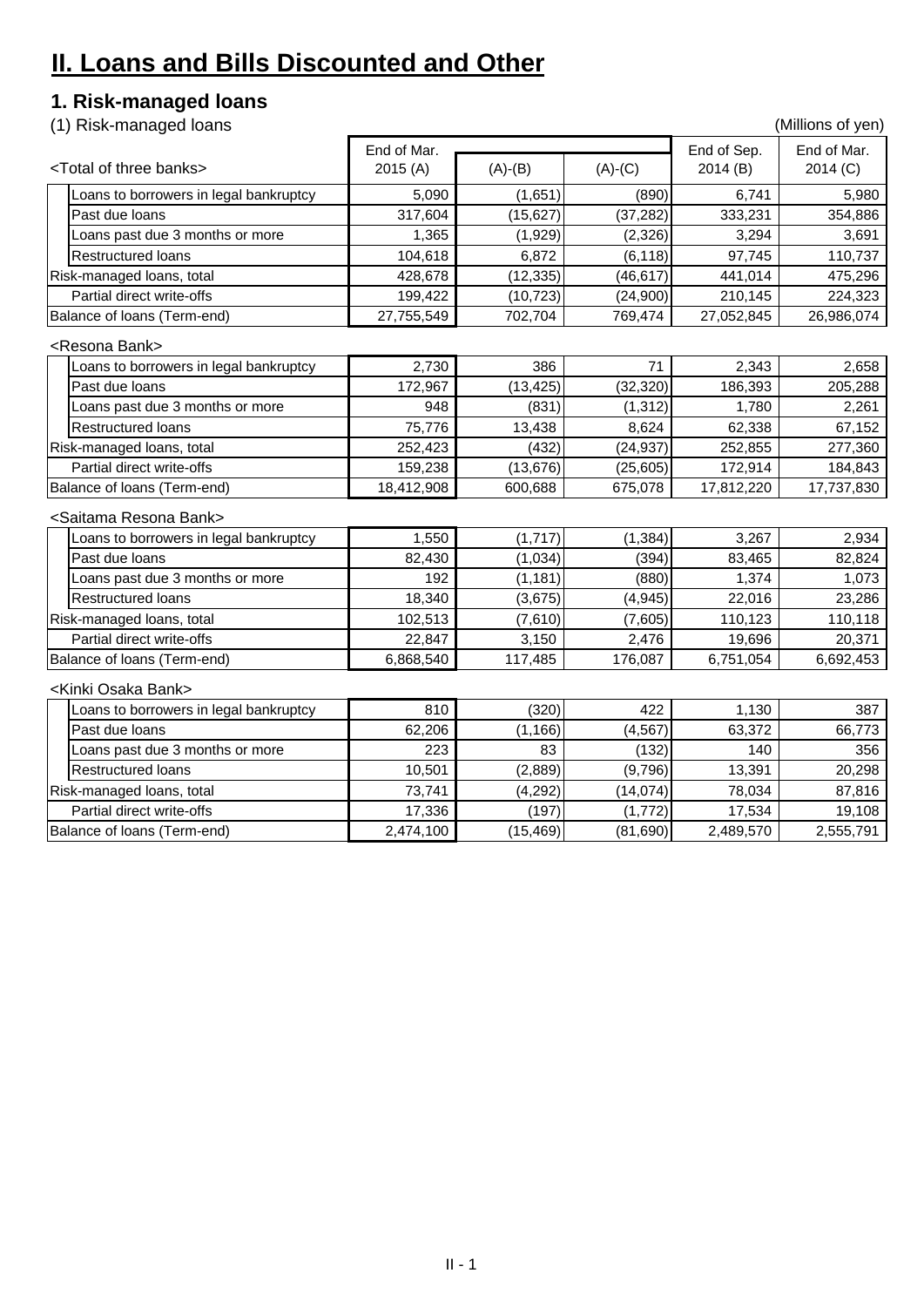### (2) Ratio to total balance of loans (%)

|                                         | End of Mar. |           |           |                        | End of Mar. |  |
|-----------------------------------------|-------------|-----------|-----------|------------------------|-------------|--|
| <total banks="" of="" three=""></total> | 2015(A)     | $(A)-(B)$ | $(A)-(C)$ | End of Sep.<br>2014(B) | 2014 (C)    |  |
| Loans to borrowers in legal bankruptcy  | 0.01        | (0.00)    | (0.00)    | 0.02                   | 0.02        |  |
| Past due loans                          | 1.14        | (0.08)    | (0.17)    | 1.23                   | 1.31        |  |
| coans past due 3 months or more         | 0.00        | (0.00)    | (0.00)    | 0.01                   | 0.01        |  |
| <b>Restructured loans</b>               | 0.37        | 0.01      | (0.03)    | 0.36                   | 0.41        |  |
| Risk-managed loans, total               | 1.54        | (0.08)    | (0.21)    | 1.63                   | 1.76        |  |
| <resona bank=""></resona>               |             |           |           |                        |             |  |
| Loans to borrowers in legal bankruptcy  | 0.01        | 0.00      | (0.00)    | 0.01                   | 0.01        |  |
| Past due loans                          | 0.93        | (0.10)    | (0.21)    | 1.04                   | 1.15        |  |
| Loans past due 3 months or more         | 0.00        | (0.00)    | (0.00)    | 0.00                   | 0.01        |  |
| <b>Restructured loans</b>               | 0.41        | 0.06      | 0.03      | 0.34                   | 0.37        |  |
| Risk-managed loans, total               | 1.37        | (0.04)    | (0.19)    | 1.41                   | 1.56        |  |
| <saitama bank="" resona=""></saitama>   |             |           |           |                        |             |  |
| oans to borrowers in legal bankruptcy.  | 0.02        | (0.02)    | (0.02)    | 0.04                   | 0.04        |  |
| Past due loans                          | 1.20        | (0.03)    | (0.03)    | 1.23                   | 1.23        |  |
| Loans past due 3 months or more         | 0.00        | (0.01)    | (0.01)    | 0.02                   | 0.01        |  |
| <b>Restructured loans</b>               | 0.26        | (0.05)    | (0.08)    | 0.32                   | 0.34        |  |
| Risk-managed loans, total               | 1.49        | (0.13)    | (0.15)    | 1.63                   | 1.64        |  |
| <kinki bank="" osaka=""></kinki>        |             |           |           |                        |             |  |
| oans to borrowers in legal bankruptcy   | 0.03        | (0.01)    | 0.01      | 0.04                   | 0.01        |  |
| Past due loans                          | 2.51        | (0.03)    | (0.09)    | 2.54                   | 2.61        |  |
| Loans past due 3 months or more         | 0.00        | 0.00      | (0.00)    | 0.00                   | 0.01        |  |
| <b>Restructured loans</b>               | 0.42        | (0.11)    | (0.36)    | 0.53                   | 0.79        |  |
| Risk-managed loans, total               | 2.98        | (0.15)    | (0.45)    | 3.13                   | 3.43        |  |

# **2. Percentage of loan loss reserves to total risk-managed loans**

Note: Percentage of reserves = (Total reserve for possible loan losses + Reserve for specific borrowers under support + Reserve for write-off of loans in

|                                         |                        |           |           |                        | $(\%)$                  |
|-----------------------------------------|------------------------|-----------|-----------|------------------------|-------------------------|
| <total banks="" of="" three=""></total> | End of Mar.<br>2015(A) | $(A)-(B)$ | $(A)-(C)$ | End of Sep.<br>2014(B) | End of Mar.<br>2014 (C) |
| Before partial direct write-off         | 56.02                  | (1.51)    | (3.44)    | 57.53                  | 59.47                   |
| After partial direct write-off          | 35.56                  | (1.73)    | (4.77)    | 37.30                  | 40.34                   |
| <resona bank=""></resona>               |                        |           |           |                        |                         |
| Before partial direct write-off         | 62.74                  | (3.13)    | (4.63)    | 65.88                  | 67.38                   |
| After partial direct write-off          | 39.24                  | (3.30)    | (6.39)    | 42.55                  | 45.64                   |
| <saitama bank="" resona=""></saitama>   |                        |           |           |                        |                         |
| Before partial direct write-off         | 43.14                  | 2.07      | (1.68)    | 41.07                  | 44.82                   |
| After partial direct write-off          | 30.46                  | (0.06)    | (4.15)    | 30.53                  | 34.62                   |
| <kinki bank="" osaka=""></kinki>        |                        |           |           |                        |                         |
| Before partial direct write-off         | 43.36                  | 0.65      | 0.21      | 42.71                  | 43.14                   |
| After partial direct write-off          | 30.04                  | 0.21      | (0.72)    | 29.83                  | 30.77                   |

the trust account)/ Total risk-managed loans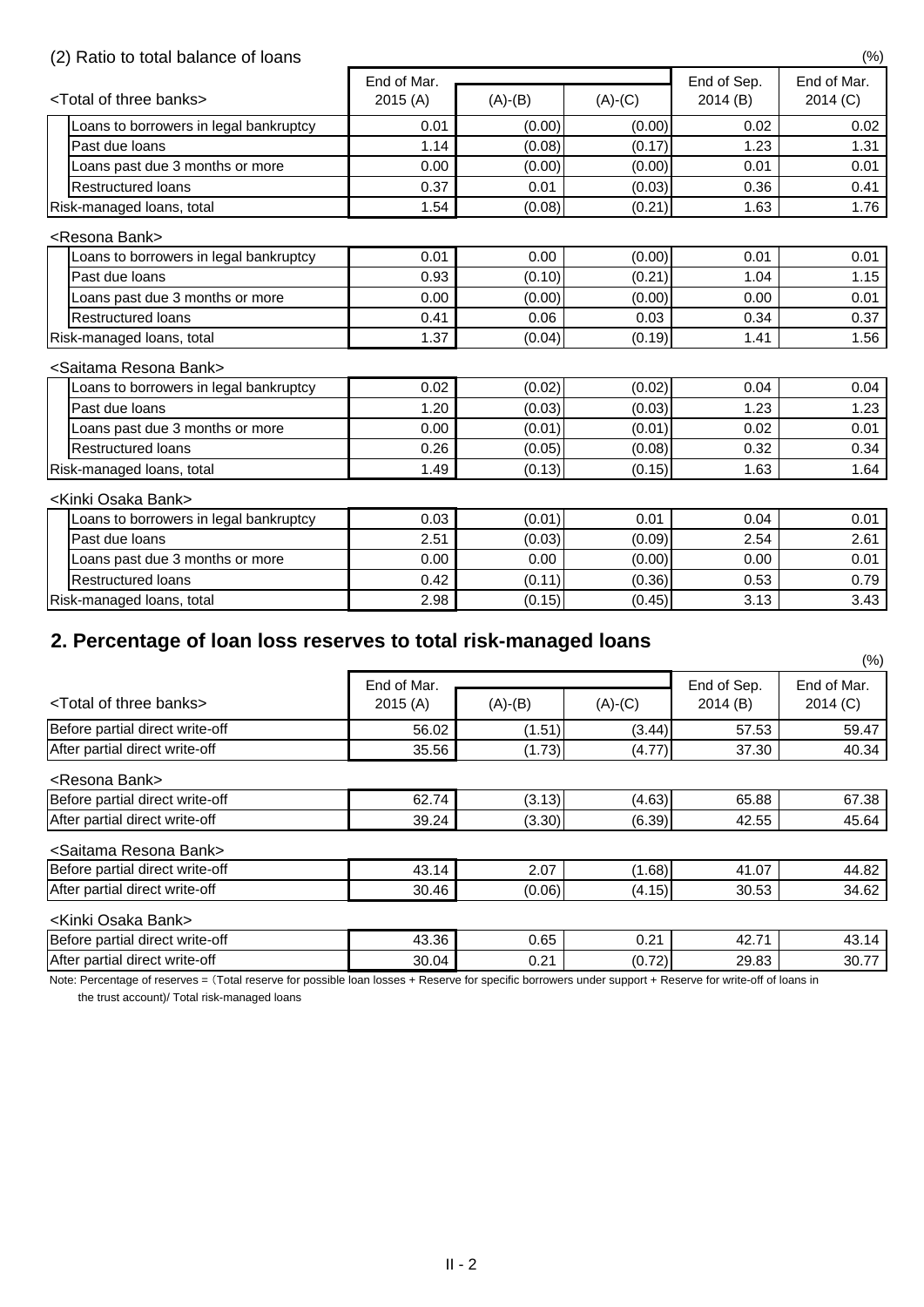# **3. Reserve for possible loan losses**

|                                                     |                |           |                   |             | (Millions of yen) |
|-----------------------------------------------------|----------------|-----------|-------------------|-------------|-------------------|
|                                                     | End of Mar.    |           |                   | End of Sep. | End of Mar.       |
| <consolidated></consolidated>                       | 2015(A)        | $(A)-(B)$ | $(A)-(C)$         | 2014(B)     | 2014 (C)          |
| General reserve for possible loan losses            | 131,676        | (7, 524)  | (30,005)          | 139,200     | 161,681           |
| Specific reserve for possible loan losses           | 77,906         | (6,681)   | (16, 602)         | 84,588      | 94,509            |
| Special reserve for certain overseas loans          | 0              | (0)       | $\left( 1\right)$ |             |                   |
| Total reserve for possible loan losses              | 209,582        | (14, 206) | (46, 610)         | 223,789     | 256,192           |
| Reserve for write-off of loans in the trust account | 110            | (11)      | (24)              | 121         | 134               |
| <total banks="" of="" three=""></total>             |                |           |                   |             |                   |
| General reserve for possible loan losses            | 79,653         | (5, 944)  | (23, 565)         | 85,597      | 103,218           |
| Specific reserve for possible loan losses           | 72,701         | (6,077)   | (15, 690)         | 78,779      | 88,392            |
| Special reserve for certain overseas loans          | $\overline{0}$ | (0)       | (1)               |             |                   |
| Total reserve for possible loan losses              | 152,355        | (12, 022) | (39, 257)         | 164,377     | 191,612           |
| Reserve for write-off of loans in the trust account | 110            | (11)      | (24)              | 121         | 134               |
| <resona bank=""></resona>                           |                |           |                   |             |                   |
| General reserve for possible loan losses            | 55,532         | (3,701)   | (16, 816)         | 59,233      | 72,348            |
| Specific reserve for possible loan losses           | 43,428         | (4,808)   | (10, 678)         | 48,237      | 54,107            |
| Special reserve for certain overseas loans          | $\overline{0}$ | (0)       | (1)               |             |                   |
| Total reserve for possible loan losses              | 98,961         | (8, 510)  | (27, 495)         | 107,471     | 126,457           |
| Reserve for write-off of loans in the trust account | 110            | (11)      | (24)              | 121         | 134               |
| <saitama bank="" resona=""></saitama>               |                |           |                   |             |                   |
| General reserve for possible loan losses            | 16,395         | (538)     | (2,401)           | 16,933      | 18,796            |
| Specific reserve for possible loan losses           | 14,839         | (1,848)   | (4, 491)          | 16,688      | 19,331            |
| Special reserve for certain overseas loans          |                |           |                   |             |                   |
| Total reserve for possible loan losses              | 31,234         | (2,386)   | (6, 892)          | 33,621      | 38,127            |
| Reserve for write-off of loans in the trust account |                |           |                   |             |                   |
| <kinki bank="" osaka=""></kinki>                    |                |           |                   |             |                   |
| General reserve for possible loan losses            | 7,726          | (1,705)   | (4, 348)          | 9,431       | 12,074            |
| Specific reserve for possible loan losses           | 14,433         | 579       | (520)             | 13,853      | 14,953            |
| Special reserve for certain overseas loans          |                |           |                   |             |                   |
| Total reserve for possible loan losses              | 22,159         | (1, 125)  | (4,868)           | 23,285      | 27,028            |
| Reserve for write-off of loans in the trust account |                |           |                   |             |                   |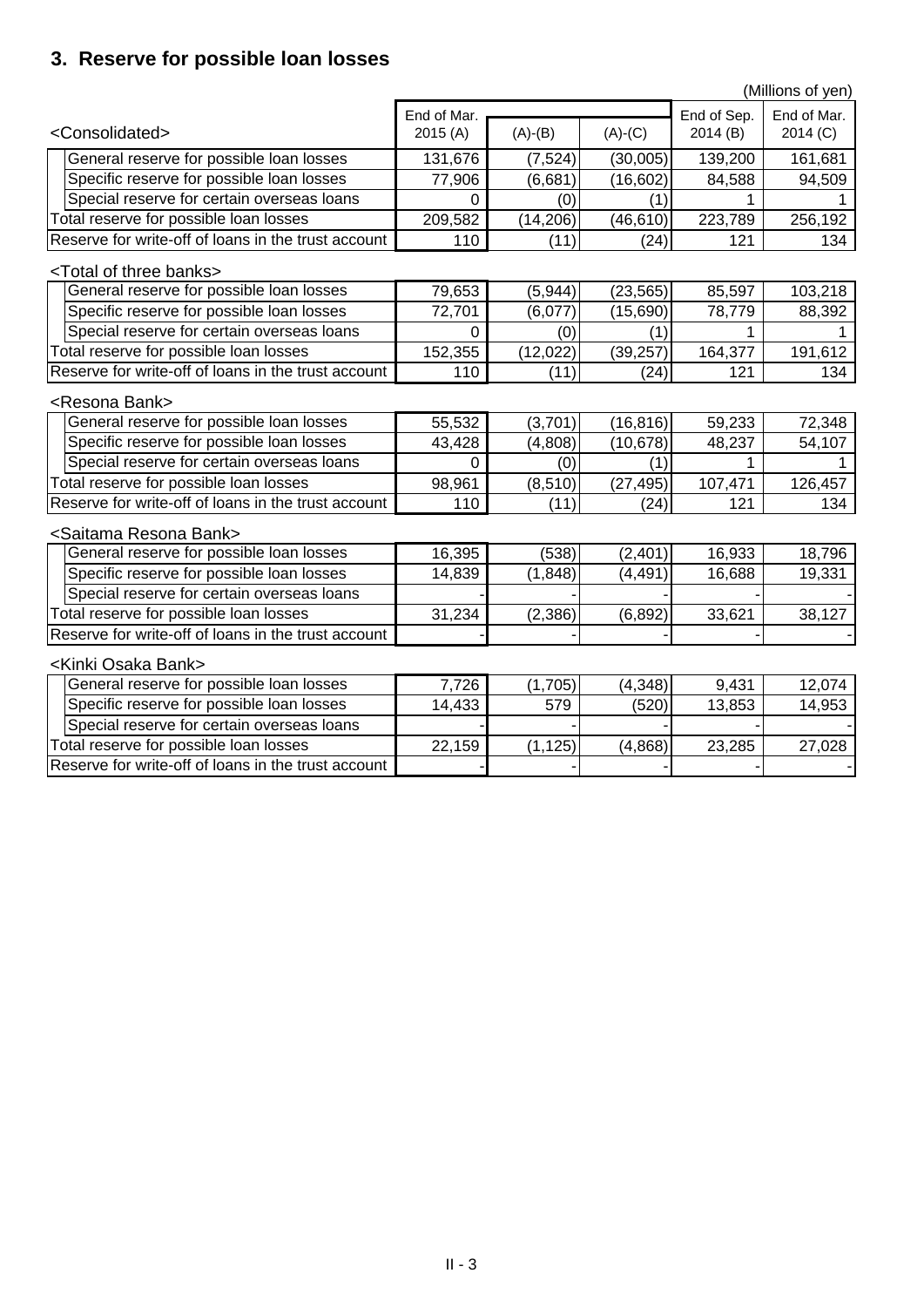# **4**.**Claims disclosure according to the Financial Reconstruction Act**

(Millions of yen, %)

| <total banks="" of="" three=""><br/>2015(A)<br/><math>(A)-(C)</math><br/>2014 (C)<br/><math>(A)-(B)</math><br/>2014(B)<br/>Unrecoverable or valueless claims<br/>3,593<br/>1,530<br/>57,068<br/>59,131<br/>60,662<br/><b>Risk claims</b><br/>(45, 136)<br/>287,401<br/>310,794<br/>265,658<br/>(21, 743)<br/>Special attention loans<br/>(8, 444)<br/>101,040<br/>114,428<br/>105,983<br/>4,942<br/>484,355<br/><b>Financial Reconstruction Act subtotal [A]</b><br/>432,303<br/>(13,206)<br/>(52,051)<br/>445,510<br/>Normal claims<br/>28,070,473<br/>723,062<br/>27,347,411<br/>27,222,647<br/>847,825<br/><b>Financial Reconstruction Act total [B]</b><br/>28,502,777<br/>709,855<br/>27,792,921<br/>795,774<br/>27,707,002<br/>Partial direct write-offs<br/>212,615<br/>(13, 590)<br/>226,206<br/>241,893<br/>(29, 277)<br/>NPL Ratio [A] / [B]<br/>1.51<br/>(0.08)<br/>(0.23)<br/>1.74<br/>1.60<br/><resona bank=""><br/>Unrecoverable or valueless claims<br/>34,388<br/>33,110<br/>38,816<br/>1,278<br/>(4, 428)<br/><b>Risk claims</b><br/>144,126<br/>(15, 258)<br/>(33, 256)<br/>159,384<br/>177,383<br/>Special attention loans<br/>12,606<br/>69,414<br/>76,725<br/>7,311<br/>64,118<br/><b>Financial Reconstruction Act subtotal [A]</b><br/>255,240<br/>(1, 373)<br/>(30, 373)<br/>256,613<br/>285,614<br/>Normal claims<br/>18,830,065<br/>18,225,928<br/>604,137<br/>719,188<br/>18,110,877<br/><b>Financial Reconstruction Act total [B]</b><br/>19,085,306<br/>602,763<br/>688,814<br/>18,482,542<br/>18,396,491<br/>Partial direct write-offs<br/>171,321<br/>(15,988)<br/>187,310<br/>200,109<br/>(28, 787)<br/>NPL Ratio <math>[A]/[B]</math><br/>1.38<br/>1.55<br/>1.33<br/>(0.05)<br/>(0.21)<br/><saitama bank="" resona=""><br/>Unrecoverable or valueless claims<br/>2,881<br/>6,363<br/>14,668<br/>11,187<br/>17,550<br/><b>Risk claims</b><br/>(5,626)<br/>(8,034)<br/>72,436<br/>66,809<br/>74,844<br/>Special attention loans<br/>23,390<br/>18,533<br/>(4, 857)<br/>(5,826)<br/>24,359<br/><b>Financial Reconstruction Act subtotal [A]</b><br/>102,893<br/>(7,602)<br/>(7, 497)<br/>110,496<br/>110,391<br/>Normal claims<br/>127,419<br/>187,745<br/>6,684,124<br/>6,811,543<br/>6,623,798<br/>119,816<br/>6,734,189<br/><b>Financial Reconstruction Act total [B]</b><br/>6,914,437<br/>180,247<br/>6,794,620<br/>Partial direct write-offs<br/>3,085<br/>19,873<br/>22,959<br/>2,402<br/>20,556<br/>NPL Ratio [A] / [B]<br/>(0.13)<br/>1.62<br/>(0.15)<br/>1.63<br/>1.48<br/><kinki bank="" osaka=""><br/>Unrecoverable or valueless claims<br/>8,722<br/>(566)<br/>9,127<br/>(404)<br/>9,289<br/><b>Risk claims</b><br/>54,722<br/>(857)<br/>55,580<br/>58,567<br/>(3, 845)<br/>Special attention loans<br/>13,531<br/>10,725<br/>(2,806)<br/>(9,929)<br/>20,654<br/><b>Financial Reconstruction Act subtotal [A]</b><br/>74,170<br/>(4,230)<br/>(14, 179)<br/>78,400<br/>88,349<br/>Normal claims<br/>2,428,863<br/>2,437,358<br/>(8, 494)<br/>(59,108)<br/>2,487,971<br/><b>Financial Reconstruction Act total [B]</b><br/>2,503,033<br/>(12, 725)<br/>(73, 287)<br/>2,515,759<br/>2,576,321<br/>Partial direct write-offs<br/>(686)<br/>18,334<br/>(2,892)<br/>19,021<br/>21,227<br/>NPL Ratio [A] / [B]<br/>2.96<br/>3.11<br/>(0.15)<br/>(0.46)<br/>3.42</kinki></saitama></resona></total> | End of Mar. |  | End of Sep. | End of Mar. |  |
|---------------------------------------------------------------------------------------------------------------------------------------------------------------------------------------------------------------------------------------------------------------------------------------------------------------------------------------------------------------------------------------------------------------------------------------------------------------------------------------------------------------------------------------------------------------------------------------------------------------------------------------------------------------------------------------------------------------------------------------------------------------------------------------------------------------------------------------------------------------------------------------------------------------------------------------------------------------------------------------------------------------------------------------------------------------------------------------------------------------------------------------------------------------------------------------------------------------------------------------------------------------------------------------------------------------------------------------------------------------------------------------------------------------------------------------------------------------------------------------------------------------------------------------------------------------------------------------------------------------------------------------------------------------------------------------------------------------------------------------------------------------------------------------------------------------------------------------------------------------------------------------------------------------------------------------------------------------------------------------------------------------------------------------------------------------------------------------------------------------------------------------------------------------------------------------------------------------------------------------------------------------------------------------------------------------------------------------------------------------------------------------------------------------------------------------------------------------------------------------------------------------------------------------------------------------------------------------------------------------------------------------------------------------------------------------------------------------------------------------------------------------------------------------------------------------------------------------------------------------------------------------------------------------------------------------------------------------------------------------------------------------------------------------------------------------------------------------------------------------------------------------------------------------------------------------------------------------------------------------------------------------------------------------------------------------------------------------|-------------|--|-------------|-------------|--|
|                                                                                                                                                                                                                                                                                                                                                                                                                                                                                                                                                                                                                                                                                                                                                                                                                                                                                                                                                                                                                                                                                                                                                                                                                                                                                                                                                                                                                                                                                                                                                                                                                                                                                                                                                                                                                                                                                                                                                                                                                                                                                                                                                                                                                                                                                                                                                                                                                                                                                                                                                                                                                                                                                                                                                                                                                                                                                                                                                                                                                                                                                                                                                                                                                                                                                                                                       |             |  |             |             |  |
|                                                                                                                                                                                                                                                                                                                                                                                                                                                                                                                                                                                                                                                                                                                                                                                                                                                                                                                                                                                                                                                                                                                                                                                                                                                                                                                                                                                                                                                                                                                                                                                                                                                                                                                                                                                                                                                                                                                                                                                                                                                                                                                                                                                                                                                                                                                                                                                                                                                                                                                                                                                                                                                                                                                                                                                                                                                                                                                                                                                                                                                                                                                                                                                                                                                                                                                                       |             |  |             |             |  |
|                                                                                                                                                                                                                                                                                                                                                                                                                                                                                                                                                                                                                                                                                                                                                                                                                                                                                                                                                                                                                                                                                                                                                                                                                                                                                                                                                                                                                                                                                                                                                                                                                                                                                                                                                                                                                                                                                                                                                                                                                                                                                                                                                                                                                                                                                                                                                                                                                                                                                                                                                                                                                                                                                                                                                                                                                                                                                                                                                                                                                                                                                                                                                                                                                                                                                                                                       |             |  |             |             |  |
|                                                                                                                                                                                                                                                                                                                                                                                                                                                                                                                                                                                                                                                                                                                                                                                                                                                                                                                                                                                                                                                                                                                                                                                                                                                                                                                                                                                                                                                                                                                                                                                                                                                                                                                                                                                                                                                                                                                                                                                                                                                                                                                                                                                                                                                                                                                                                                                                                                                                                                                                                                                                                                                                                                                                                                                                                                                                                                                                                                                                                                                                                                                                                                                                                                                                                                                                       |             |  |             |             |  |
|                                                                                                                                                                                                                                                                                                                                                                                                                                                                                                                                                                                                                                                                                                                                                                                                                                                                                                                                                                                                                                                                                                                                                                                                                                                                                                                                                                                                                                                                                                                                                                                                                                                                                                                                                                                                                                                                                                                                                                                                                                                                                                                                                                                                                                                                                                                                                                                                                                                                                                                                                                                                                                                                                                                                                                                                                                                                                                                                                                                                                                                                                                                                                                                                                                                                                                                                       |             |  |             |             |  |
|                                                                                                                                                                                                                                                                                                                                                                                                                                                                                                                                                                                                                                                                                                                                                                                                                                                                                                                                                                                                                                                                                                                                                                                                                                                                                                                                                                                                                                                                                                                                                                                                                                                                                                                                                                                                                                                                                                                                                                                                                                                                                                                                                                                                                                                                                                                                                                                                                                                                                                                                                                                                                                                                                                                                                                                                                                                                                                                                                                                                                                                                                                                                                                                                                                                                                                                                       |             |  |             |             |  |
|                                                                                                                                                                                                                                                                                                                                                                                                                                                                                                                                                                                                                                                                                                                                                                                                                                                                                                                                                                                                                                                                                                                                                                                                                                                                                                                                                                                                                                                                                                                                                                                                                                                                                                                                                                                                                                                                                                                                                                                                                                                                                                                                                                                                                                                                                                                                                                                                                                                                                                                                                                                                                                                                                                                                                                                                                                                                                                                                                                                                                                                                                                                                                                                                                                                                                                                                       |             |  |             |             |  |
|                                                                                                                                                                                                                                                                                                                                                                                                                                                                                                                                                                                                                                                                                                                                                                                                                                                                                                                                                                                                                                                                                                                                                                                                                                                                                                                                                                                                                                                                                                                                                                                                                                                                                                                                                                                                                                                                                                                                                                                                                                                                                                                                                                                                                                                                                                                                                                                                                                                                                                                                                                                                                                                                                                                                                                                                                                                                                                                                                                                                                                                                                                                                                                                                                                                                                                                                       |             |  |             |             |  |
|                                                                                                                                                                                                                                                                                                                                                                                                                                                                                                                                                                                                                                                                                                                                                                                                                                                                                                                                                                                                                                                                                                                                                                                                                                                                                                                                                                                                                                                                                                                                                                                                                                                                                                                                                                                                                                                                                                                                                                                                                                                                                                                                                                                                                                                                                                                                                                                                                                                                                                                                                                                                                                                                                                                                                                                                                                                                                                                                                                                                                                                                                                                                                                                                                                                                                                                                       |             |  |             |             |  |
|                                                                                                                                                                                                                                                                                                                                                                                                                                                                                                                                                                                                                                                                                                                                                                                                                                                                                                                                                                                                                                                                                                                                                                                                                                                                                                                                                                                                                                                                                                                                                                                                                                                                                                                                                                                                                                                                                                                                                                                                                                                                                                                                                                                                                                                                                                                                                                                                                                                                                                                                                                                                                                                                                                                                                                                                                                                                                                                                                                                                                                                                                                                                                                                                                                                                                                                                       |             |  |             |             |  |
|                                                                                                                                                                                                                                                                                                                                                                                                                                                                                                                                                                                                                                                                                                                                                                                                                                                                                                                                                                                                                                                                                                                                                                                                                                                                                                                                                                                                                                                                                                                                                                                                                                                                                                                                                                                                                                                                                                                                                                                                                                                                                                                                                                                                                                                                                                                                                                                                                                                                                                                                                                                                                                                                                                                                                                                                                                                                                                                                                                                                                                                                                                                                                                                                                                                                                                                                       |             |  |             |             |  |
|                                                                                                                                                                                                                                                                                                                                                                                                                                                                                                                                                                                                                                                                                                                                                                                                                                                                                                                                                                                                                                                                                                                                                                                                                                                                                                                                                                                                                                                                                                                                                                                                                                                                                                                                                                                                                                                                                                                                                                                                                                                                                                                                                                                                                                                                                                                                                                                                                                                                                                                                                                                                                                                                                                                                                                                                                                                                                                                                                                                                                                                                                                                                                                                                                                                                                                                                       |             |  |             |             |  |
|                                                                                                                                                                                                                                                                                                                                                                                                                                                                                                                                                                                                                                                                                                                                                                                                                                                                                                                                                                                                                                                                                                                                                                                                                                                                                                                                                                                                                                                                                                                                                                                                                                                                                                                                                                                                                                                                                                                                                                                                                                                                                                                                                                                                                                                                                                                                                                                                                                                                                                                                                                                                                                                                                                                                                                                                                                                                                                                                                                                                                                                                                                                                                                                                                                                                                                                                       |             |  |             |             |  |
|                                                                                                                                                                                                                                                                                                                                                                                                                                                                                                                                                                                                                                                                                                                                                                                                                                                                                                                                                                                                                                                                                                                                                                                                                                                                                                                                                                                                                                                                                                                                                                                                                                                                                                                                                                                                                                                                                                                                                                                                                                                                                                                                                                                                                                                                                                                                                                                                                                                                                                                                                                                                                                                                                                                                                                                                                                                                                                                                                                                                                                                                                                                                                                                                                                                                                                                                       |             |  |             |             |  |
|                                                                                                                                                                                                                                                                                                                                                                                                                                                                                                                                                                                                                                                                                                                                                                                                                                                                                                                                                                                                                                                                                                                                                                                                                                                                                                                                                                                                                                                                                                                                                                                                                                                                                                                                                                                                                                                                                                                                                                                                                                                                                                                                                                                                                                                                                                                                                                                                                                                                                                                                                                                                                                                                                                                                                                                                                                                                                                                                                                                                                                                                                                                                                                                                                                                                                                                                       |             |  |             |             |  |
|                                                                                                                                                                                                                                                                                                                                                                                                                                                                                                                                                                                                                                                                                                                                                                                                                                                                                                                                                                                                                                                                                                                                                                                                                                                                                                                                                                                                                                                                                                                                                                                                                                                                                                                                                                                                                                                                                                                                                                                                                                                                                                                                                                                                                                                                                                                                                                                                                                                                                                                                                                                                                                                                                                                                                                                                                                                                                                                                                                                                                                                                                                                                                                                                                                                                                                                                       |             |  |             |             |  |
|                                                                                                                                                                                                                                                                                                                                                                                                                                                                                                                                                                                                                                                                                                                                                                                                                                                                                                                                                                                                                                                                                                                                                                                                                                                                                                                                                                                                                                                                                                                                                                                                                                                                                                                                                                                                                                                                                                                                                                                                                                                                                                                                                                                                                                                                                                                                                                                                                                                                                                                                                                                                                                                                                                                                                                                                                                                                                                                                                                                                                                                                                                                                                                                                                                                                                                                                       |             |  |             |             |  |
|                                                                                                                                                                                                                                                                                                                                                                                                                                                                                                                                                                                                                                                                                                                                                                                                                                                                                                                                                                                                                                                                                                                                                                                                                                                                                                                                                                                                                                                                                                                                                                                                                                                                                                                                                                                                                                                                                                                                                                                                                                                                                                                                                                                                                                                                                                                                                                                                                                                                                                                                                                                                                                                                                                                                                                                                                                                                                                                                                                                                                                                                                                                                                                                                                                                                                                                                       |             |  |             |             |  |
|                                                                                                                                                                                                                                                                                                                                                                                                                                                                                                                                                                                                                                                                                                                                                                                                                                                                                                                                                                                                                                                                                                                                                                                                                                                                                                                                                                                                                                                                                                                                                                                                                                                                                                                                                                                                                                                                                                                                                                                                                                                                                                                                                                                                                                                                                                                                                                                                                                                                                                                                                                                                                                                                                                                                                                                                                                                                                                                                                                                                                                                                                                                                                                                                                                                                                                                                       |             |  |             |             |  |
|                                                                                                                                                                                                                                                                                                                                                                                                                                                                                                                                                                                                                                                                                                                                                                                                                                                                                                                                                                                                                                                                                                                                                                                                                                                                                                                                                                                                                                                                                                                                                                                                                                                                                                                                                                                                                                                                                                                                                                                                                                                                                                                                                                                                                                                                                                                                                                                                                                                                                                                                                                                                                                                                                                                                                                                                                                                                                                                                                                                                                                                                                                                                                                                                                                                                                                                                       |             |  |             |             |  |
|                                                                                                                                                                                                                                                                                                                                                                                                                                                                                                                                                                                                                                                                                                                                                                                                                                                                                                                                                                                                                                                                                                                                                                                                                                                                                                                                                                                                                                                                                                                                                                                                                                                                                                                                                                                                                                                                                                                                                                                                                                                                                                                                                                                                                                                                                                                                                                                                                                                                                                                                                                                                                                                                                                                                                                                                                                                                                                                                                                                                                                                                                                                                                                                                                                                                                                                                       |             |  |             |             |  |
|                                                                                                                                                                                                                                                                                                                                                                                                                                                                                                                                                                                                                                                                                                                                                                                                                                                                                                                                                                                                                                                                                                                                                                                                                                                                                                                                                                                                                                                                                                                                                                                                                                                                                                                                                                                                                                                                                                                                                                                                                                                                                                                                                                                                                                                                                                                                                                                                                                                                                                                                                                                                                                                                                                                                                                                                                                                                                                                                                                                                                                                                                                                                                                                                                                                                                                                                       |             |  |             |             |  |
|                                                                                                                                                                                                                                                                                                                                                                                                                                                                                                                                                                                                                                                                                                                                                                                                                                                                                                                                                                                                                                                                                                                                                                                                                                                                                                                                                                                                                                                                                                                                                                                                                                                                                                                                                                                                                                                                                                                                                                                                                                                                                                                                                                                                                                                                                                                                                                                                                                                                                                                                                                                                                                                                                                                                                                                                                                                                                                                                                                                                                                                                                                                                                                                                                                                                                                                                       |             |  |             |             |  |
|                                                                                                                                                                                                                                                                                                                                                                                                                                                                                                                                                                                                                                                                                                                                                                                                                                                                                                                                                                                                                                                                                                                                                                                                                                                                                                                                                                                                                                                                                                                                                                                                                                                                                                                                                                                                                                                                                                                                                                                                                                                                                                                                                                                                                                                                                                                                                                                                                                                                                                                                                                                                                                                                                                                                                                                                                                                                                                                                                                                                                                                                                                                                                                                                                                                                                                                                       |             |  |             |             |  |
|                                                                                                                                                                                                                                                                                                                                                                                                                                                                                                                                                                                                                                                                                                                                                                                                                                                                                                                                                                                                                                                                                                                                                                                                                                                                                                                                                                                                                                                                                                                                                                                                                                                                                                                                                                                                                                                                                                                                                                                                                                                                                                                                                                                                                                                                                                                                                                                                                                                                                                                                                                                                                                                                                                                                                                                                                                                                                                                                                                                                                                                                                                                                                                                                                                                                                                                                       |             |  |             |             |  |
|                                                                                                                                                                                                                                                                                                                                                                                                                                                                                                                                                                                                                                                                                                                                                                                                                                                                                                                                                                                                                                                                                                                                                                                                                                                                                                                                                                                                                                                                                                                                                                                                                                                                                                                                                                                                                                                                                                                                                                                                                                                                                                                                                                                                                                                                                                                                                                                                                                                                                                                                                                                                                                                                                                                                                                                                                                                                                                                                                                                                                                                                                                                                                                                                                                                                                                                                       |             |  |             |             |  |
|                                                                                                                                                                                                                                                                                                                                                                                                                                                                                                                                                                                                                                                                                                                                                                                                                                                                                                                                                                                                                                                                                                                                                                                                                                                                                                                                                                                                                                                                                                                                                                                                                                                                                                                                                                                                                                                                                                                                                                                                                                                                                                                                                                                                                                                                                                                                                                                                                                                                                                                                                                                                                                                                                                                                                                                                                                                                                                                                                                                                                                                                                                                                                                                                                                                                                                                                       |             |  |             |             |  |
|                                                                                                                                                                                                                                                                                                                                                                                                                                                                                                                                                                                                                                                                                                                                                                                                                                                                                                                                                                                                                                                                                                                                                                                                                                                                                                                                                                                                                                                                                                                                                                                                                                                                                                                                                                                                                                                                                                                                                                                                                                                                                                                                                                                                                                                                                                                                                                                                                                                                                                                                                                                                                                                                                                                                                                                                                                                                                                                                                                                                                                                                                                                                                                                                                                                                                                                                       |             |  |             |             |  |
|                                                                                                                                                                                                                                                                                                                                                                                                                                                                                                                                                                                                                                                                                                                                                                                                                                                                                                                                                                                                                                                                                                                                                                                                                                                                                                                                                                                                                                                                                                                                                                                                                                                                                                                                                                                                                                                                                                                                                                                                                                                                                                                                                                                                                                                                                                                                                                                                                                                                                                                                                                                                                                                                                                                                                                                                                                                                                                                                                                                                                                                                                                                                                                                                                                                                                                                                       |             |  |             |             |  |
|                                                                                                                                                                                                                                                                                                                                                                                                                                                                                                                                                                                                                                                                                                                                                                                                                                                                                                                                                                                                                                                                                                                                                                                                                                                                                                                                                                                                                                                                                                                                                                                                                                                                                                                                                                                                                                                                                                                                                                                                                                                                                                                                                                                                                                                                                                                                                                                                                                                                                                                                                                                                                                                                                                                                                                                                                                                                                                                                                                                                                                                                                                                                                                                                                                                                                                                                       |             |  |             |             |  |
|                                                                                                                                                                                                                                                                                                                                                                                                                                                                                                                                                                                                                                                                                                                                                                                                                                                                                                                                                                                                                                                                                                                                                                                                                                                                                                                                                                                                                                                                                                                                                                                                                                                                                                                                                                                                                                                                                                                                                                                                                                                                                                                                                                                                                                                                                                                                                                                                                                                                                                                                                                                                                                                                                                                                                                                                                                                                                                                                                                                                                                                                                                                                                                                                                                                                                                                                       |             |  |             |             |  |
|                                                                                                                                                                                                                                                                                                                                                                                                                                                                                                                                                                                                                                                                                                                                                                                                                                                                                                                                                                                                                                                                                                                                                                                                                                                                                                                                                                                                                                                                                                                                                                                                                                                                                                                                                                                                                                                                                                                                                                                                                                                                                                                                                                                                                                                                                                                                                                                                                                                                                                                                                                                                                                                                                                                                                                                                                                                                                                                                                                                                                                                                                                                                                                                                                                                                                                                                       |             |  |             |             |  |
|                                                                                                                                                                                                                                                                                                                                                                                                                                                                                                                                                                                                                                                                                                                                                                                                                                                                                                                                                                                                                                                                                                                                                                                                                                                                                                                                                                                                                                                                                                                                                                                                                                                                                                                                                                                                                                                                                                                                                                                                                                                                                                                                                                                                                                                                                                                                                                                                                                                                                                                                                                                                                                                                                                                                                                                                                                                                                                                                                                                                                                                                                                                                                                                                                                                                                                                                       |             |  |             |             |  |
|                                                                                                                                                                                                                                                                                                                                                                                                                                                                                                                                                                                                                                                                                                                                                                                                                                                                                                                                                                                                                                                                                                                                                                                                                                                                                                                                                                                                                                                                                                                                                                                                                                                                                                                                                                                                                                                                                                                                                                                                                                                                                                                                                                                                                                                                                                                                                                                                                                                                                                                                                                                                                                                                                                                                                                                                                                                                                                                                                                                                                                                                                                                                                                                                                                                                                                                                       |             |  |             |             |  |
|                                                                                                                                                                                                                                                                                                                                                                                                                                                                                                                                                                                                                                                                                                                                                                                                                                                                                                                                                                                                                                                                                                                                                                                                                                                                                                                                                                                                                                                                                                                                                                                                                                                                                                                                                                                                                                                                                                                                                                                                                                                                                                                                                                                                                                                                                                                                                                                                                                                                                                                                                                                                                                                                                                                                                                                                                                                                                                                                                                                                                                                                                                                                                                                                                                                                                                                                       |             |  |             |             |  |
|                                                                                                                                                                                                                                                                                                                                                                                                                                                                                                                                                                                                                                                                                                                                                                                                                                                                                                                                                                                                                                                                                                                                                                                                                                                                                                                                                                                                                                                                                                                                                                                                                                                                                                                                                                                                                                                                                                                                                                                                                                                                                                                                                                                                                                                                                                                                                                                                                                                                                                                                                                                                                                                                                                                                                                                                                                                                                                                                                                                                                                                                                                                                                                                                                                                                                                                                       |             |  |             |             |  |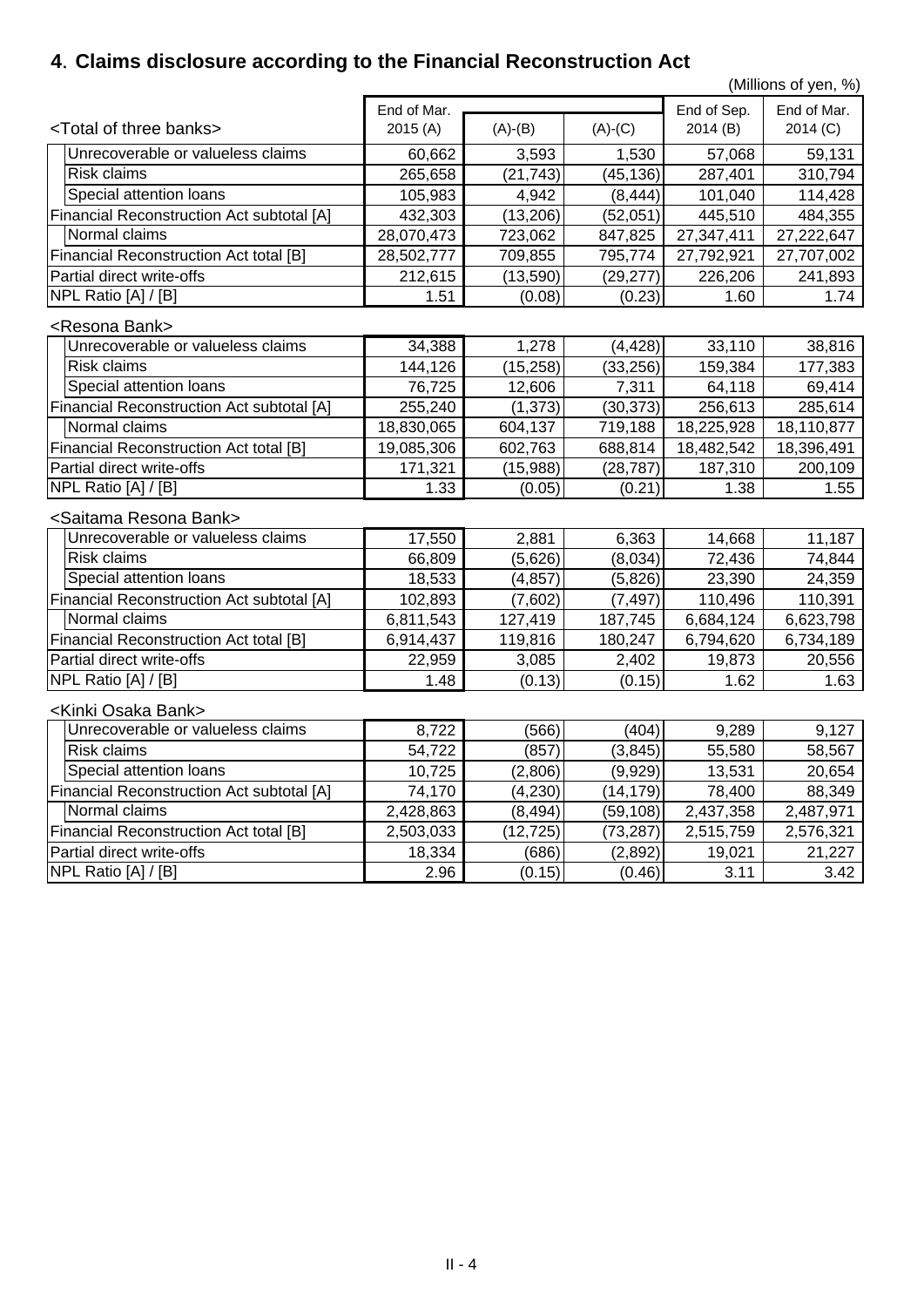## **5. Coverage ratios by type of borrower**

<Total of three banks, Non-consolidated figures of each bank> (%)

|                                                                               | Total of three banks |             | Resona Bank |             |             |             |
|-------------------------------------------------------------------------------|----------------------|-------------|-------------|-------------|-------------|-------------|
|                                                                               | End of Mar.          |             | End of Mar. | End of Mar. |             | End of Mar. |
|                                                                               | 2015(A)              | $(A) - (B)$ | 2014(B)     | 2015(A)     | $(A) - (B)$ | 2014(B)     |
| Unrecoverable or valueless claims                                             | 100.00               |             | 100.00      | 100.00      |             | 100.00      |
| Covered by collateral, guarantees, etc.                                       | 96.92                | 0.85        | 96.07       | 96.48       | 1.02        | 95.45       |
| Covered by reserves                                                           | 3.07                 | (0.85)      | 3.92        | 3.51        | (1.02)      | 4.54        |
| Reserve ratio against the portion not covered by collateral, guarantees, etc. | 100.00               |             | 100.00      | 100.00      |             | 100.00      |
| <b>Risk claims</b>                                                            | 91.92                | (0.13)      | 92.06       | 90.84       | (1.17)      | 92.02       |
| Covered by collateral, guarantees, etc.                                       | 66.85                | 0.69        | 66.16       | 62.95       | (1.40)      | 64.35       |
| Covered by reserves                                                           | 25.07                | (0.83)      | 25.90       | 27.89       | 0.23        | 27.66       |
| Reserve ratio against the portion not covered by collateral, guarantees, etc. | 75.64                | (0.91)      | 76.55       | 75.29       | (2.32)      | 77.62       |
| <b>Special Attention Obligors</b>                                             | 55.93                | (3.91)      | 59.84       | 52.22       | (0.99)      | 53.22       |
| Covered by collateral, guarantees, etc.                                       | 37.56                | (2.84)      | 40.41       | 33.87       | (2.14)      | 36.01       |
| Covered by reserves                                                           | 18.36                | (1.06)      | 19.43       | 18.35       | 1.15        | 17.20       |
| Reserve ratio against the portion not covered by collateral, guarantees, etc. | 29.42                | (3.19)      | 32.61       | 27.75       | 0.87        | 26.88       |
| <b>Other Watch Obligors</b>                                                   | 75.85                | 2.81        | 73.03       | 72.28       | 3.24        | 69.04       |
| Covered by collateral, guarantees, etc.                                       | 73.96                | 3.51        | 70.44       | 70.76       | 4.41        | 66.35       |
| Covered by reserves                                                           | 1.88                 | (0.70)      | 2.59        | 1.52        | (1.16)      | 2.68        |
| Reserve ratio against the portion not covered by collateral, guarantees, etc. | 7.25                 | (1.51)      | 8.77        | 5.20        | (2.77)      | 7.97        |
| Normal Obligors                                                               | 0.09                 | (0.01)      | 0.10        | 0.11        | (0.01)      | 0.13        |

|                                                                               | Saitama Resona Bank    |             | Kinki Osaka Bank       |                        |             |                        |
|-------------------------------------------------------------------------------|------------------------|-------------|------------------------|------------------------|-------------|------------------------|
|                                                                               | End of Mar.<br>2015(A) | $(A) - (B)$ | End of Mar.<br>2014(B) | End of Mar.<br>2015(A) | $(A) - (B)$ | End of Mar.<br>2014(B) |
| Unrecoverable or valueless claims                                             | 100.00                 |             | 100.00                 | 100.00                 |             | 100.00                 |
| Covered by collateral, guarantees, etc.                                       | 97.12                  | 0.03        | 97.09                  | 98.29                  | 0.82        | 97.46                  |
| Covered by reserves                                                           | 2.87                   | (0.03)      | 2.90                   | 1.70                   | (0.82)      | 2.53                   |
| Reserve ratio against the portion not covered by collateral, guarantees, etc. | 100.00                 |             | 100.00                 | 100.00                 |             | 100.00                 |
| <b>Risk claims</b>                                                            | 94.31                  | 2.01        | 92.30                  | 91.85                  | (0.03)      | 91.89                  |
| Covered by collateral, guarantees, etc.                                       | 76.17                  | 6.29        | 69.87                  | 65.76                  | (1.09)      | 66.85                  |
| Covered by reserves                                                           | 18.13                  | (4.28)      | 22.42                  | 26.09                  | 1.05        | 25.03                  |
| Reserve ratio against the portion not covered by collateral, guarantees, etc. | 76.12                  | 1.69        | 74.43                  | 76.21                  | 0.66        | 75.54                  |
| <b>Special Attention Obligors</b>                                             | 66.01                  | (4.02)      | 70.04                  | 64.39                  | (3.32)      | 67.72                  |
| Covered by collateral, guarantees, etc.                                       | 49.65                  | 0.24        | 49.41                  | 41.82                  | (0.66)      | 42.49                  |
| Covered by reserves                                                           | 16.35                  | (4.27)      | 20.63                  | 22.56                  | (2.66)      | 25.23                  |
| Reserve ratio against the portion not covered by collateral, guarantees, etc. | 32.49                  | (8.29)      | 40.78                  | 38.79                  | (5.08)      | 43.87                  |
| <b>Other Watch Obligors</b>                                                   | 82.99                  | (0.07)      | 83.07                  | 82.84                  | 2.99        | 79.85                  |
| Covered by collateral, guarantees, etc.                                       | 79.67                  | (0.68)      | 80.35                  | 81.20                  | 3.25        | 77.94                  |
| Covered by reserves                                                           | 3.32                   | 0.60        | 2.71                   | 1.63                   | (0.26)      | 1.90                   |
| Reserve ratio against the portion not covered by collateral, guarantees, etc. | 16.34                  | 2.50        | 13.83                  | 8.70                   | 0.07        | 8.62                   |
| Normal Obligors                                                               | 0.02                   | 0.00        | 0.02                   | 0.05                   | 0.00        | 0.05                   |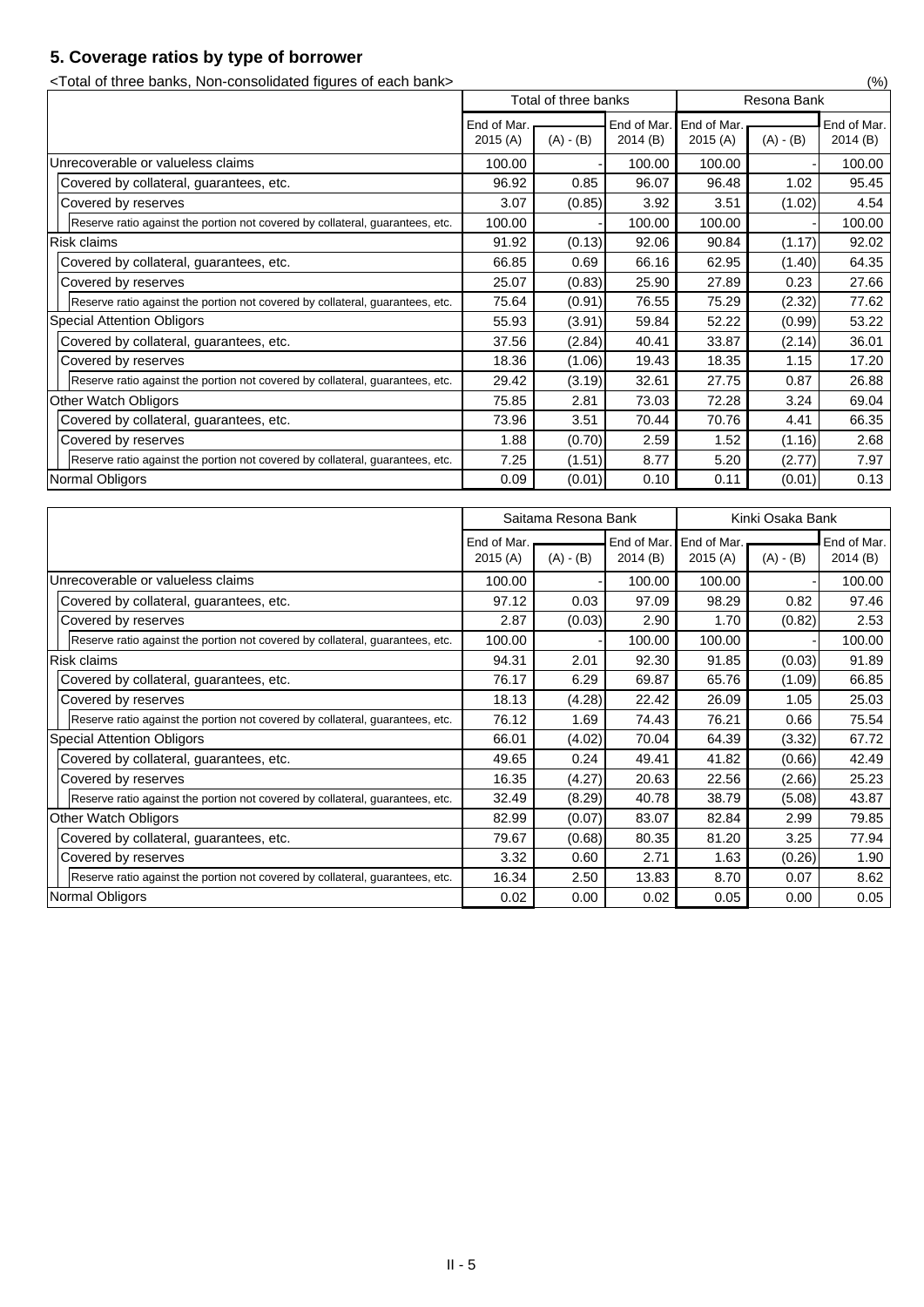### **6. Results of self-assessment of asset quality**

(1) Total of three banks

### (2) Resona Bank (Non-consolidated)

Note: Amounts of claim and collateral/guarantee reported above include privately-placed bonds underwritten and guaranteed by the bank to which loan loss reserves are not provided.

|                           |                                                                     |                                                                 |                                   | <b>Self-Assessment of Asset Quality</b> |                                        | (Billions of yen)                      |                                                              |                                                    |
|---------------------------|---------------------------------------------------------------------|-----------------------------------------------------------------|-----------------------------------|-----------------------------------------|----------------------------------------|----------------------------------------|--------------------------------------------------------------|----------------------------------------------------|
| Obligor<br>Classification | Exposure<br>Categories                                              | <b>Disclosure</b><br>Categories<br>under FRA                    | <b>Normal</b><br><b>Exposures</b> | Category II<br><b>Exposures</b>         | Category III<br><b>Exposures</b>       | <b>Category IV</b><br><b>Exposures</b> | Coverage                                                     | <b>Coverage Ratio</b><br>under FRA<br>Criteria     |
|                           | <b>Bankrupt and Effectively</b><br><b>Bankrupt Obligors</b><br>60.6 | Unrecoverable<br>or Valueless<br>Claims<br>60.6                 | 31.7                              | 28.8                                    | <b>Reserve Ratio</b><br>100.00%        | <b>Direct</b><br><b>Write-offs</b>     | <b>Reserves</b><br>1.8<br>Collateral<br>/Guarantee<br>58.7   | Unrecoverable<br>or Valueless<br>Claims<br>100.00% |
|                           | Doubtful Obligors<br>265.6                                          | <b>Risk Claims</b><br>265.6                                     | 143.6                             | 100.5                                   | 21.4<br><b>Reserve Ratio</b><br>75.64% |                                        | <b>Reserves</b><br>66.6<br>Collateral<br>/Guarantee<br>177.6 | <b>Risk Claims</b><br>91.92%                       |
|                           | <b>Special Attention</b><br>Obligors<br>140.8                       | Special<br><b>Attention Loans</b><br>105.9<br>Subtotal<br>432.3 | 17.1                              | 123.7                                   |                                        |                                        | <b>Reserves</b><br>19.7<br>Collateral<br>/Guarantee<br>40.2  | Special<br><b>Attention Loans</b><br>56.57%        |
| Watch<br>Obligors         | <b>Other Watch</b><br>Obligors<br>1,563.5                           | <b>Normal Claims</b><br>28,070.4                                | 468.8                             | 1,094.6                                 |                                        |                                        |                                                              |                                                    |
|                           | <b>Normal Obligors</b><br>26,472.0                                  |                                                                 | 26,472.0                          |                                         |                                        |                                        |                                                              | Total Coverage<br>Ratio<br>84.39%                  |
|                           | <b>Total Exposures</b><br>28,502.7                                  | Total<br>28,502.7                                               | Normal<br>27,133.4                | Category II<br>1,347.8                  | Category III<br>21.4                   | Category IV                            |                                                              |                                                    |

|                                                             |                                              | <b>Self-Assessment of Asset Quality</b> |                                 |                                        |                                        |                                                      | (Billions of yen)                       |  |
|-------------------------------------------------------------|----------------------------------------------|-----------------------------------------|---------------------------------|----------------------------------------|----------------------------------------|------------------------------------------------------|-----------------------------------------|--|
| Exposure<br>Obligor<br>Categories<br><b>Classification</b>  | <b>Disclosure</b><br>Categories<br>under FRA | <b>Normal</b><br><b>Exposures</b>       | Category II<br><b>Exposures</b> | Category $I\!I\!I$<br><b>Exposures</b> | <b>Category IV</b><br><b>Exposures</b> | Coverage                                             | Coverage Ratio<br>under FRA<br>Criteria |  |
| <b>Bankrupt and Effectively</b><br><b>Bankrupt Obligors</b> | Unrecoverable<br>or Valueless                |                                         |                                 | <b>Reserve Ratio</b>                   | <b>Direct</b><br><b>Write-offs</b>     | <b>Reserves</b><br>1.2<br>Collateral                 | Unrecoverable<br>or Valueless           |  |
| 34.3                                                        | <b>Claims</b><br>34.3                        | 16.8                                    | 17.4                            | 100.00%                                |                                        | /Guarantee<br>33.1                                   | <b>Claims</b><br>100.00%                |  |
| Doubtful Obligors<br>144.1                                  | <b>Risk Claims</b><br>144.1                  | 79.2                                    | 51.6                            | 13.1<br><b>Reserve Ratio</b><br>75.29% |                                        | Reserves<br>40.2<br>Collateral<br>/Guarantee<br>90.7 | <b>Risk Claims</b><br>90.84%            |  |
| <b>Special Attention</b>                                    | Special<br><b>Attention Loans</b>            |                                         |                                 |                                        |                                        | Reserves<br>14.0<br>$O = H = 1 - 1$                  | Special<br><b>Attention Loans</b>       |  |



Note: Amounts of claim and collateral/guarantee reported above include privately-placed bonds underwritten and guaranteed by the bank to which loan loss reserves are not provided.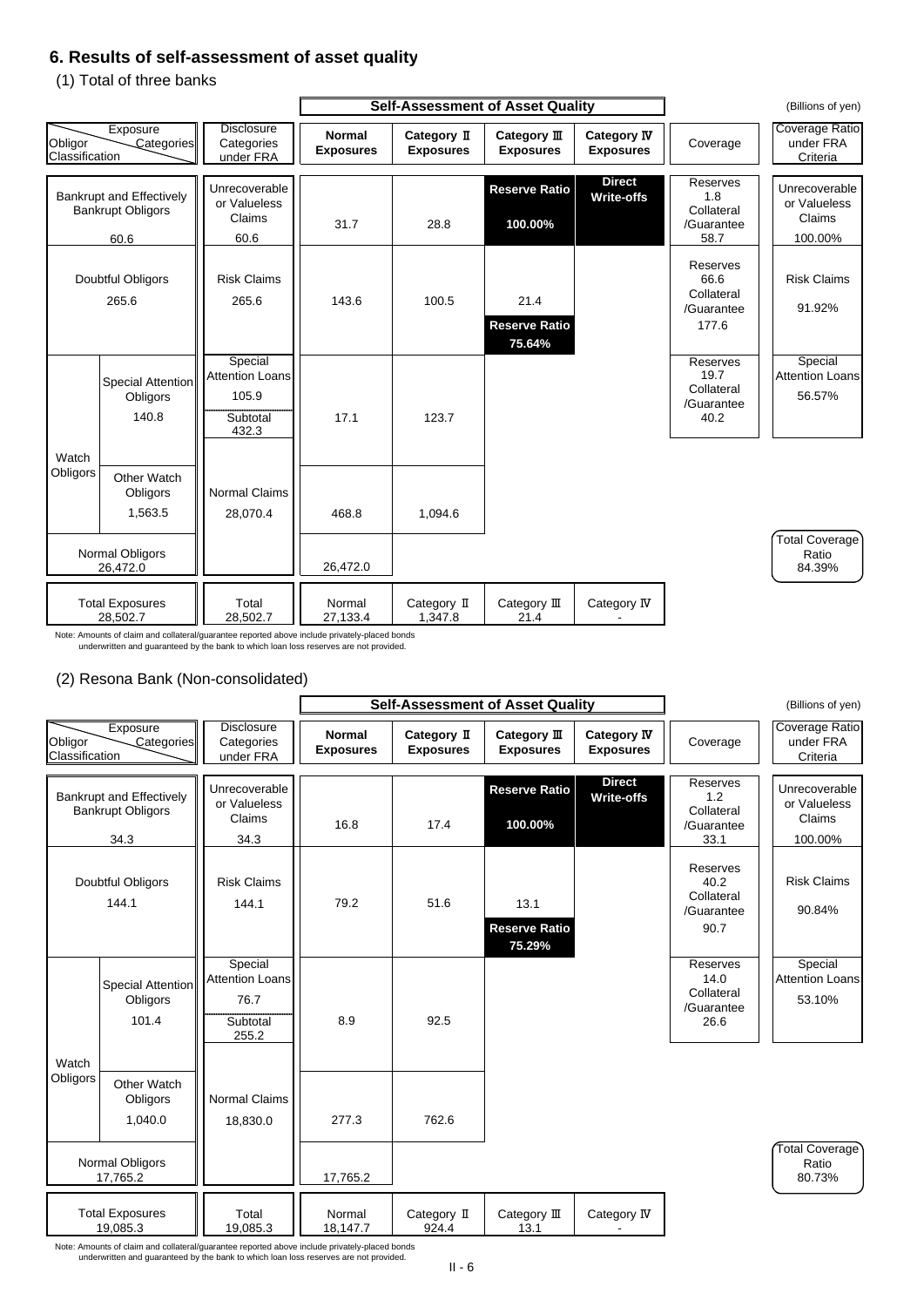### (3) Saitama Resona Bank

### (4) Kinki Osaka Bank (Non-consolidated)

|                           |                                                                     |                                                                | <b>Self-Assessment of Asset Quality</b> |                                 |                                       |                                        |                                                            | (Billions of yen)                                  |
|---------------------------|---------------------------------------------------------------------|----------------------------------------------------------------|-----------------------------------------|---------------------------------|---------------------------------------|----------------------------------------|------------------------------------------------------------|----------------------------------------------------|
| Obligor<br>Classification | Exposure<br>Categories                                              | <b>Disclosure</b><br>Categories<br>under FRA                   | <b>Normal</b><br><b>Exposures</b>       | Category II<br><b>Exposures</b> | Category III<br><b>Exposures</b>      | <b>Category IV</b><br><b>Exposures</b> | Coverage                                                   | <b>Coverage Ratio</b><br>under FRA<br>Criteria     |
|                           | <b>Bankrupt and Effectively</b><br><b>Bankrupt Obligors</b><br>17.5 | Unrecoverable<br>or Valueless<br><b>Claims</b><br>17.5         | 10.6                                    | 6.9                             | <b>Reserve Ratio</b><br>100.00%       | <b>Direct</b><br><b>Write-offs</b>     | <b>Reserves</b><br>0.5<br>Collateral<br>/Guarantee<br>17.0 | Unrecoverable<br>or Valueless<br>Claims<br>100.00% |
|                           | <b>Doubtful Obligors</b><br>66.8                                    | <b>Risk Claims</b><br>66.8                                     | 28.5                                    | 34.4                            | 3.7<br><b>Reserve Ratio</b><br>76.12% |                                        | Reserves<br>12.1<br>Collateral<br>/Guarantee<br>50.8       | <b>Risk Claims</b><br>94.31%                       |
|                           | Special Attention<br>Obligors<br>26.3                               | Special<br><b>Attention Loans</b><br>18.5<br>Subtotal<br>102.8 | 5.1                                     | 21.2                            |                                       |                                        | Reserves<br>3.0<br>Collateral<br>/Guarantee<br>9.2         | Special<br><b>Attention Loans</b><br>66.01%        |
| Watch<br>Obligors         | <b>Other Watch</b><br>Obligors<br>306.3                             | <b>Normal Claims</b><br>6,811.5                                | 105.8                                   | 200.4                           |                                       |                                        |                                                            |                                                    |
|                           | Normal Obligors<br>6,497.3                                          |                                                                | 6,497.3                                 |                                 |                                       |                                        |                                                            | Total Coverage<br>Ratio<br>90.18%                  |
|                           | <b>Total Exposures</b><br>6,914.4                                   | Total<br>6,914.4                                               | Normal<br>6,647.4                       | Category II<br>263.1            | Category III<br>3.7                   | Category IV                            |                                                            |                                                    |

|                                                             |                                              |                                   | <b>Self-Assessment of Asset Quality</b> |                                        |                                        |                                                      | (Billions of yen)                              |
|-------------------------------------------------------------|----------------------------------------------|-----------------------------------|-----------------------------------------|----------------------------------------|----------------------------------------|------------------------------------------------------|------------------------------------------------|
| Exposure<br>Obligor<br>Categories<br><b>Classification</b>  | <b>Disclosure</b><br>Categories<br>under FRA | <b>Normal</b><br><b>Exposures</b> | Category II<br><b>Exposures</b>         | Category $I\!I\!I$<br><b>Exposures</b> | <b>Category IV</b><br><b>Exposures</b> | Coverage                                             | <b>Coverage Ratio</b><br>under FRA<br>Criteria |
| <b>Bankrupt and Effectively</b><br><b>Bankrupt Obligors</b> | Unrecoverable<br>or Valueless                |                                   |                                         | <b>Reserve Ratio</b>                   | <b>Direct</b><br><b>Write-offs</b>     | <b>Reserves</b><br>0.1<br>Collateral                 | Unrecoverable<br>or Valueless                  |
| 8.7                                                         | Claims<br>8.7                                | 4.2                               | 4.4                                     | 100.00%                                |                                        | /Guarantee<br>8.5                                    | Claims<br>100.00%                              |
| Doubtful Obligors<br>54.7                                   | <b>Risk Claims</b><br>54.7                   | 35.8                              | 14.4                                    | 4.4<br><b>Reserve Ratio</b>            |                                        | Reserves<br>14.2<br>Collateral<br>/Guarantee<br>35.9 | <b>Risk Claims</b><br>91.85%                   |
| Special Attention                                           | Special<br><b>Attention Loans</b>            |                                   |                                         | 76.21%                                 |                                        | Reserves<br>2.5<br>$O = H = 1 - H = 1$               | Special<br><b>Attention Loans</b>              |



Note: Amounts of claim and collateral/guarantee reported above include privately-placed bonds underwritten and guaranteed by the bank to which loan loss reserves are not provided.

Note: Amounts of claim and collateral/guarantee reported above include privately-placed bonds underwritten and guaranteed by the bank to which loan loss reserves are not provided.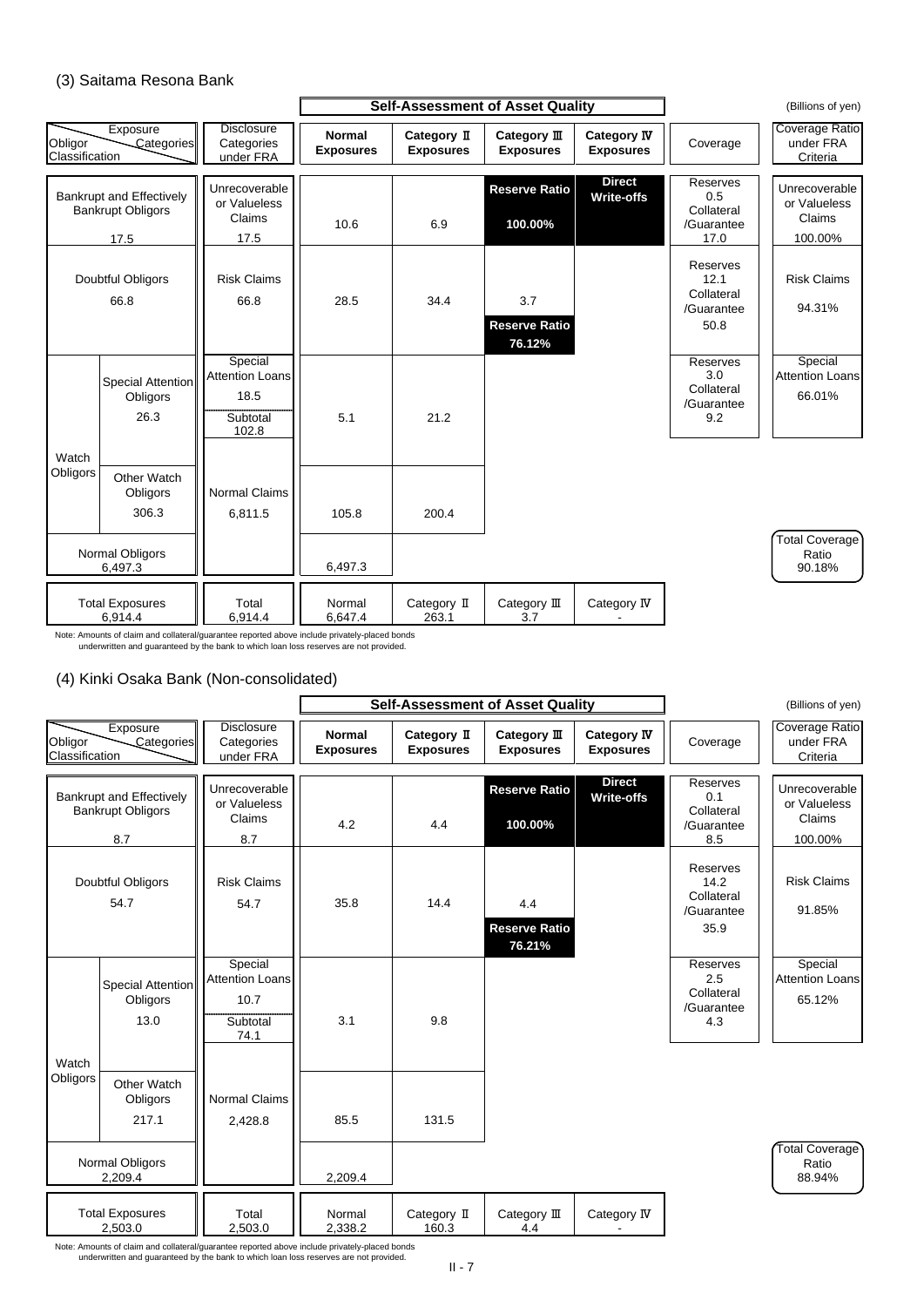### **7.Progress in off-balancing of claims (Banking and trust accounts)**

<Total of three banks, Non-consolidated figures of each bank>

| (1) Performance of FY2014                        |                                |             |                               |                            | (Billions of yen)      |
|--------------------------------------------------|--------------------------------|-------------|-------------------------------|----------------------------|------------------------|
| <total banks="" of="" three=""></total>          | End of Mar.<br>2015(A)         | $(A) - (B)$ | Claims newly<br>classified    | Amount of<br>off-balancing | End of Mar.<br>2014(B) |
| Unrecoverable or valueless claims                | 60.6                           | 1.5         | 32.8                          | (31.3)                     | 59.1                   |
| <b>Risk claims</b>                               | 265.6                          | (45.1)      | 91.1                          | (136.2)                    | 310.7                  |
| Total                                            | 326.3                          | (43.6)      | 123.9                         | (167.5)                    | 369.9                  |
| Result of measures connected to off-balancing    | 56.8                           |             |                               |                            | 54.6                   |
| <resona bank=""></resona>                        |                                |             |                               |                            |                        |
| Unrecoverable or valueless claims                | 34.3                           | (4.4)       | 16.9                          | (21.3)                     | 38.8                   |
| <b>Risk claims</b>                               | 144.1                          | (33.2)      | 57.1                          | (90.3)                     | 177.3                  |
| Total                                            | 178.5                          | (37.6)      | 74.0                          | (111.6)                    | 216.2                  |
| Result of measures connected to off-balancing    | 20.2                           |             |                               |                            | 26.1                   |
| <saitama bank="" resona=""></saitama>            |                                |             |                               |                            |                        |
| Unrecoverable or valueless claims                | 17.5                           | 6.3         | 11.5                          | (5.1)                      | 11.1                   |
| <b>Risk claims</b>                               | 66.8                           | (8.0)       | 19.2                          | (27.2)                     | 74.8                   |
| Total                                            | 84.3                           | (1.6)       | 30.8                          | (32.4)                     | 86.0                   |
| Result of measures connected to off-balancing    | 17.1                           |             |                               |                            | 11.1                   |
| <kinki bank="" osaka=""></kinki>                 |                                |             |                               |                            |                        |
| Unrecoverable or valueless claims                | 8.7                            | (0.4)       | 4.3                           | (4.7)                      | 9.1                    |
| <b>Risk claims</b>                               | 54.7                           | (3.8)       | 14.7                          | (18.5)                     | 58.5                   |
| Total                                            | 63.4                           | (4.2)       | 19.1                          | (23.3)                     | 67.6                   |
| Result of measures connected to off-balancing    | 19.4                           |             |                               |                            | 17.3                   |
| Placement of loans off the balance sheets<br>(2) |                                |             |                               | (Billions of yen)          |                        |
|                                                  | <b>Total of</b><br>three banks | Resona Bank | Saitama Resona<br><b>Bank</b> | Kinki Osaka<br><b>Bank</b> |                        |
| Disposition by borrowers' liquidation            | (3.3)                          | (2.0)       | (0.5)                         | (0.8)                      |                        |

Notes: 1. Placing loans off the balance sheet means 1) removing risk claims/unrecoverable or valueless claims from the balance sheet through sale, collection and debt forgiveness, or 2) upward migration of loan claims to "special attention" or upper categories.

| Disposition by borrowers' liquidation                                    | (3.3)   | (2.0)   | (0.5)  | (0.8)  |
|--------------------------------------------------------------------------|---------|---------|--------|--------|
| <b>Reconstructive disposition</b>                                        | (2.2)   | (1.7)   |        | (0.5)  |
| Improvement in debtors' performance<br>due to reconstructive disposition |         |         |        |        |
| Loan sales to market                                                     | (7.0)   | (1.0)   | (1.5)  | (4.4)  |
| Direct write-offs                                                        | (0.6)   | 2.4     | (5.9)  | 2.9    |
| <b>Others</b>                                                            | (154.2) | (109.2) | (24.4) | (20.5) |
| Collection/repayment, etc.                                               | (93.5)  | (63.0)  | (13.8) | (16.6) |
| Improvement in debtors' performance                                      | (60.7)  | (46.2)  | (10.5) | (3.8)  |
| Total                                                                    | (167.5) | (111.6) | (32.4) | (23.3) |

 2. The measures connected to off-balancing are legal reorganizations and other similar measures, corporate splits to good companies and bad companies, partial direct write-offs of retail exposure to individuals and small- and medium-sized enterprises, and trusts to RCC for the purpose of revitalization which is scheduled to be off balanced before the maturity.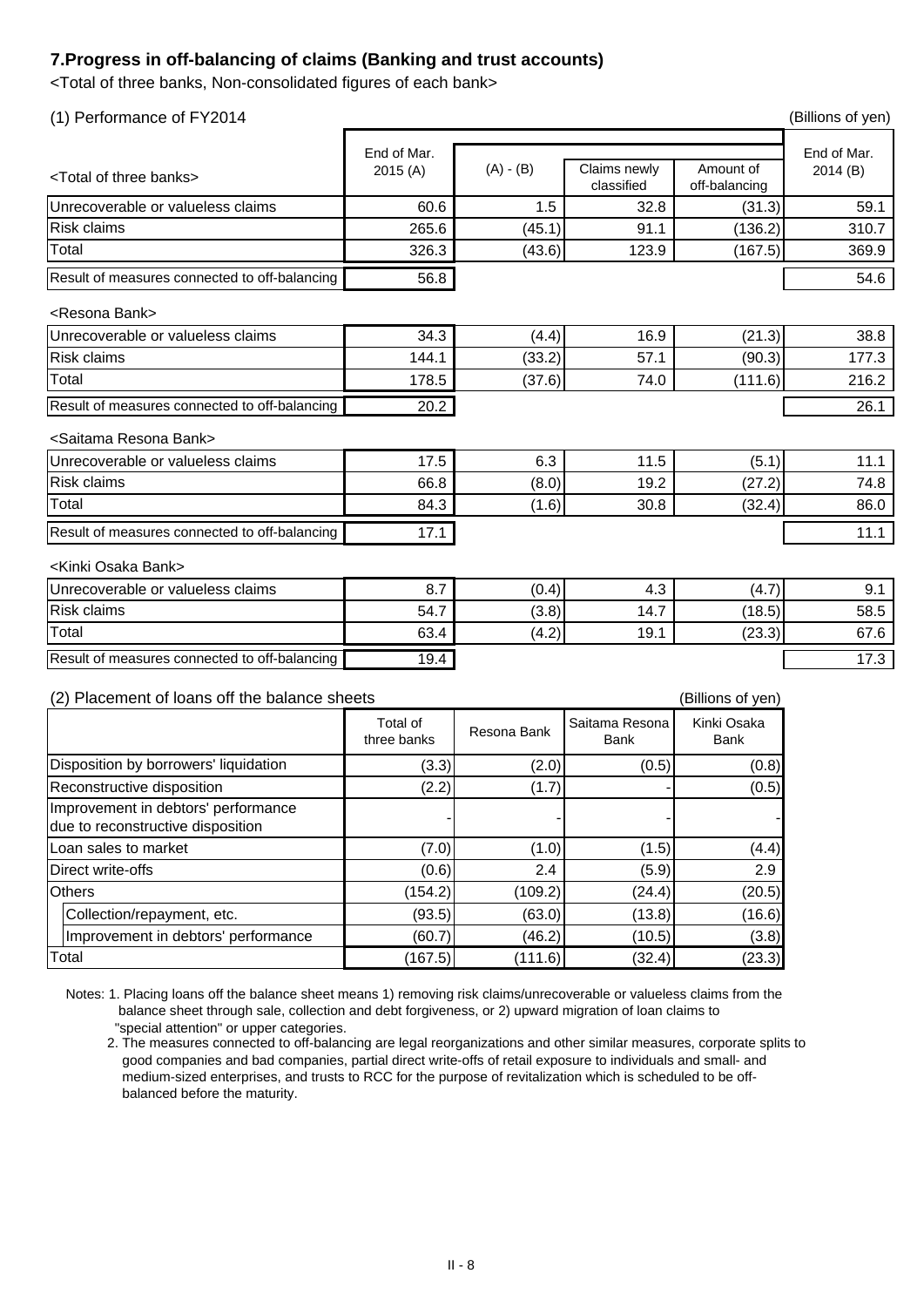### **8. Loans and bills discounted by industry**

<Total of three banks, Non-consolidated figures of each bank>

### **(1) Industry breakdown of total loans and bills discounted** (1) Industry breakdown of total loans and bills discounted

|                                               |             | Total of three banks |             | <b>Resona Bank</b> |                  |             |
|-----------------------------------------------|-------------|----------------------|-------------|--------------------|------------------|-------------|
|                                               | End of Mar. |                      | End of Mar. | End of Mar.        |                  | End of Mar. |
|                                               | 2015(A)     | $(A) - (B)$          | 2014(B)     | 2015(A)            | $(A) - (B)$      | 2014(B)     |
| Manufacturing                                 | 2,753.3     | 96.0                 | 2,657.2     | 2,061.1            | 110.1            | 1,950.9     |
| Agriculture, forestry                         | 11.6        | (0.4)                | 12.0        | 5.0                | (0.9)            | 6.0         |
| Fishery                                       | 1.5         | 0.1                  | 1.4         | 1.0                | (0.1)            | 1.1         |
| Mining, quarrying of stone, gravel extraction | 11.4        | (0.5)                | 12.0        | 9.3                | (0.6)            | 9.9         |
| Construction                                  | 665.4       | (1.0)                | 666.4       | 378.5              | 2.5              | 376.0       |
| Electricity, gas, heating, water              | 174.6       | 40.7                 | 133.9       | 156.8              | 39.5             | 117.2       |
| Information and communication                 | 248.9       | 12.4                 | 236.4       | 218.3              | 18.8             | 199.4       |
| Transportation, postal service                | 526.1       | 22.8                 | 503.2       | 370.6              | 34.8             | 335.7       |
| Wholesale and retail trade                    | 2,491.7     | (5.1)                | 2,496.8     | 1,867.0            | 23.2             | 1,843.7     |
| Finance and insurance                         | 1,046.7     | 23.1                 | 1,023.6     | 988.9              | 18.5             | 970.4       |
| Real estate                                   | 3,122.5     | 289.2                | 2,833.2     | 2,290.6            | 251.3            | 2,039.2     |
| Goods rental and leasing                      | 352.4       | 39.1                 | 313.2       | 293.3              | 37.3             | 256.0       |
| <b>Services</b>                               | 1,568.4     | 38.2                 | 1,530.2     | 1,082.9            | 23.5             | 1,059.3     |
| Government, local government                  | 829.6       | (16.5)               | 846.2       | 269.3              | (4.9)            | 274.3       |
| <b>Others</b>                                 | 13,950.8    | 231.1                | 13,719.7    | 8,419.7            | 121.6            | 8,298.0     |
| Domestic total                                | 27,755.5    | 769.4                | 26,986.0    | 18,412.9           | 675.0            | 17,737.8    |
| Japan offshore banking account                |             |                      |             |                    |                  |             |
| Total                                         | 27,755.5    | 769.4                | 26,986.0    | 18,412.9           | 675.0            | 17,737.8    |
|                                               |             |                      |             |                    |                  |             |
|                                               |             |                      |             |                    |                  |             |
|                                               |             | Saitama Resona Bank  |             |                    | Kinki Osaka Bank |             |
|                                               | End of Mar. |                      | End of Mar. | End of Mar.        |                  | End of Mar. |
|                                               | 2015 (A)    | $(A) - (B)$          | 2014(B)     | 2015(A)            | $(A) - (B)$      | 2014(B)     |
| Manufacturing                                 | 459.2       | 3.3                  | 455.8       | 232.9              | (17.5)           | 250.5       |
| Agriculture, forestry                         | 5.8         | 0.5                  | 5.2         | 0.7                | (0.0)            | 0.7         |
| Fishery                                       | 0.0         | (0.0)                | 0.0         | 0.5                | 0.3              | 0.2         |
| Mining, quarrying of stone, gravel extraction | 2.0         | 0.0                  | 1.9         | 0.1                | 0.0              | 0.0         |
| Construction                                  | 182.7       | 0.7                  | 181.9       | 104.1              | (4.3)            | 108.4       |
| Electricity, gas, heating, water              | 14.4        | (0.1)                | 14.6        | 3.3                | 1.2              | 2.0         |
| Information and communication                 | 18.6        | (5.2)                | 23.8        | 11.9               | (1.1)            | 13.0        |
| Transportation, postal service                | 123.6       | (11.5)               | 135.2       | 31.8               | (0.4)            | 32.3        |
| Wholesale and retail trade                    | 381.3       | 1.6                  | 379.7       | 243.3              | (29.9)           | 273.3       |
| Finance and insurance                         | 38.4        | 5.0                  | 33.4        | 19.2               | (0.5)            | 19.8        |
| Real estate                                   | 584.7       | 19.2                 | 565.4       | 247.1              | 18.6             | 228.5       |
| Goods rental and leasing                      | 38.3        | 2.2                  | 36.1        | 20.6               | (0.4)            | 21.1        |
| <b>Services</b>                               | 356.1       | 8.5                  | 347.6       | 129.3              | 6.1              | 123.1       |
| Government, local government                  | 413.2       | 69.7                 | 343.4       | 147.0              | (81.3)           | 228.4       |
| <b>Others</b>                                 | 4,249.6     | 81.8                 | 4,167.7     | 1,281.4            | 27.5             | 1,253.9     |
| Domestic total                                | 6,868.5     | 176.0                | 6,692.4     | 2,474.1            | (81.6)           | 2,555.7     |
| Japan offshore banking account                | 6,868.5     |                      |             |                    |                  |             |

Note: Resona Bank's figures include trust account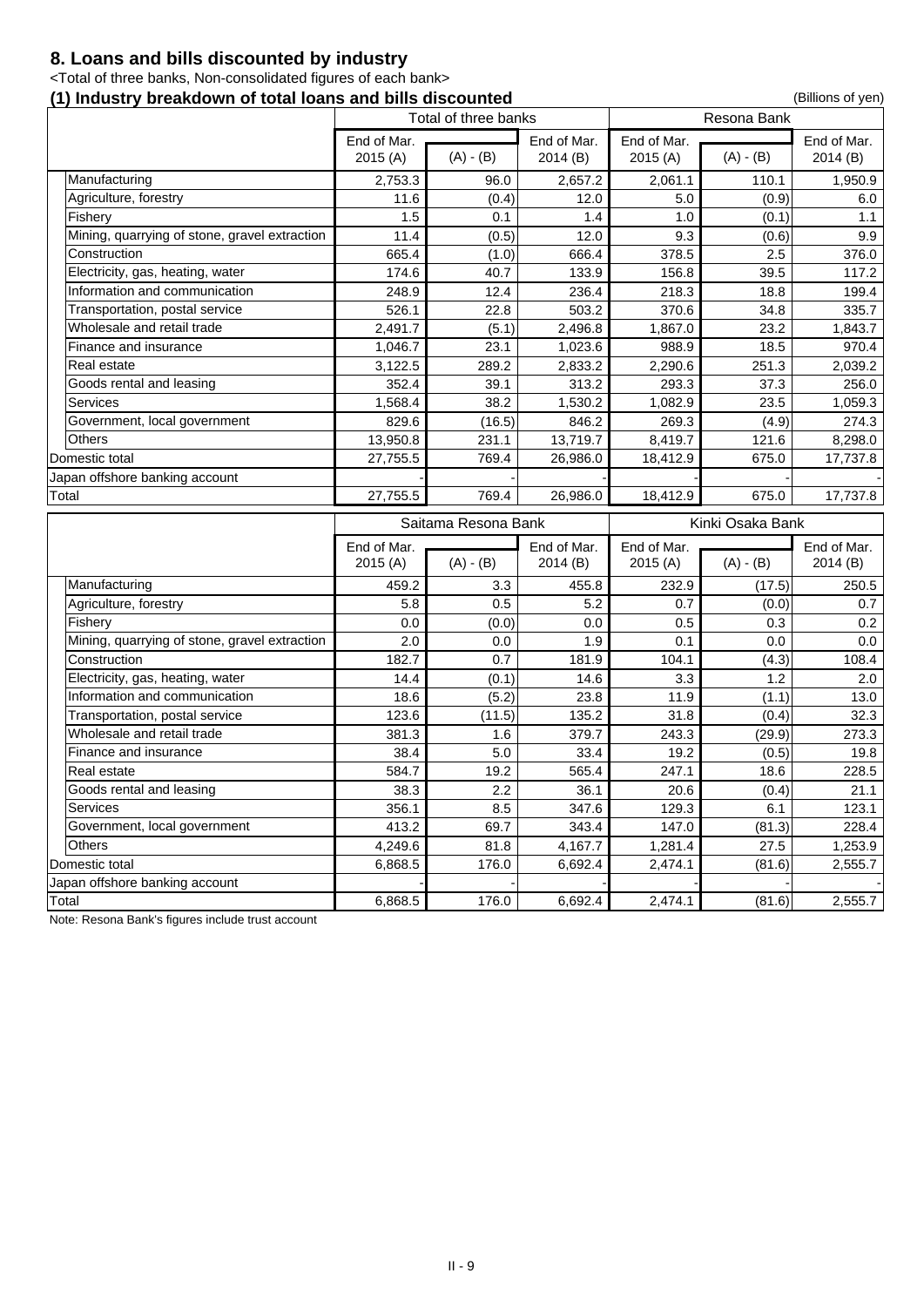# **(2) Risk-managed loans by industry** (2) **Risk-managed loans by industry** (Billions of yen)

|                                               |                  | Total of three banks |             |             |                  |              |
|-----------------------------------------------|------------------|----------------------|-------------|-------------|------------------|--------------|
|                                               | End of Mar.      |                      | End of Mar. | End of Mar. |                  | End of Mar.  |
|                                               | 2015(A)          | $(A) - (B)$          | 2014(B)     | 2015(A)     | $(A) - (B)$      | 2014(B)      |
| Manufacturing                                 | 93.5             | 17.8                 | 75.6        | 58.0        | 19.4             | 38.6         |
| Agriculture, forestry                         | 0.3              | (1.5)                | 1.8         | 0.0         | (1.4)            | 1.5          |
| Fishery                                       |                  | (0.0)                | 0.0         |             |                  |              |
| Mining, quarrying of stone, gravel extraction | 0.0              | (0.1)                | 0.1         | 0.0         | (0.1)            | 0.1          |
| Construction                                  | 20.5             | (4.1)                | 24.7        | 7.7         | (2.6)            | 10.3         |
| Electricity, gas, heating, water              |                  | (0.0)                | 0.0         |             | (0.0)            | 0.0          |
| Information and communication                 | 8.7              | 0.1                  | 8.5         | 7.4         | 0.2              | 7.2          |
| Transportation, postal service                | 17.7             | (0.3)                | 18.1        | 10.5        | 0.8              | 9.7          |
| Wholesale and retail trade                    | 91.0             | (5.7)                | 96.8        | 58.0        | (5.2)            | 63.2         |
| Finance and insurance                         | 1.2              | (2.7)                | 3.9         | 0.4         | (2.6)            | 3.1          |
| Real estate                                   | 45.6             | (29.8)               | 75.4        | 18.4        | (18.7)           | 37.1         |
| Goods rental and leasing                      | 1.3              | (0.2)                | 1.6         | 0.8         | (0.1)            | 1.0          |
| <b>Services</b>                               | 41.8             | (4.6)                | 46.4        | 22.9        | (3.1)            | 26.1         |
| Government, local government                  |                  |                      |             |             |                  |              |
| <b>Others</b>                                 | 106.6            | (15.0)               | 121.6       | 67.7        | (11.0)           | 78.7         |
| Domestic total                                | 428.6            | (46.6)               | 475.2       | 252.4       | (24.9)           | 277.3        |
| Japan offshore banking account                |                  |                      |             |             |                  |              |
| Total                                         | 428.6            | (46.6)               | 475.2       | 252.4       | (24.9)           | 277.3        |
|                                               |                  |                      |             |             |                  |              |
|                                               |                  |                      |             |             |                  |              |
|                                               |                  | Saitama Resona Bank  |             |             | Kinki Osaka Bank |              |
|                                               | End of Mar.      |                      | End of Mar. | End of Mar. |                  | End of Mar.  |
|                                               | 2015(A)          | $(A) - (B)$          | 2014(B)     | 2015(A)     | $(A) - (B)$      | 2014(B)      |
| Manufacturing                                 | 22.1             | 1.3                  | 20.8        | 13.2        | (2.8)            | 16.1         |
| Agriculture, forestry                         | 0.2 <sub>0</sub> | (0.0)                | 0.2         |             | (0.0)            |              |
| Fishery                                       |                  |                      |             |             | (0.0)            |              |
| Mining, quarrying of stone, gravel extraction |                  |                      |             |             |                  | 0.0<br>0.0   |
| Construction                                  | 5.6              | (0.5)                | 6.1         | 7.1         | (1.0)            |              |
| Electricity, gas, heating, water              |                  | (0.0)                | 0.0         |             |                  | 8.2          |
| Information and communication                 | 0.5              | (0.0)                | 0.5         | 0.7         | (0.1)            | 0.8          |
| Transportation, postal service                | 5.6              | (0.6)                | 6.3         | 1.5         | (0.4)            | 2.0          |
| Wholesale and retail trade                    | 16.9             | 1.7                  | 15.2        | 16.0        | (2.2)            | 18.3         |
| Finance and insurance                         | 0.0              | 0.0                  | 0.0         | 0.7         | (0.1)            | 0.8          |
| Real estate                                   | 16.1             | (4.9)                | 21.0        | 11.1        | (6.1)            | 17.2         |
| Goods rental and leasing                      | 0.3              | (0.0)                | 0.3         | 0.1         | (0.0)            | 0.1          |
| <b>Services</b>                               | 7.4              | (1.3)                | 8.7         | 11.4        | (0.1)            |              |
| Government, local government                  |                  |                      |             |             |                  |              |
| <b>Others</b>                                 | 27.3             | (3.1)                | 30.4        | 11.5        | (0.8)            | 11.5<br>12.4 |
| Domestic total                                | 102.5            |                      | 110.1       | 73.7        | (14.0)           | 87.8         |
| Japan offshore banking account                |                  | (7.6)                |             |             |                  |              |
| Total                                         | 102.5            | (7.6)                | 110.1       | 73.7        | (14.0)           | 87.8         |

Note: Resona Bank's figures include trust account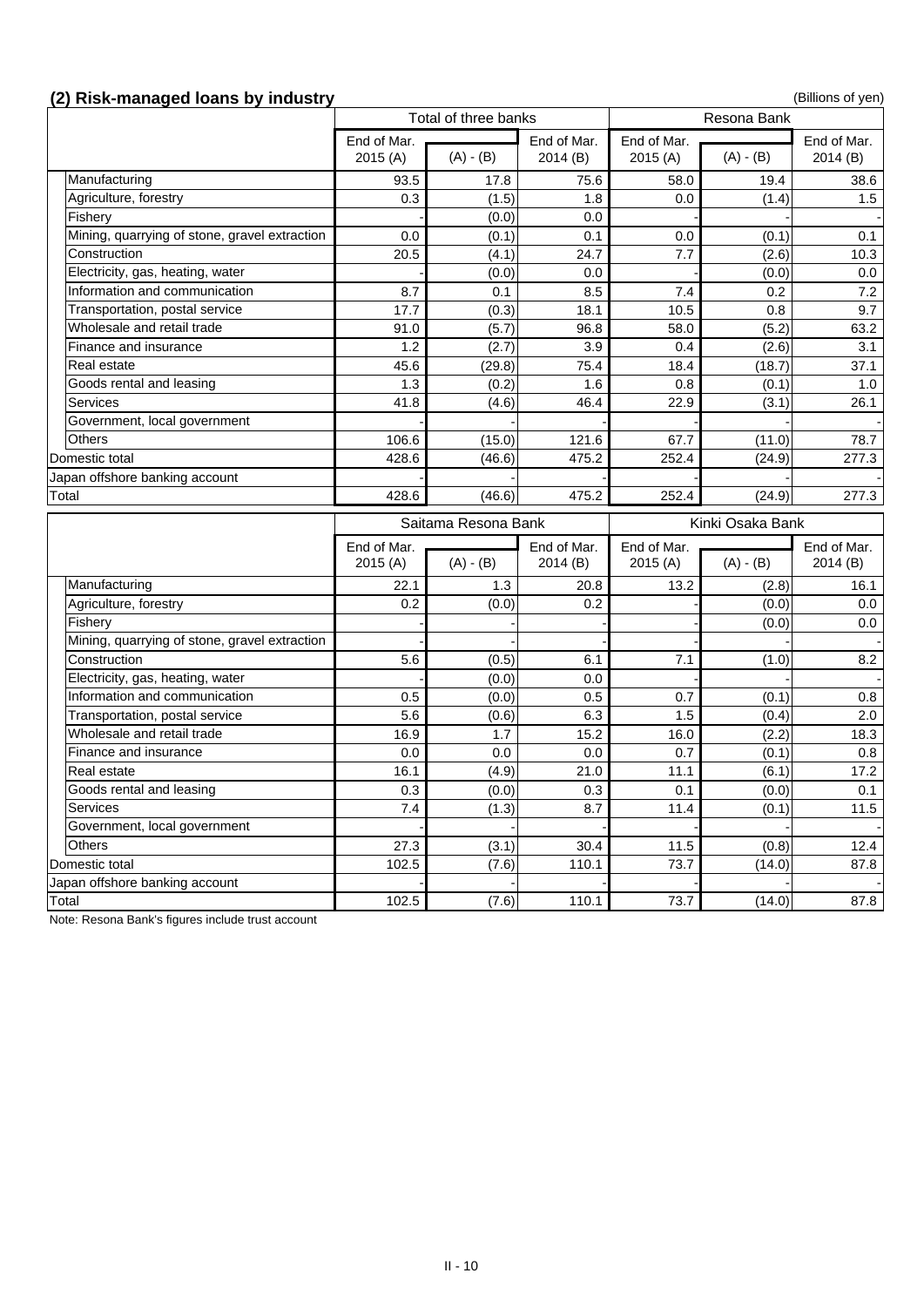### <Resona Bank>

### <Saitama Resona Bank>

### (3) Loans to consumers **and a set of the consumers** (Millions of yen)

| <b><total banks="" of="" three=""></total></b> |                                        | End of Mar.<br>2015(A) | $(A) - (B)$ | $(A) - (C)$ | End of Sep.<br>2014(B) | End of Mar.<br>2014 (C) |
|------------------------------------------------|----------------------------------------|------------------------|-------------|-------------|------------------------|-------------------------|
|                                                | <b>Housing loans</b>                   | 13,125,009             | 140,517     | 206,704     | 12,984,492             | 12,918,304              |
|                                                | Before securitization                  | 13,272,034             | 129,771     | 184,568     | 13,142,263             | 13,087,466              |
|                                                | <b>Residential housing loans</b>       | 9,905,157              | 132,141     | 199,886     | 9,773,015              | 9,705,270               |
|                                                | Before securitization                  | 10,052,074             | 121,398     | 177,754     | 9,930,676              | 9,874,320               |
|                                                | <b>Other consumer loans</b>            | 304,322                | 864         | 3,911       | 303,458                | 300,411                 |
| Total loans to consumers                       |                                        | 13,429,332             | 141,381     | 210,615     | 13,287,951             | 13,218,716              |
|                                                | Before securitization of housing loans | 13,576,357             | 130,635     | 188,479     | 13,445,721             | 13,387,877              |

|                          | Housing loans                          | 7,845,824 | 85,886 | 106,823 | 7,759,937 | 7,739,000 |
|--------------------------|----------------------------------------|-----------|--------|---------|-----------|-----------|
|                          | Before securitization                  | 7,940,466 | 79,333 | 93,327  | 7,861,132 | 7,847,138 |
|                          | <b>Residential housing loans</b>       | 5,754,555 | 87,359 | 120,008 | 5,667,196 | 5,634,546 |
|                          | Before securitization                  | 5,849,089 | 80,808 | 106,517 | 5,768,280 | 5,742,571 |
|                          | Other consumer loans                   | 155,253   | 818    | 1,329   | 154,435   | 153,924   |
| Total loans to consumers |                                        | 8,001,077 | 86,704 | 108,152 | 7,914,373 | 7,892,925 |
|                          | Before securitization of housing loans | 8,095,720 | 80,152 | 94,657  | 8,015,567 | 8,001,062 |

<Kinki Osaka Bank>

|                          |  | <b>Housing loans</b>                   | 4,042,239 | 42,063 | 71,263    | 4,000,175 | 3,970,976 |
|--------------------------|--|----------------------------------------|-----------|--------|-----------|-----------|-----------|
|                          |  | Before securitization                  | 4,094,622 | 37,870 | 62,622    | 4,056,752 | 4,032,000 |
|                          |  | <b>Residential housing loans</b>       | 3,091,876 | 34,193 | 59,678    | 3,057,683 | 3,032,198 |
|                          |  | Before securitization                  | 3,144,259 | 30,000 | 51,037    | 3,114,259 | 3,093,222 |
|                          |  | <b>Other consumer loans</b>            | 119,367   | 1,447  | 5,112     | 117,920   | 114,255   |
| Total loans to consumers |  | 4,161,607                              | 43,511    | 76,375 | 4,118,096 | 4,085,232 |           |
|                          |  | Before securitization of housing loans | 4,213,990 | 39,318 | 67,734    | 4,174,672 | 4,146,256 |

| Housing loans            |                                        | 1,236,945 | 12,567  | 28,618  | 1,224,378 | 1,208,327 |
|--------------------------|----------------------------------------|-----------|---------|---------|-----------|-----------|
|                          | Before securitization                  | 1,236,945 | 12,567  | 28,618  | 1,224,378 | 1,208,327 |
|                          | <b>Residential housing loans</b>       | 1,058,725 | 10,589  | 20,199  | 1,048,136 | 1,038,526 |
|                          | Before securitization                  | 1,058,725 | 10,589  | 20,199  | 1,048,136 | 1,038,526 |
|                          | <b>Other consumer loans</b>            | 29,700    | (1,402) | (2,530) | 31,103    | 32,231    |
| Total loans to consumers |                                        | 1,266,646 | 11.164  | 26,088  | 1,255,481 | 1,240,558 |
|                          | Before securitization of housing loans | 1,266,646 | 11,164  | 26,088  | 1,255,481 | 1,240,558 |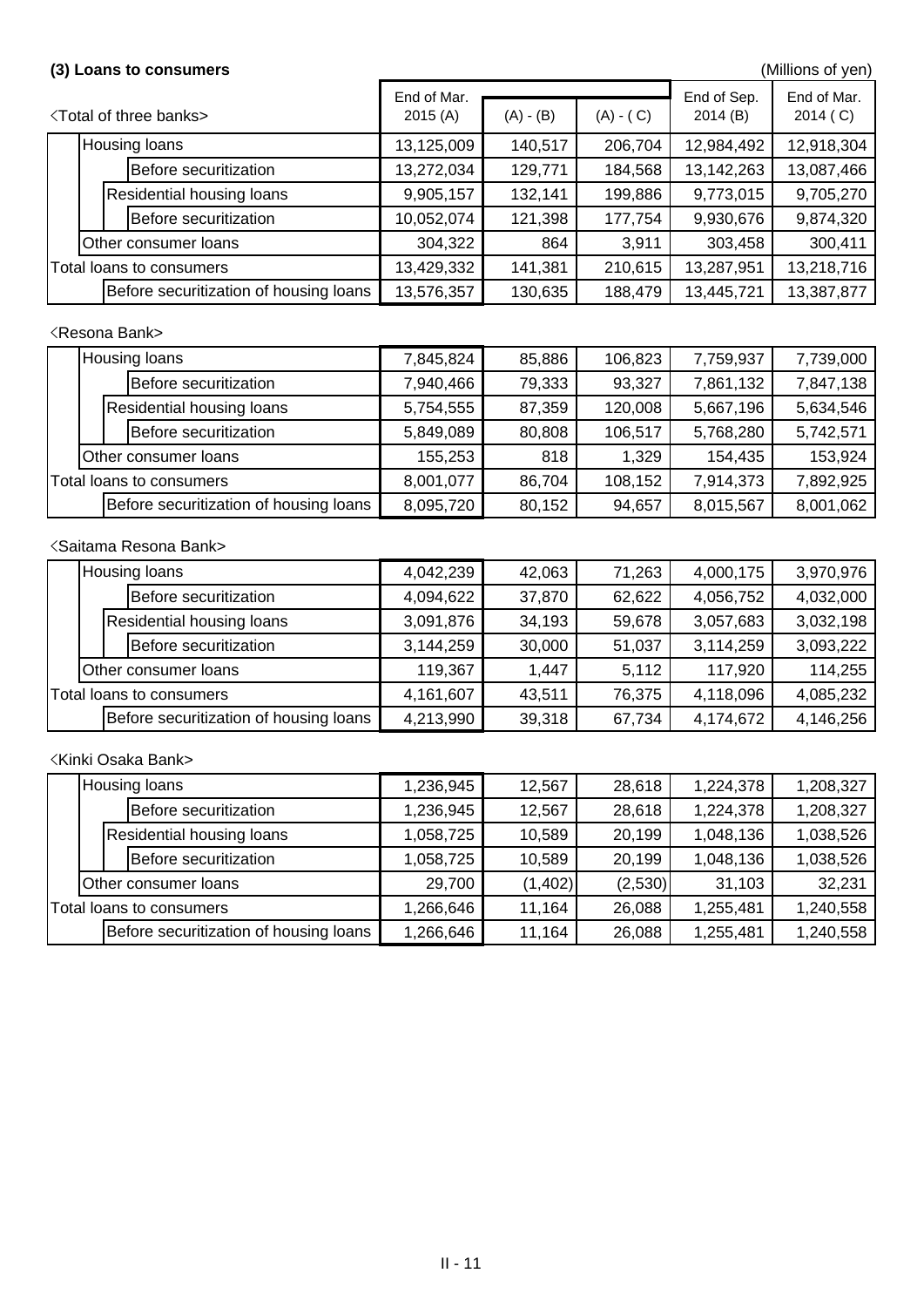| (4) Loans to small and medium-sized corporations and consumers |                        | (Millions of yen, %) |             |                        |                         |
|----------------------------------------------------------------|------------------------|----------------------|-------------|------------------------|-------------------------|
| <b>Total of three banks&gt;</b>                                | End of Mar.<br>2015(A) | $(A) - (B)$          | $(A) - (C)$ | End of Sep.<br>2014(B) | End of Mar.<br>2014 (C) |
| Loans to SMEs and consumers                                    | 23,454,913             | 410,387              | 542,247     | 23,044,525             | 22,912,666              |
| Ratio of loans to SMEs and consumers                           | 84.50                  | (0.67)               | (0.40)      | 85.18                  | 84.90                   |
| <b>KResona Bank&gt;</b>                                        |                        |                      |             |                        |                         |
| Loans to SMEs and consumers                                    | 15,085,857             | 361,632              | 457,751     | 14,724,225             | 14,628,105              |
| Ratio of loans to SMEs and consumers                           | 81.93                  | (0.73)               | (0.53)      | 82.66                  | 82.46                   |
| <saitama bank="" resona=""></saitama>                          |                        |                      |             |                        |                         |
| Loans to SMEs and consumers                                    | 6,092,515              | 64,667               | 90,448      | 6,027,847              | 6,002,066               |
| Ratio of loans to SMEs and consumers                           | 88.70                  | (0.58)               | (0.98)      | 89.28                  | 89.68                   |
| <b>Kinki Osaka Bank&gt;</b>                                    |                        |                      |             |                        |                         |
| Loans to SMEs and consumers                                    | 2,276,541              | (15, 911)            | (5,952)     | 2,292,452              | 2,282,493               |
| Ratio of loans to SMEs and consumers                           | 92.01                  | (0.06)               | 2.70        | 92.08                  | 89.30                   |

Note: Based on the figures reported to Bank of Japan (excluding overseas loans and loans in Japan offshore banking account)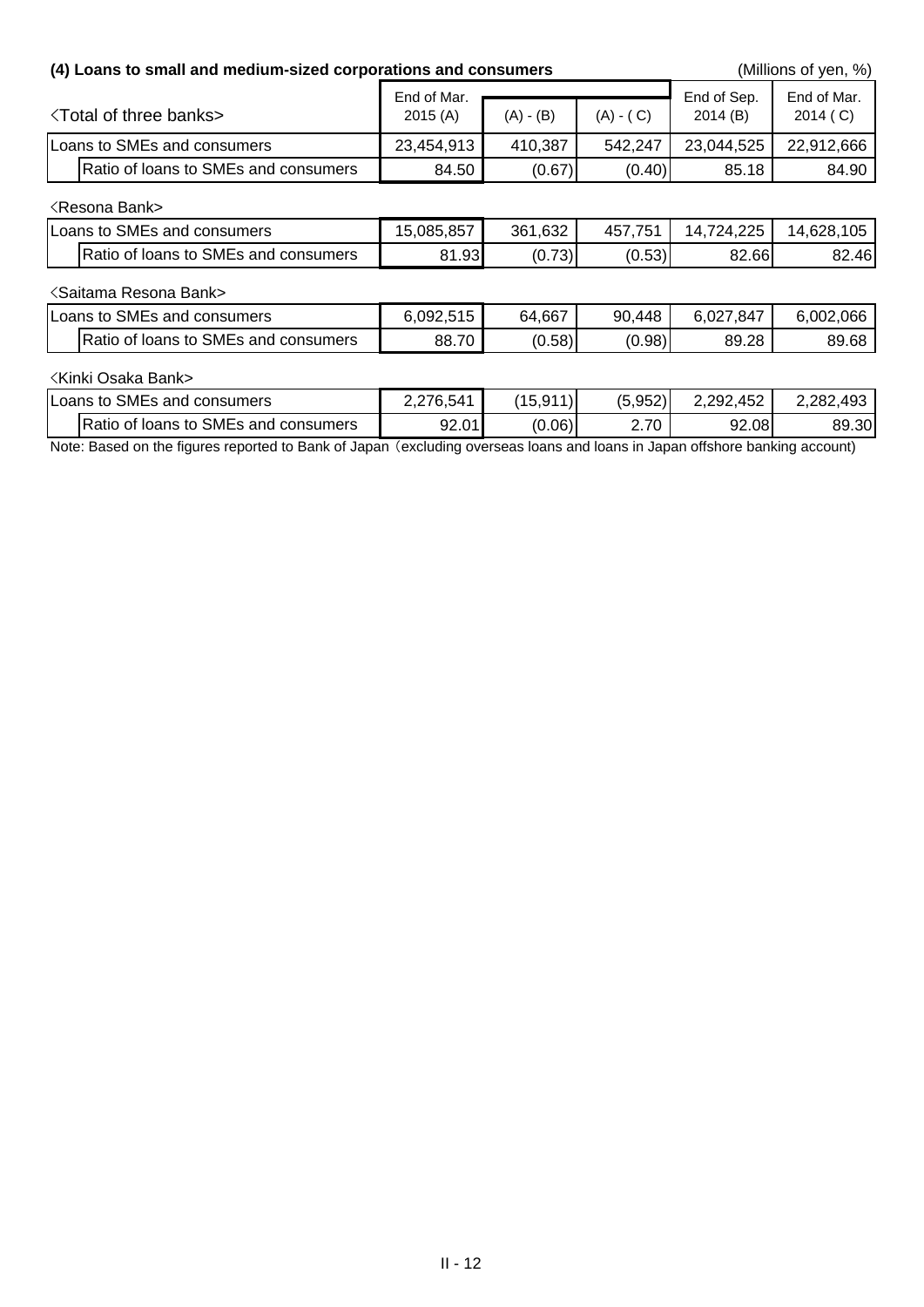# **9. Balance of deposits and loans**

(Millions of yen)

|                                              | End of Mar. |             |             | End of Sep. | End of Mar. |
|----------------------------------------------|-------------|-------------|-------------|-------------|-------------|
| <total banks="" of="" three=""></total>      | 2015 (A)    | $(A) - (B)$ | $(A) - (C)$ | 2014(B)     | 2014 (C)    |
| Deposits (Term-end)                          | 36,734,565  | 1,111,296   | 940,842     | 35,623,268  | 35,793,723  |
| Deposits (average balance)                   | 35,257,342  | 160,451     | 715,636     | 35,096,890  | 34,541,705  |
| Trust principal (Term-end)                   | 637,296     | 70,514      | 78,950      | 566,782     | 558,345     |
| Trust principal (average balance)            | 589,885     | 3,145       | 4,812       | 586,739     | 585,072     |
| Loans and bills discounted (Term-end)        | 27,755,549  | 702,704     | 769,474     | 27,052,845  | 26,986,074  |
| Banking account                              | 27,718,854  | 705,914     | 776,641     | 27,012,940  | 26,942,212  |
| <b>Trust account</b>                         | 36,695      | (3,210)     | (7, 167)    | 39,905      | 43,862      |
| -cans and bills discounted (average balance) | 26,562,172  | 202,043     | 418,915     | 26,360,129  | 26,143,257  |
| Banking account                              | 26,521,919  | 203,960     | 427,851     | 26,317,959  | 26,094,068  |
| <b>Trust account</b>                         | 40,252      | (1, 917)    | (8,936)     | 42,170      | 49,189      |
| <resona bank=""></resona>                    |             |             |             |             |             |
| Deposits (Term-end)                          | 21,874,950  | 824,796     | 688,349     | 21,050,154  | 21,186,600  |
| Deposits (average balance)                   | 20,713,634  | 144,534     | 348,844     | 20,569,100  | 20,364,789  |
| Trust principal (Term-end)                   | 637,296     | 70,514      | 78,950      | 566,782     | 558,345     |
| Trust principal (average balance)            | 589,885     | 3,145       | 4,812       | 586,739     | 585,072     |
| coans and bills discounted (Term-end)        | 18,412,908  | 600,688     | 675,078     | 17,812,220  | 17,737,830  |
| Banking account                              | 18,376,213  | 603,898     | 682,245     | 17,772,315  | 17,693,968  |
| <b>Trust account</b>                         | 36,695      | (3,210)     | (7, 167)    | 39,905      | 43,862      |
| -oans and bills discounted (average balance) | 17,446,402  | 177,647     | 337,663     | 17,268,754  | 17,108,739  |
| Banking account                              | 17,406,150  | 179,565     | 346,599     | 17,226,584  | 17,059,550  |
| <b>Trust account</b>                         | 40,252      | (1, 917)    | (8,936)     | 42,170      | 49,189      |
| <saitama bank="" resona=""></saitama>        |             |             |             |             |             |
| Deposits (Term-end)                          | 11,601,963  | 349,550     | 280,810     | 11,252,412  | 11,321,153  |
| Deposits (average balance)                   | 11,303,453  | 19,844      | 369,768     | 11,283,608  | 10,933,684  |
| Loans and bills discounted (Term-end)        | 6,868,540   | 117,485     | 176,087     | 6,751,054   | 6,692,453   |
| Loans and bills discounted (average balance) | 6,687,890   | 38,896      | 108,329     | 6,648,994   | 6,579,561   |
| <kinki bank="" osaka=""></kinki>             |             |             |             |             |             |
| Deposits (Term-end)                          | 3,257,652   | (63,049)    | (28, 317)   | 3,320,701   | 3,285,969   |
| Deposits (average balance)                   | 3,240,254   | (3,927)     | (2,976)     | 3,244,181   | 3,243,231   |
| Loans and bills discounted (Term-end)        | 2,474,100   | (15, 469)   | (81,690)    | 2,489,570   | 2,555,791   |
| Loans and bills discounted (average balance) |             |             |             |             |             |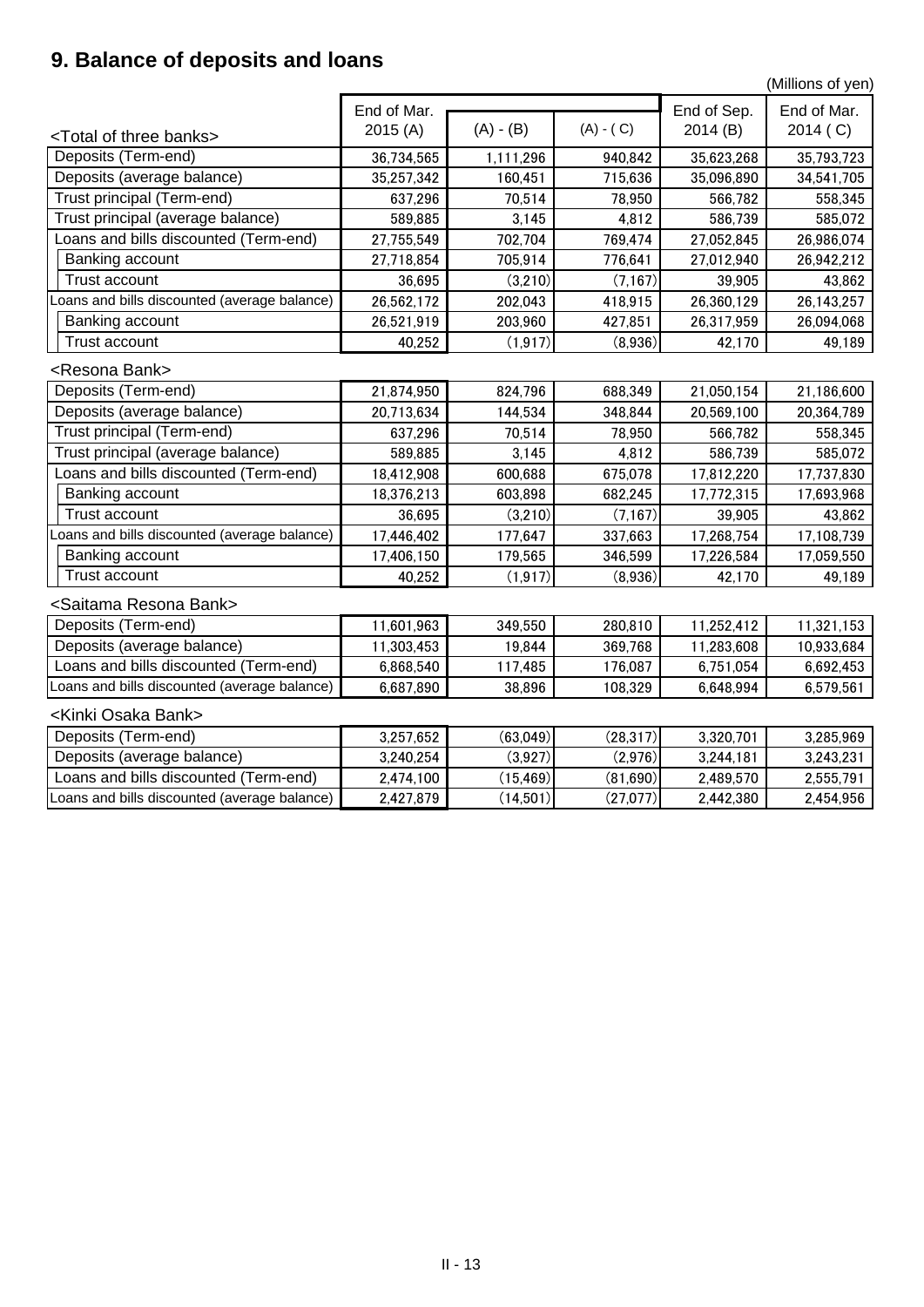### <Reference> Domestic breakdown of individual, corporate and other deposits

(Millions of yen)

Notes: 1. Figures are based on the reports submitted to Bank of Japan. (excluding overseas loans and loans in Japan Offshore Banking Account) 2. Liquid deposits = current deposits + ordinary deposits + saving deposits + deposits at notice

### <Reference> Investment trust and other investment products for individual customers

|                                         | End of Mar. |             |             | End of Sep. | End of Mar. |
|-----------------------------------------|-------------|-------------|-------------|-------------|-------------|
| <total banks="" of="" three=""></total> | 2015(A)     | $(A) - (B)$ | $(A) - (C)$ | 2014(B)     | 2014 (C)    |
| Domestic individual deposits (Term-end) | 24,186,952  | 368,097     | 526,445     | 23,818,855  | 23,660,507  |
| Liquid deposits                         | 15,646,933  | 532,944     | 883,495     | 15,113,989  | 14,763,437  |
| Time deposits                           | 8,329,968   | (180, 481)  | (371, 457)  | 8,510,449   | 8,701,426   |
| Domestic corporate deposits (Term-end)  | 10,512,654  | 206,985     | 379,887     | 10,305,669  | 10,132,766  |
| Liquid deposits                         | 7,617,448   | 167,966     | 454,289     | 7,449,482   | 7,163,158   |
| Time deposits                           | 2,429,332   | 25,093      | (98, 760)   | 2,404,239   | 2,528,092   |
| <resona bank=""></resona>               |             |             |             |             |             |
| Domestic individual deposits (Term-end) | 12,754,310  | 213,345     | 258,941     | 12,540,965  | 12,495,368  |
| Liquid deposits                         | 8,390,033   | 309,699     | 496,208     | 8,080,334   | 7,893,825   |
| Time deposits                           | 4,190,010   | (117,518)   | (260, 347)  | 4,307,528   | 4,450,357   |
| Domestic corporate deposits (Term-end)  | 7,817,239   | 173,618     | 322,541     | 7,643,620   | 7,494,697   |
| Liquid deposits                         | 5,761,309   | 163,293     | 399,172     | 5,598,015   | 5,362,137   |
| Time deposits                           | 1,642,886   | (22, 387)   | (104, 696)  | 1,665,273   | 1,747,582   |
| <saitama bank="" resona=""></saitama>   |             |             |             |             |             |
| Domestic individual deposits (Term-end) | 8,881,733   | 152,492     | 284,143     | 8,729,241   | 8,597,590   |
| Liquid deposits                         | 5,910,974   | 186,260     | 329,884     | 5,724,713   | 5,581,089   |
| Time deposits                           | 2,941,683   | (28, 809)   | (38, 725)   | 2,970,493   | 2,980,409   |
| Domestic corporate deposits (Term-end)  | 2,007,052   | 70,916      | 71,651      | 1,936,135   | 1,935,401   |
| Liquid deposits                         | 1,386,063   | 11,375      | 52,282      | 1,374,687   | 1,333,780   |
| Time deposits                           | 590,930     | 67,416      | 22,754      | 523,513     | 568,175     |
| <kinki bank="" osaka=""></kinki>        |             |             |             |             |             |
| Domestic individual deposits (Term-end) | 2,550,908   | 2,259       | (16, 639)   | 2,548,648   | 2,567,548   |
| Liquid deposits                         | 1,345,925   | 36,984      | 57,402      | 1,308,941   | 1,288,523   |
| Time deposits                           | 1,198,274   | (34, 153)   | (72, 385)   | 1,232,428   | 1,270,659   |
| Domestic corporate deposits (Term-end)  | 688,363     | (37, 549)   | (14, 304)   | 725,912     | 702,667     |
| Liquid deposits                         | 470,075     | (6,703)     | 2,834       | 476,778     | 467,240     |
| Time deposits                           | 195,515     | (19, 936)   | (16, 818)   | 215,452     | 212,334     |
|                                         |             |             |             |             |             |

<Resona Bank>

#### <Saitama Resona Bank>

#### <Kinki Osaka Bank>

Note: Investment trust: based on market prices at each period-end

Public bond: Government bonds, local government bonds, and government-guaranteed bonds in custody accounts.

(amounts in par value and on a delivery date basis)

Insurance: based on insurance premiums paid (yen equivalent)

|                                         |                        |             |             |                        | (Millions of yen)       |
|-----------------------------------------|------------------------|-------------|-------------|------------------------|-------------------------|
| <total banks="" of="" three=""></total> | End of Mar.<br>2015(A) | $(A) - (B)$ | $(A) - (C)$ | End of Sep.<br>2014(B) | End of Mar.<br>2014 (C) |
| Investment trust                        | 2,070,961              | 91,272      | 155,600     | 1,979,689              | 1,915,361               |
| <b>Public bond</b>                      | 673,255                | (58, 764)   | (85,719)    | 732,019                | 758,975                 |
| <i>Insurance</i>                        | ,720,638               | 26,614      | 97,077      | .694,024               | 1,623,561               |

| Investment trust   | 636,277 | 22,638                  | 33,544      | 613,639 | 602.<br>,733 |
|--------------------|---------|-------------------------|-------------|---------|--------------|
| <b>Public bond</b> | 384,601 | (9, 421)                | 3,099       | 394,023 | 381,501      |
| Insurance          | 672,644 | 710 <sub>1</sub><br>ν., | .765<br>26, | 665,933 | 645,878      |

| IInvestment trust  | 139,373                         | ,796<br>c0<br><b>სა</b> | 15.770<br>ັບ<br><u>، ب</u> | .075,576                | .023,599 |
|--------------------|---------------------------------|-------------------------|----------------------------|-------------------------|----------|
| <b>Public bond</b> | 274,564                         | (46,703)                | (84,046)                   | .268<br>32 <sup>2</sup> | 358,61   |
| Insurance          | 724<br>$\sim$<br>O 1<br>οι<br>. | 22,181                  | 69,159                     | 795,542                 | 748,564  |

| IInvestment trust  | 295,310 | 4,837   | 6,283        | 290,473                                   | 289,027 |
|--------------------|---------|---------|--------------|-------------------------------------------|---------|
| <b>Public bond</b> | 089ء    | (2,638) | (773)<br>(4) | 707<br>16,<br>$\sim$ $\sim$ $\sim$ $\sim$ | 18,862  |
| <b>Insurance</b>   | 230,270 | (2,278) | .151         | 232,548                                   | 229,118 |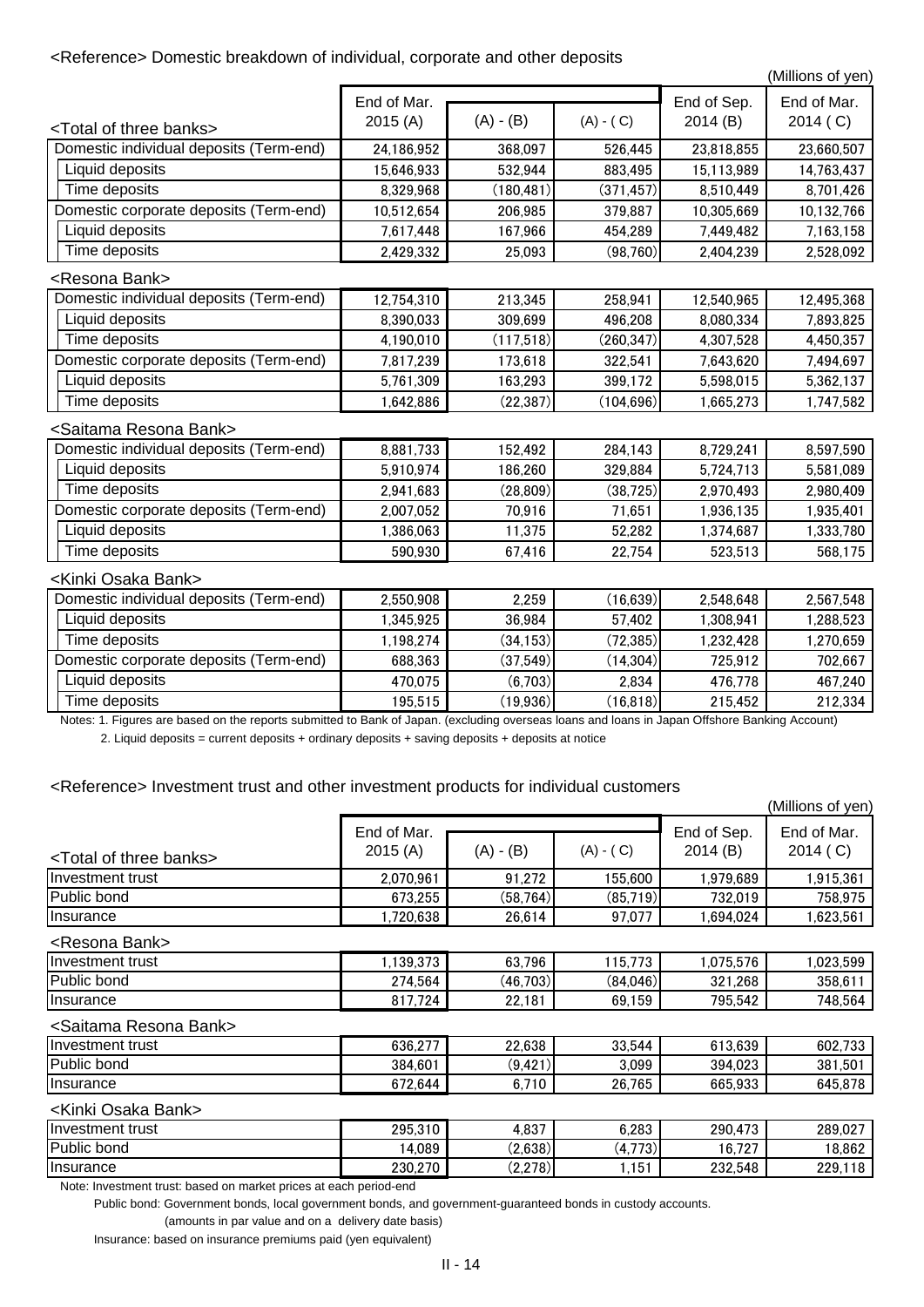# **III. Computation of Deferred Tax Assets**

### **1. Computation of deferred tax assets and estimated period of future taxable income**

#### **4. Description of the types of deferred tax assets and liabilities**

11.3 (5.8) 17.1

|                  |                  |                                |                               | (Billions of yen)                      |
|------------------|------------------|--------------------------------|-------------------------------|----------------------------------------|
|                  | Estimated period | Actual net<br>operating profit | Income before<br>income taxes | Taxable income<br>  before adjustments |
| Kinki Osaka Bank | vear             | 12.4                           | 7.6                           | 16.6                                   |

|                     |         |         |         |         | (Billions of yen) |  |          |
|---------------------|---------|---------|---------|---------|-------------------|--|----------|
|                     | FY 2010 | FY 2011 | FY 2012 | FY 2013 | FY 2014           |  |          |
|                     |         |         |         |         |                   |  | (approx. |
| Resona Bank         | 136.2   | 276.0   | 70.4    | 25.7    | 71.6              |  |          |
| Saitama Resona Bank | 54.9    | 60.0    | 46.1    | 42.4    | 39.4              |  |          |
| Kinki Osaka Bank    | 4.5     | 7.9     | (0.0)   | 2.7     | (1.0)             |  |          |

Notes: \*1.Classification of exemplification: Auditing Treatment concerning Determination of Recoverability of Deferred Tax Assets (JICPA Audit Committee Report No. 66, issued on November 9, 1999)

### **2. The amounts of taxable income/non-consolidated taxable income allocated from consolidation (Before deduction of net operating losses carry forward / consolidated net operating losses) for the past five years**

|                     | Classification of<br>exemplification <sup>*1</sup> | Estimated period of<br>future taxable<br>income |
|---------------------|----------------------------------------------------|-------------------------------------------------|
| Resona Bank         | No. 2                                              |                                                 |
| Saitama Resona Bank | No. 2                                              |                                                 |
| Kinki Osaka Bank    | No. 4                                              | 1 year                                          |

|                                                    |                        |             |                        |                        |                     | (Billions of yen)      |
|----------------------------------------------------|------------------------|-------------|------------------------|------------------------|---------------------|------------------------|
|                                                    |                        | Resona Bank |                        |                        | Saitama Resona Bank |                        |
|                                                    | End of Mar.<br>2015(A) | $(A) - (B)$ | End of Mar.<br>2014(B) | End of Mar.<br>2015(A) | $(A) - (B)$         | End of Mar.<br>2014(B) |
| Reserve for loan losses                            | 67.5                   | (49.0)      | 116.5                  | 16.0                   | (4.6)               | 20.7                   |
| Write-down on securities                           | 65.2                   | (7.8)       | 73.0                   | 6.6                    | (1.0)               | 7.6                    |
| Unrealized losses on available-for-sale securities |                        |             |                        |                        |                     |                        |
| Reserve for employees' retirement benefits         | 18.2                   | (7.5)       | 25.7                   | 4.8                    | (2.0)               | 6.9                    |
| Net loss carry forward                             | 1.2                    | (3.4)       | 4.6                    |                        |                     |                        |
| <b>Others</b>                                      | 53.5                   | (5.4)       | 59.0                   | 10.2                   | (0.6)               | 10.9                   |
| Subtotal of deferred tax assets                    | 205.8                  | (73.2)      | 279.1                  | 37.8                   | (8.4)               | 46.2                   |
| Valuation allowance                                | (101.4)                | 22.2        | (123.7)                | (9.9)                  | 1.5                 | (11.4)                 |
| Deferred tax assets                                | 104.4                  | (50.9)      | 155.3                  | 27.8                   | (6.9)               | 34.8                   |
| Gains on placing trust for retirement benefits     | 2.5                    | (0.2)       | 2.8                    |                        |                     |                        |
| Unrealized gains on available-for-sale securities  | 107.1                  | 46.7        | 60.4                   | 30.1                   | 13.5                | 16.5                   |
| Deferred gains on hedges                           | 15.7                   | 0.0         | 15.6                   |                        |                     |                        |
| <b>Others</b>                                      | 3.1                    | (0.3)       | 3.4                    | 5.9                    | (0.5)               | 6.5                    |
| Deferred tax liabilities                           | 128.5                  | 46.1        | 82.4                   | 36.1                   | 13.0                | 23.1                   |
| Net deferred tax assets                            | (24.1)                 | (97.0)      | 72.9                   | (8.2)                  | (19.9)              | 11.7                   |
|                                                    | Kinki Osaka Bank       |             |                        |                        |                     |                        |
|                                                    | End of Mar.<br>2015(A) | $(A) - (B)$ | End of Mar.<br>2014(B) |                        |                     |                        |

(Consolidated corporate-tax system has been applied since FY 2005. Deferred tax assets and liabilities are calculated on the assumption of the consolidated corporate-tax system)

| Write-down on securities                           | 3.9    | (0.5) | 4.5    |
|----------------------------------------------------|--------|-------|--------|
| Unrealized losses on available-for-sale securities |        |       |        |
| Reserve for employees' retirement benefits         | 1.5    | (0.3) | 1.9    |
| Net loss carry forward                             | 4.0    | (0.8) | 4.8    |
| <b>Others</b>                                      | 7.2    | 0.1   | 7.0    |
| Subtotal of deferred tax assets                    | 28.1   | (7.4) | 35.6   |
| Valuation allowance                                | (24.2) | 6.7   | (30.9) |
| Deferred tax assets                                | 3.9    | (0.7) | 4.6    |
| Gains on placing trust for retirement benefits     |        |       |        |
| Unrealized gains on available-for-sale securities  | 5.0    | 1.4   | 3.6    |
| Deferred gains on hedges                           |        |       |        |
| <b>Others</b>                                      | 1.2    | 0.5   | 0.7    |
| Deferred tax liabilities                           | 6.3    | 1.9   | 4.3    |
| Net deferred tax assets                            | (2.4)  | (2.7) | 0.2    |

### **3. The estimated amounts of actual net operating profit, income before income taxes, taxable income before adjustments used for the estimation**

Reserve for loan losses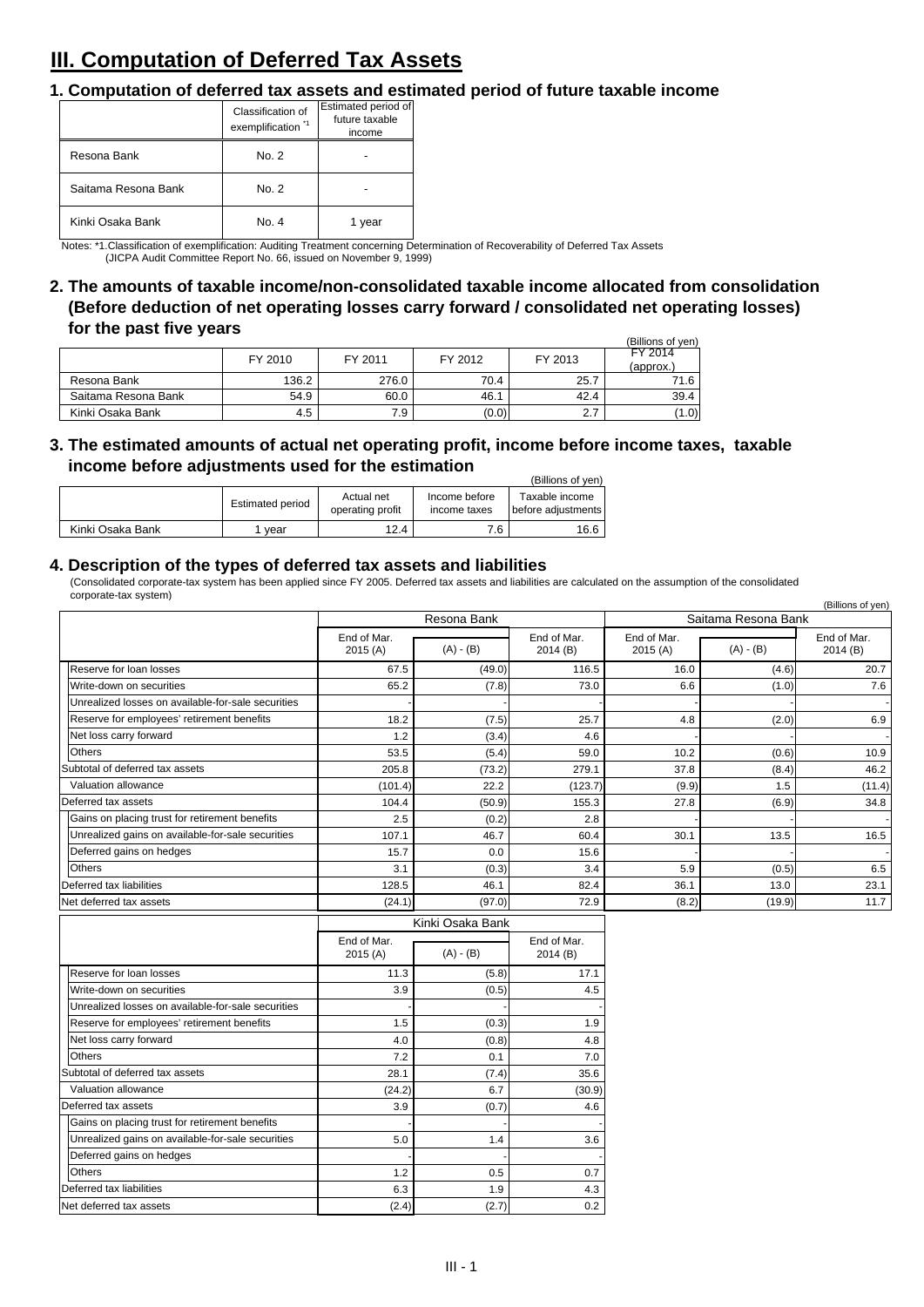#### **IV. Reference Materials (Group Banks' Financial Statements)**

#### [**Non-Consolidated Balance Sheet]**

|                                                                  |   |                   |   | (Millions of yen) |
|------------------------------------------------------------------|---|-------------------|---|-------------------|
|                                                                  |   | March 31, 2014    |   | March 31, 2015    |
| <b>Assets</b>                                                    |   |                   |   |                   |
| Cash and due from banks                                          | ¥ | 3,777,886         | ¥ | 6,018,332         |
| Cash                                                             |   | 398,201           |   | 397,802           |
| Due from banks                                                   |   | 3,379,685         |   | 5,620,530         |
| Call loans                                                       |   | 62,082            |   | 17,019            |
| Monetary claims bought                                           |   | 50,053            |   | 170,971           |
| <b>Trading assets</b>                                            |   | 590,366           |   | 564,360           |
| <b>Trading securities</b>                                        |   | 6,950             |   | 5,887             |
| Derivatives of trading securities                                |   | 1                 |   | 1                 |
| Derivatives of securities related to trading transactions        |   | 6                 |   |                   |
| Trading-related financial derivatives                            |   | 328,203           |   | 314,259           |
| Other trading assets                                             |   | 255,204           |   | 244,212           |
| <b>Securities</b>                                                |   | 5,040,457         |   | 3,919,927         |
| Japanese government bonds                                        |   | 3,817,018         |   | 2,497,982         |
| Local government bonds                                           |   | 54,941            |   | 47,824            |
| Corporate bonds                                                  |   | 394,594           |   | 408,434           |
| <b>Stocks</b>                                                    |   | 569,993           |   | 732,393           |
| Other securities                                                 |   | 203,909           |   | 233,292           |
| Loans and bills discounted                                       |   | 17,693,968        |   | 18,376,213        |
| <b>Bills discounted</b>                                          |   | 92,272            |   | 81,297            |
| Loans on notes                                                   |   | 440,361           |   | 391,101           |
| Loans on deeds                                                   |   | 14,750,136        |   | 15,433,875        |
| Overdrafts                                                       |   | 2,411,197         |   | 2,469,939         |
| Foreign exchange assets                                          |   | 58,026            |   | 82,361            |
| Due from foreign banks                                           |   | 24,878            |   | 46,551            |
| Foreign bills of exchange bought                                 |   | 7,435             |   | 10,115            |
| Foreign bills of exchange receivable                             |   | 25,713            |   | 25,694            |
| Other assets                                                     |   | 829,390           |   | 713,711           |
| Unsettled exchange receivable                                    |   | 291               |   | 8                 |
| Prepaid expenses                                                 |   | 16,676            |   | 15,032            |
| Accrued income                                                   |   | 41,402            |   | 42,156            |
| Initial margins for future transactions                          |   | 4,384             |   | 10,015            |
| Variation margins for future transactions                        |   | 48                |   | 2,628             |
| Financial derivatives, principally including option premiums and |   |                   |   |                   |
| contracts under hedge accounting                                 |   | 363,684           |   | 417,896           |
| Cash collateral paid for financial instruments                   |   | 84,815            |   | 66,218            |
| Other receivable on sales of securities                          |   | 220,597           |   | 72,250            |
| Other                                                            |   | 97,489            |   | 87,503            |
| Tangible fixed assets                                            |   | 216,626           |   | 215,709           |
| <b>Buildings</b>                                                 |   | 70,230            |   | 67,377            |
| Land                                                             |   | 135,010           |   | 133,870           |
| Leased assets                                                    |   | 4,715             |   | 7,056             |
| Construction in progress                                         |   | 469               |   | 866               |
| Other tangible fixed assets                                      |   | 6,200             |   | 6,539             |
| Intangible fixed assets                                          |   | 36,624            |   | 33,639            |
| Software                                                         |   | 6,895             |   | 6,195             |
| Leased assets                                                    |   | 27,595            |   | 25,325            |
| Other intangible fixed assets                                    |   | 2,132             |   | 2,119             |
| Prepaid pension cost                                             |   | 57,707            |   | 65,378            |
| Deferred tax assets                                              |   | 72,942            |   |                   |
| Customers' liabilities for acceptances and guarantees            |   | 292,716           |   | 295,513           |
| Reserve for possible loan losses                                 |   | (126,457)         |   | (98, 961)         |
| <b>Total Assets</b>                                              | ¥ | <u>28,652,391</u> | ¥ | 30,374,177        |
|                                                                  |   |                   |   |                   |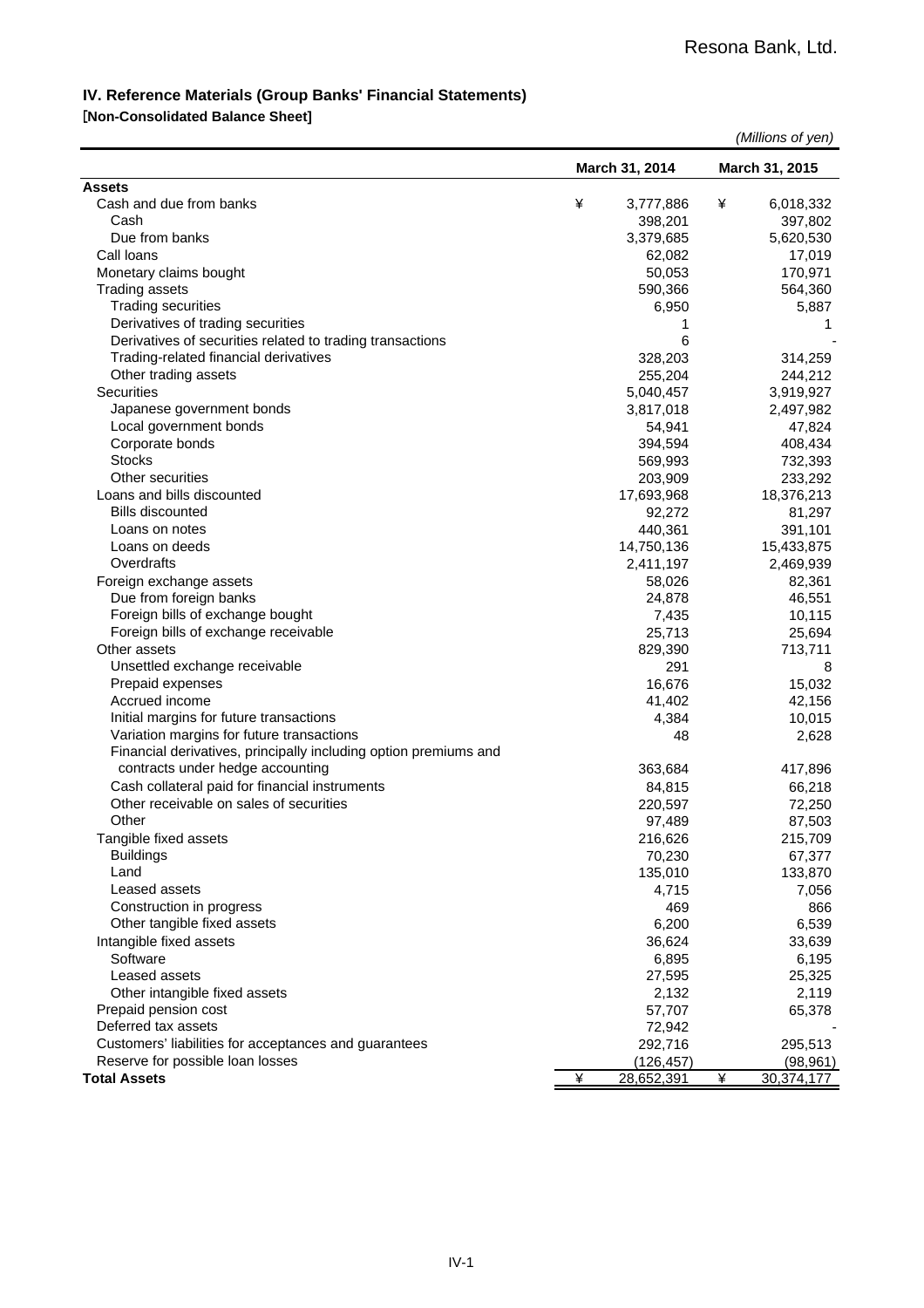#### **[Non-Consolidated Balance Sheet - Continued]**

|                                                                                                               |   |                |   | (Millions of yen) |
|---------------------------------------------------------------------------------------------------------------|---|----------------|---|-------------------|
|                                                                                                               |   | March 31, 2014 |   | March 31, 2015    |
| <b>Liabilities and Net Assets</b>                                                                             |   |                |   |                   |
| <b>Liabilities</b>                                                                                            |   |                |   |                   |
| Deposits                                                                                                      | ¥ | 21,186,600     | ¥ | 21,874,950        |
| <b>Current deposits</b>                                                                                       |   | 2,161,651      |   | 2,226,996         |
| Ordinary deposits                                                                                             |   | 11,610,545     |   | 12,505,709        |
| Savings deposits                                                                                              |   | 158,742        |   | 154,946           |
| Notice deposits                                                                                               |   | 82,227         |   | 94,576            |
| Time deposits                                                                                                 |   | 6,422,694      |   | 6,020,200         |
| Other deposits                                                                                                |   | 750,739        |   | 872,520           |
| Negotiable certificates of deposit                                                                            |   | 2,210,370      |   | 2,479,810         |
| Call money                                                                                                    |   | 730,514        |   | 1,442,632         |
| Payables under repurchase agreements                                                                          |   | 38,994         |   | 50,993            |
| Payables under securities lending transactions                                                                |   | 49,891         |   | 24,122            |
| <b>Trading liabilities</b>                                                                                    |   | 306,763        |   | 304,771           |
| Trading-related financial derivatives                                                                         |   | 306,763        |   | 304,771           |
| Borrowed money                                                                                                |   | 905,370        |   | 481,058           |
| Borrowed money                                                                                                |   | 905,370        |   | 481,058           |
| Foreign exchange liabilities                                                                                  |   | 4,774          |   | 6,363             |
| Due to foreign banks                                                                                          |   | 4,209          |   | 5,490             |
| Foreign bills of exchange sold                                                                                |   | 88             |   | 333               |
| Foreign bills of exchange payables                                                                            |   | 476            |   | 539               |
| <b>Bonds</b>                                                                                                  |   | 637,469        |   | 639,080           |
| Due to trust account                                                                                          |   | 533,844        |   | 617,622           |
| <b>Other liabilities</b>                                                                                      |   | 548,942        |   | 721,737           |
| Unsettled exchange payables                                                                                   |   | 88             |   | 79                |
| Accrued income taxes                                                                                          |   | 850            |   | 5,642             |
| Accrued expenses                                                                                              |   | 25,521         |   | 26,033            |
| Unearned income                                                                                               |   | 6,216          |   | 5,949             |
| Variation margins for future transactions<br>Financial derivatives, principally including option premiums and |   | 8              |   |                   |
| contracts under hedge accounting                                                                              |   | 311,931        |   | 327,572           |
| Cash collateral received for financial instruments                                                            |   | 114,167        |   | 166,978           |
| Lease obligation                                                                                              |   | 33,627         |   | 34,844            |
| Asset retirement obligations                                                                                  |   | 726            |   | 939               |
| Other payable on purchases of securities                                                                      |   | 10,614         |   | 75,863            |
| Other                                                                                                         |   | 45,190         |   | 77,833            |
| Reserve for employees' bonuses                                                                                |   | 10,660         |   | 11,688            |
| Other reserves                                                                                                |   | 27,022         |   | 18,467            |
| Deferred tax liabilities                                                                                      |   |                |   | 24,149            |
| Deferred tax liabilities for land revaluation                                                                 |   | 23,696         |   | 21,465            |
| Acceptances and guarantees                                                                                    |   | 292,716        |   | 295,513           |
| <b>Total Liabilities</b>                                                                                      |   | 27,507,634     |   | 29,014,426        |
| <b>Net Assets</b>                                                                                             |   |                |   |                   |
| Capital stock                                                                                                 |   | 279,928        |   | 279,928           |
| Capital surplus                                                                                               |   | 377,178        |   | 377,178           |
| Capital reserve                                                                                               |   | 279,928        |   | 279,928           |
| Other capital surplus                                                                                         |   | 97,250         |   | 97,250            |
| Retained earnings                                                                                             |   | 227,151        |   | 297,965           |
| Other retained earnings                                                                                       |   | 227,151        |   | 297,965           |
| Retained earnings carried forward                                                                             |   | 227,151        |   | 297,965           |
| Total stockholders' equity                                                                                    |   | 884,258        |   | 955,072           |
| Net unrealized gains on available-for-sale securities                                                         |   | 190,897        |   | 328,117           |
| Net deferred gains on hedges                                                                                  |   | 28,388         |   | 33,116            |
| Revaluation reserve for land                                                                                  |   | 41,213         |   | 43,444            |
| Total valuation and translation differences                                                                   |   | 260,498        |   | 404,678           |
| <b>Total Net Assets</b>                                                                                       |   | 1,144,757      |   | 1,359,751         |
| <b>Total Liabilities and Net Assets</b>                                                                       | ¥ | 28,652,391     | ¥ | 30,374,177        |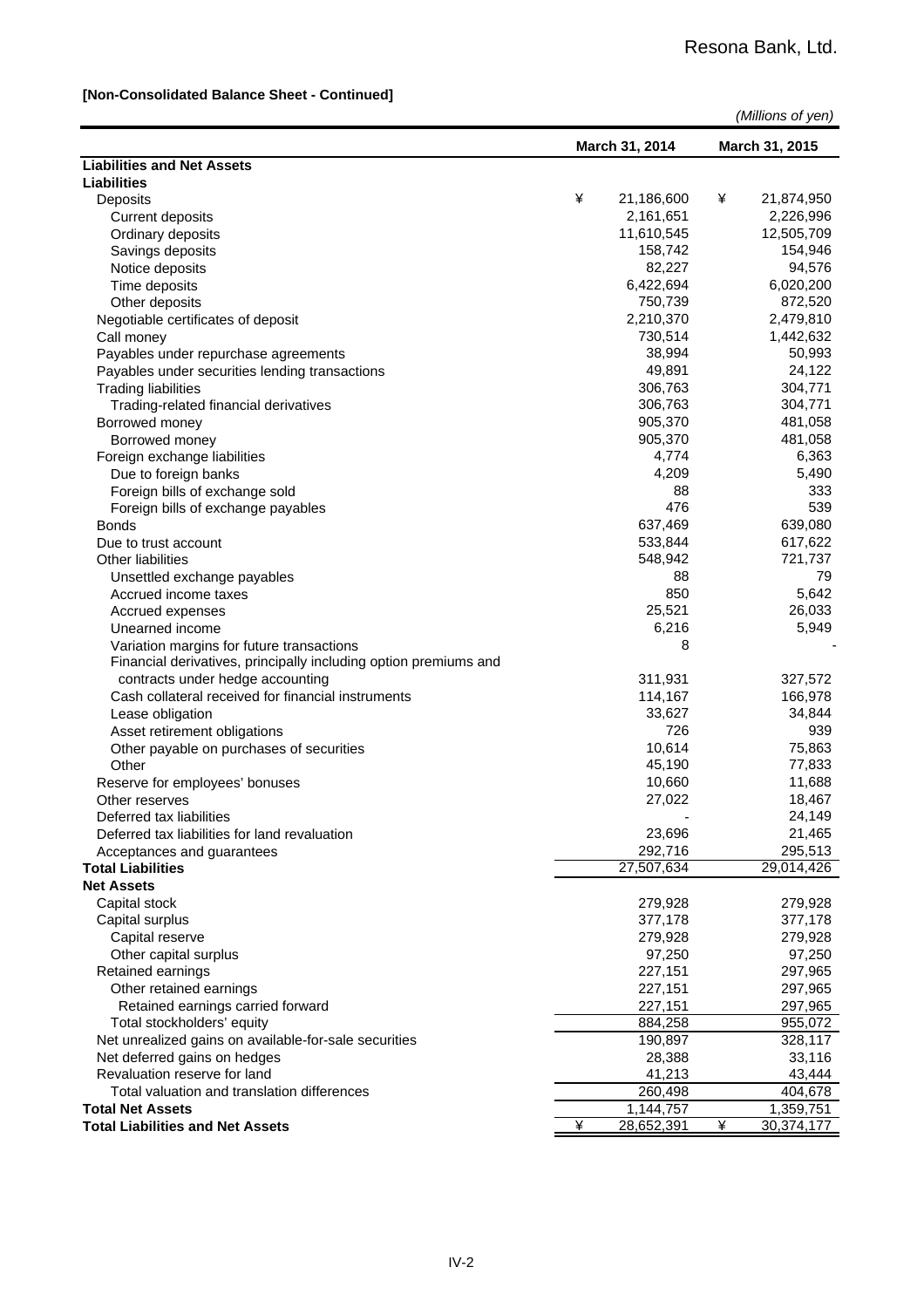#### **[Non-Consolidated Statement of Income]**

|                                                                 |                 | (Millions of yen) |
|-----------------------------------------------------------------|-----------------|-------------------|
|                                                                 | For the fiscal  | For the fiscal    |
|                                                                 | year ended      | year ended        |
|                                                                 | March 31, 2014  | March 31, 2015    |
| <b>Ordinary income</b>                                          | ¥<br>549,757    | ¥<br>586,637      |
| Interest income                                                 | 297,983         | 298,367           |
| Interest on loans and bills discounted                          | 244,928         | 232,457           |
| Interest and dividends on securities                            | 33,384          | 40,482            |
| Interest on call loans                                          | 161             | 250               |
| Interest on receivables under securities borrowing transactions | 6               | 0                 |
| Interest on due from banks                                      | 2,195<br>15,013 | 4,837<br>16,725   |
| Interest on interest rate-swaps<br>Other interest income        | 2,293           | 3,614             |
| <b>Trust fees</b>                                               | 23,752          | 22,780            |
| Fees and commissions                                            | 118,066         | 126,271           |
| Exchange fees received                                          | 24,213          | 24,256            |
| Other fees and commissions                                      | 93,852          | 102,014           |
| Trading income                                                  | 860             | 5,103             |
| Income from trading securities                                  | 417             | 728               |
| Income from trading-related financial derivatives               |                 | 4,058             |
| Other trading income                                            | 443             | 316               |
| Other operating income                                          | 25,118          | 32,653            |
| Gains on foreign exchange transactions                          | 11,807          | 11,582            |
| Gains on sale of Japanese government bonds and other            | 12,892          | 21,071            |
| Income from derivatives other than for trading or hedging       | 418             |                   |
| Other                                                           | 0               | 0                 |
| Other ordinary income                                           | 83,974          | 101,461           |
| Reversal of reserve for possible loan losses                    | 23,550          | 23,485            |
| Recoveries of written-off loans                                 | 15,298          | 9,606             |
| Gains on sales of stocks and other securities                   | 29,680          | 45,221            |
| Other                                                           | 15,444          | 23,147            |
| <b>Ordinary expenses</b>                                        | 341,274         | 357,503           |
| Interest expenses<br>Interest on deposits                       | 33,796          | 32,642<br>8,058   |
| Interest on negotiable certificates of deposit                  | 10,603<br>1,313 | 1,835             |
| Interest on call money                                          | 654             | 1,476             |
| Interest on payables under repurchase agreement                 | 47              | 79                |
| Interest on payables under securities lending transactions      | 135             | 83                |
| Interest on borrowed money                                      | 1,014           | 770               |
| Interest on bonds                                               | 18,455          | 18,824            |
| Other interest expenses                                         | 1,570           | 1,515             |
| Fees and commissions                                            | 50,727          | 50,907            |
| Commissions paid on exchange transactions                       | 6,394           | 6,471             |
| Other                                                           | 44,332          | 44,435            |
| <b>Trading expenses</b>                                         | 2,171           | 752               |
| Losses on securities related to trading transactions            | 882             | 752               |
| Income from trading-related financial derivatives               | 1,288           |                   |
| Other operating expenses                                        | 11,045          | 9,828             |
| Losses on sale of Japanese government bonds and other           | 10,901          | 6,136             |
| Losses on redemption of Japanese government bonds and other     | 126             |                   |
| Impairment losses on Japanese government bonds and other        | 17              |                   |
| Expenses for financial derivatives                              |                 | 3,692             |
| General and administrative expenses                             | 214,916         | 219,396           |
| Other ordinary expenses<br>Write-off of loans                   | 28,617          | 43,976            |
| Losses on sales of stocks and other securities                  | 9,991<br>8,868  | 8,274<br>2,172    |
| Losses on devaluation of stocks and other securities            | 318             | 107               |
| Other                                                           | 9,439           | 33,422            |
| <b>Ordinary profits</b>                                         | 208,482         | 229,133           |
| <b>Extraordinary gains</b>                                      | 212             | 19                |
| Gains on disposal of fixed assets                               | 212             | 19                |
| <b>Extraordinary losses</b>                                     | 2,304           | 4,760             |
| Losses on disposal of fixed assets                              | 1,140           | 1,028             |
| Impairment losses on fixed assets                               | 1,164           | 3,731             |
| Net income before income taxes                                  | 206,389         | 224,393           |
| $Income taxes-current$                                          | 8,426           | 24,320            |
| Income taxes - deferred                                         | 44,489          | 50,089            |
| Total income taxes                                              | 52,916          | 74,409            |
| Net income                                                      | ¥<br>153,473    | ¥<br>149,983      |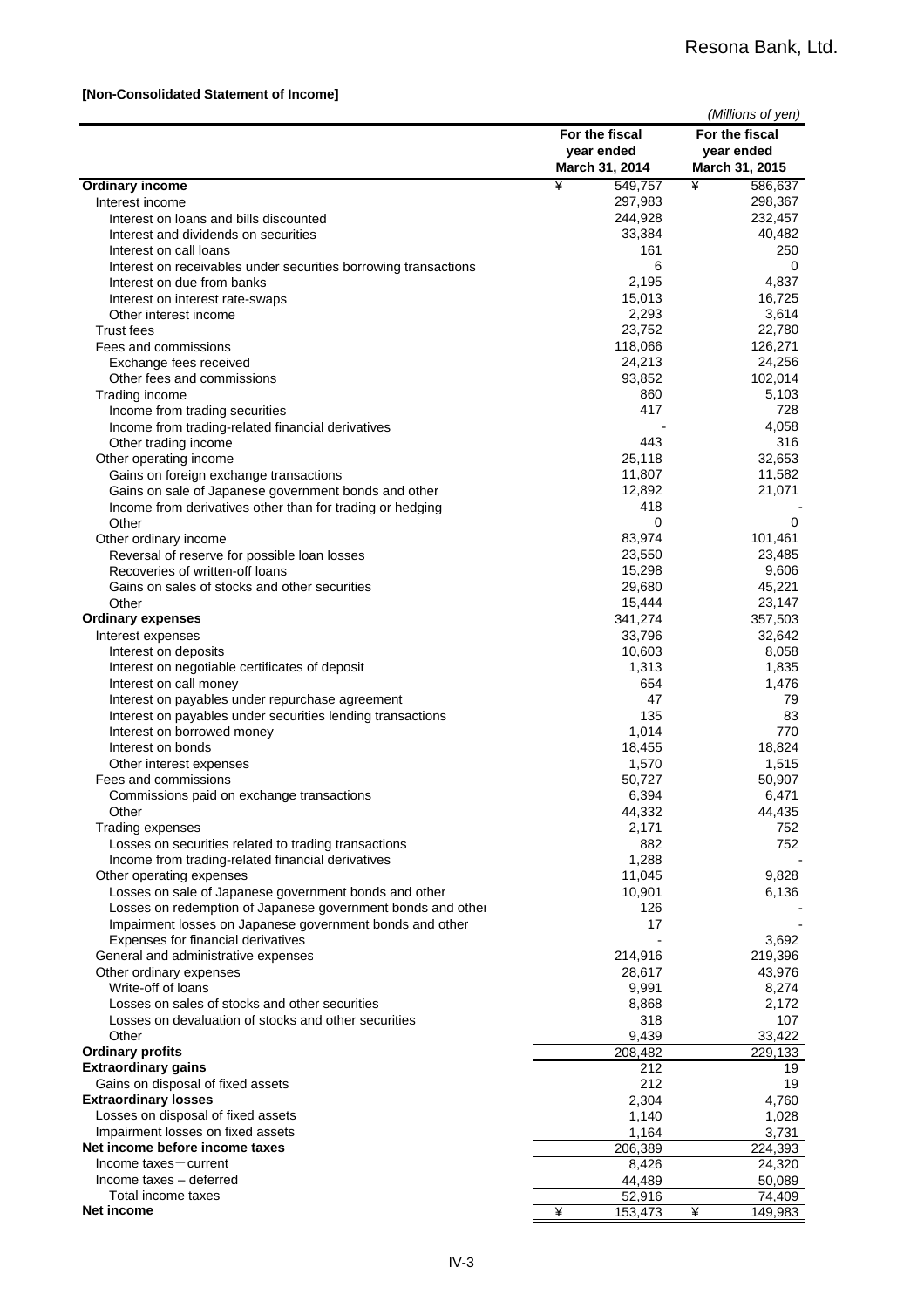#### **[Non-Consolidated Statement of Changes in Net Assets]**

**For the fiscal year ended March 31, 2014**

|                                                                       |               |                 |               |                                 |                            | (Millions of yen)                |                                         |
|-----------------------------------------------------------------------|---------------|-----------------|---------------|---------------------------------|----------------------------|----------------------------------|-----------------------------------------|
| Stockholders' equity                                                  |               |                 |               |                                 |                            |                                  |                                         |
|                                                                       |               | Capital surplus |               |                                 | Retained<br>earnings       |                                  |                                         |
|                                                                       | Capital stock | Capital         | Other capital | <b>Total capital</b><br>surplus | Other retained<br>earnings | Total<br>stockholders'<br>equity |                                         |
|                                                                       |               | reserve         | surplus       |                                 |                            |                                  | Retained<br>earnings carried<br>forward |
| Balance at the beginning of the fiscal year                           | ¥279,928      | ¥279,928        | ¥97,250       | ¥377,178                        | ¥474,934                   | ¥1,132,042                       |                                         |
| Changes during the fiscal year                                        |               |                 |               |                                 |                            |                                  |                                         |
| Dividends paid                                                        |               |                 |               |                                 | (401, 257)                 | (401, 257)                       |                                         |
| Net income                                                            |               |                 |               |                                 | 153,473                    | 153,473                          |                                         |
| Net changes except for stockholders'<br>equity during the fiscal year |               |                 |               |                                 |                            |                                  |                                         |
| Total changes during the fiscal year                                  |               |                 |               |                                 | (247, 783)                 | (247, 783)                       |                                         |
| Balance at the end of the fiscal year                                 | ¥279,928      | ¥279,928        | ¥97,250       | ¥377,178                        | ¥227,151                   | ¥884,258                         |                                         |

|                                                                       | Valuation and translation differences                           |                                    |                                    |                                                   |                     |
|-----------------------------------------------------------------------|-----------------------------------------------------------------|------------------------------------|------------------------------------|---------------------------------------------------|---------------------|
|                                                                       | Net unrealized<br>gains on<br>available-for-<br>sale securities | Net deferred<br>gains on<br>hedges | Revaluation<br>reserve for<br>land | Total valuation<br>and translation<br>differences | Total net<br>assets |
| Balance at the beginning of the fiscal year                           | ¥130,036                                                        | ¥37,127                            | ¥41,219                            | ¥208,383                                          | ¥1,340,426          |
| Changes during the fiscal year                                        |                                                                 |                                    |                                    |                                                   |                     |
| Dividends paid                                                        |                                                                 |                                    |                                    |                                                   | (401, 257)          |
| Net income                                                            |                                                                 |                                    |                                    |                                                   | 153,473             |
| Net changes except for stockholders'<br>equity during the fiscal year | 60.861                                                          | (8,739)                            | (6)                                | 52,115                                            | 52,115              |
| Total changes during the fiscal year                                  | 60,861                                                          | (8,739)                            | (6)                                | 52,115                                            | (195, 668)          |
| Balance at the end of the fiscal year                                 | ¥190,897                                                        | ¥28,388                            | ¥41,213                            | ¥260,498                                          | ¥1,144,757          |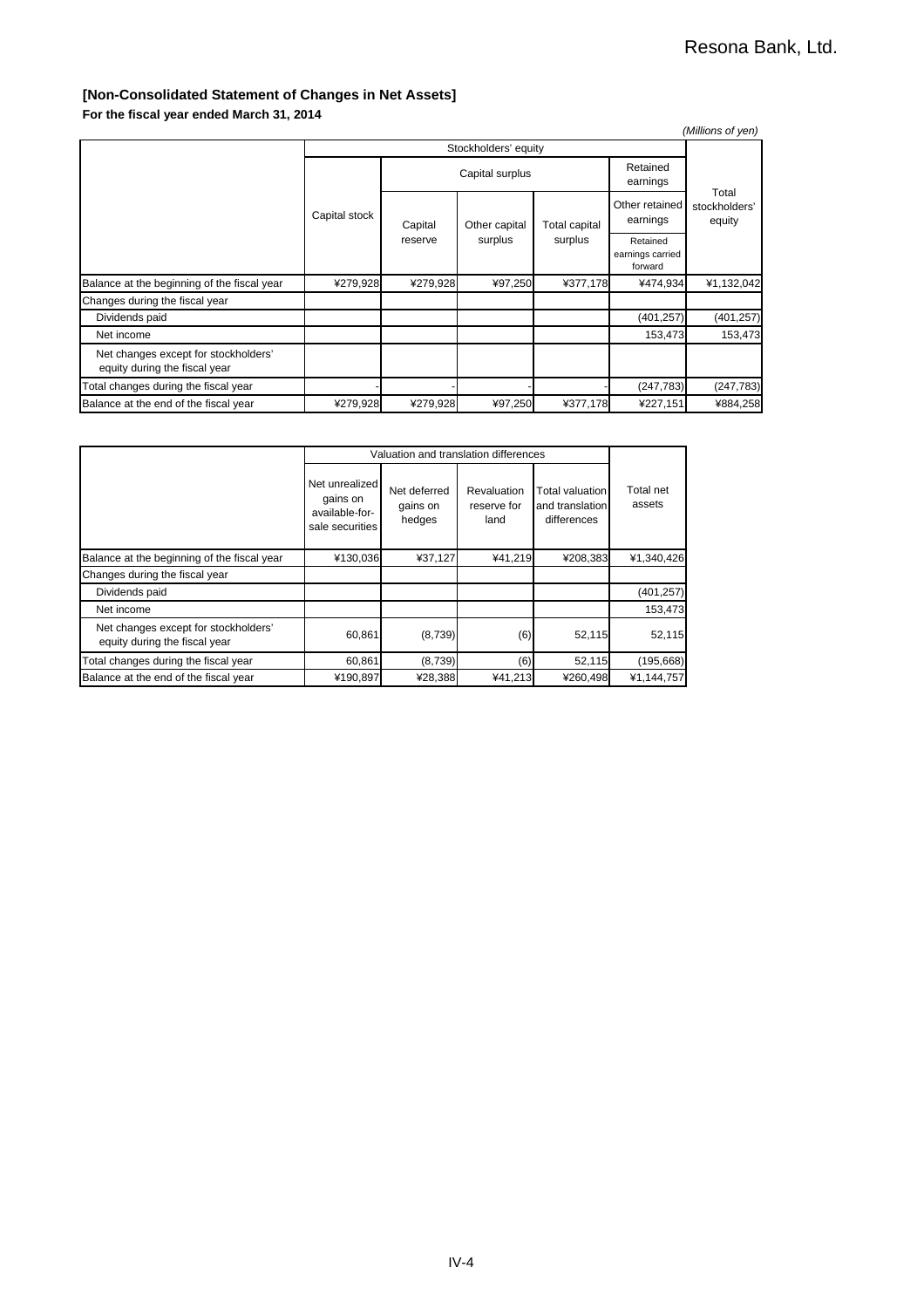#### **[Non-Consolidated Statement of Changes in Net Assets - Continued]**

**For the fiscal year ended March 31, 2015**

|                                                                       |                 |          |                      |               |                            | (Millions of yen)       |  |                                         |  |
|-----------------------------------------------------------------------|-----------------|----------|----------------------|---------------|----------------------------|-------------------------|--|-----------------------------------------|--|
| Stockholders' equity                                                  |                 |          |                      |               |                            |                         |  |                                         |  |
|                                                                       | Capital surplus |          | Retained<br>earnings | Total         |                            |                         |  |                                         |  |
|                                                                       | Capital stock   | Capital  | Other capital        | Total capital | Other retained<br>earnings | stockholders'<br>equity |  |                                         |  |
|                                                                       |                 | reserve  |                      |               | surplus                    | surplus                 |  | Retained<br>earnings carried<br>forward |  |
| Balance at the beginning of the fiscal year                           | ¥279,928        | ¥279,928 | ¥97,250              | ¥377,178      | ¥227,151                   | ¥884,258                |  |                                         |  |
| Cumulative effect of changes in<br>accounting policies                |                 |          |                      |               | 410                        | 410                     |  |                                         |  |
| <b>Restated balance</b>                                               | 279,928         | 279,928  | 97,250               | 377,178       | 227,561                    | 884,668                 |  |                                         |  |
| Changes during the fiscal year                                        |                 |          |                      |               |                            |                         |  |                                         |  |
| Dividends paid                                                        |                 |          |                      |               | (79, 579)                  | (79, 579)               |  |                                         |  |
| Net income                                                            |                 |          |                      |               | 149,983                    | 149,983                 |  |                                         |  |
| Net changes except for stockholders'<br>equity during the fiscal year |                 |          |                      |               |                            |                         |  |                                         |  |
| Total changes during the fiscal year                                  |                 |          |                      |               | 70,404                     | 70,404                  |  |                                         |  |
| Balance at the end of the fiscal year                                 | ¥279,928        | ¥279,928 | ¥97,250              | ¥377,178      | ¥297,965                   | ¥955,072                |  |                                         |  |

|                                                                       | Valuation and translation differences                           |                                    |                                    |                                                          |                     |
|-----------------------------------------------------------------------|-----------------------------------------------------------------|------------------------------------|------------------------------------|----------------------------------------------------------|---------------------|
|                                                                       | Net unrealized<br>gains on<br>available-for-<br>sale securities | Net deferred<br>gains on<br>hedges | Revaluation<br>reserve for<br>land | <b>Total valuation</b><br>and translation<br>differences | Total net<br>assets |
| Balance at the beginning of the fiscal year                           | ¥190,897                                                        | ¥28,388                            | ¥41,213                            | ¥260,498                                                 | ¥1,144,757          |
| Cumulative effect of changes in<br>accounting policies                |                                                                 |                                    |                                    |                                                          | 410                 |
| Restated balance                                                      | 190,897                                                         | 28,388                             | 41,213                             | 260,498                                                  | 1,145,167           |
| Changes during the fiscal year                                        |                                                                 |                                    |                                    |                                                          |                     |
| Dividends paid                                                        |                                                                 |                                    |                                    |                                                          | (79, 579)           |
| Net income                                                            |                                                                 |                                    |                                    |                                                          | 149,983             |
| Net changes except for stockholders'<br>equity during the fiscal year | 137,220                                                         | 4,728                              | 2,231                              | 144,179                                                  | 144,179             |
| Total changes during the fiscal year                                  | 137,220                                                         | 4,728                              | 2,231                              | 144,179                                                  | 214,583             |
| Balance at the end of the fiscal year                                 | ¥328,117                                                        | ¥33,116                            | ¥43.444                            | ¥404.678                                                 | ¥1,359,751          |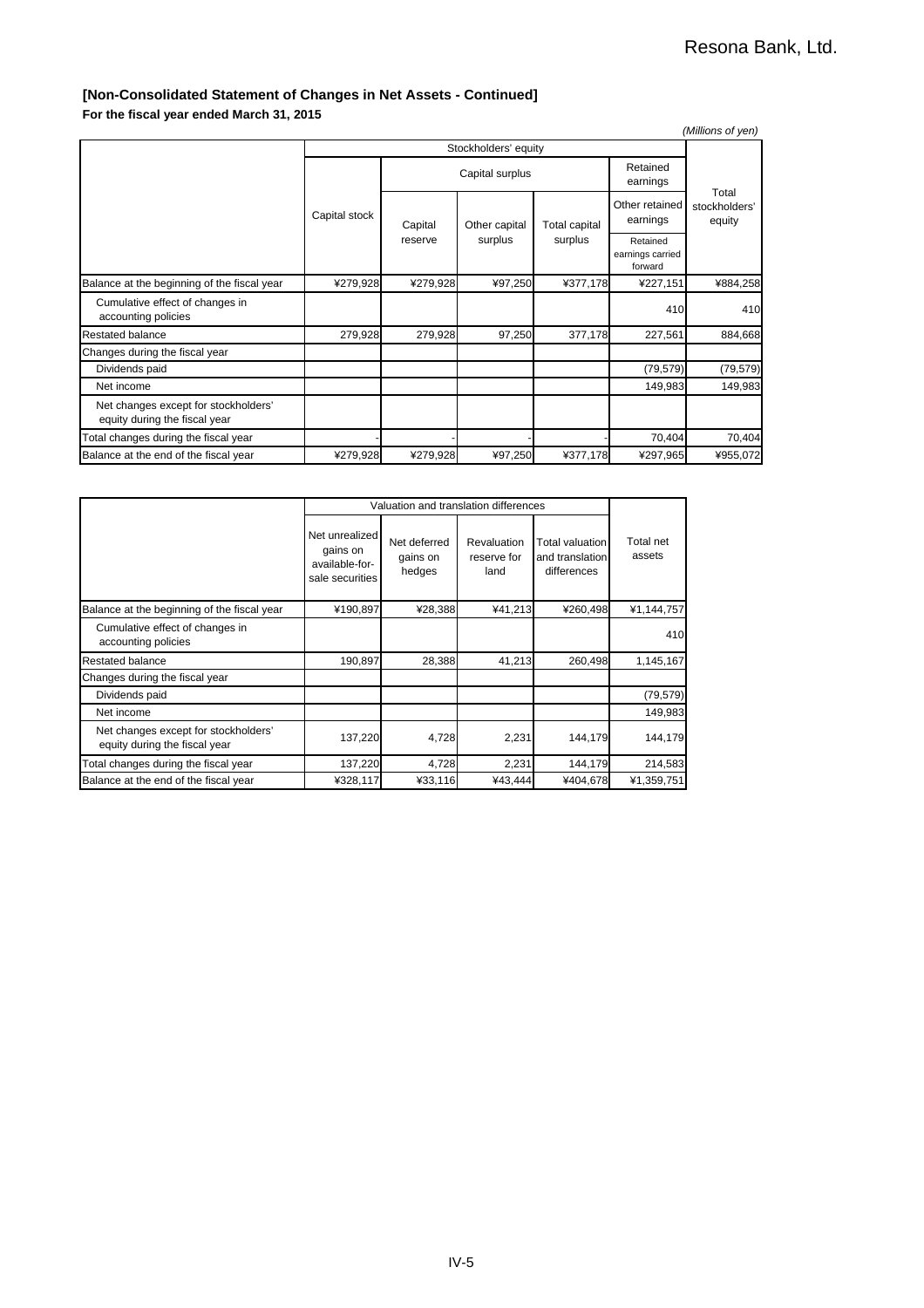#### **[Non-Consolidated Balance Sheet]**

| (Millions of yen) |  |  |
|-------------------|--|--|
|-------------------|--|--|

|                                                                  | March 31, 2014 |              | March 31, 2015 |              |
|------------------------------------------------------------------|----------------|--------------|----------------|--------------|
| <b>Assets</b>                                                    |                |              |                |              |
| Cash and due from banks                                          | ¥              | 2,476,598    | ¥              | 3,389,596    |
| Cash                                                             |                | 84,000       |                | 88,833       |
| Due from banks                                                   |                | 2,392,598    |                | 3,300,762    |
| Call loans                                                       |                | 88,094       |                | 23,498       |
| Monetary claims bought                                           |                | 16,856       |                | 3,916        |
| <b>Trading securities</b>                                        |                | 27,807       |                | 27,386       |
| Trading Japanese government bonds                                |                | 1,765        |                | 2,407        |
| Trading local government bonds                                   |                | 6,042        |                | 4,979        |
| <b>Other Trading securities</b>                                  |                | 19,999       |                | 19,999       |
| <b>Securities</b>                                                |                | 2,870,438    |                | 2,169,952    |
| Japanese government bonds                                        |                | 2,045,323    |                | 1,324,767    |
| Local government bonds                                           |                | 554,970      |                | 533,443      |
| Corporate bonds                                                  |                | 113,495      |                | 101,930      |
| <b>Stocks</b>                                                    |                | 128,651      |                | 177,905      |
| Other securities                                                 |                | 27,997       |                | 31,905       |
| Loans and bills discounted                                       |                | 6,692,453    |                | 6,868,540    |
| <b>Bills discounted</b>                                          |                | 25,082       |                | 24,256       |
| Loans on notes                                                   |                | 192,183      |                | 174,335      |
| Loans on deeds                                                   |                | 6,094,965    |                | 6,284,400    |
| Overdrafts                                                       |                | 380,222      |                | 385,548      |
| Foreign exchange assets                                          |                | 7,191        |                | 8,685        |
| Due from foreign banks                                           |                | 7,034        |                | 8,352        |
| Foreign bills of exchange bought                                 |                | 78           |                | 237          |
| Foreign bills of exchange receivable                             |                | 79           |                | 95           |
| Other assets                                                     |                | 42,358       |                | 40,844       |
| Unsettled exchange receivable                                    |                | 3            |                |              |
| Prepaid expenses                                                 |                | 3,270        |                | 2,979        |
| Accrued income                                                   |                | 10,056       |                | 9,932        |
| Initial margins for future transactions                          |                | 453          |                | 245          |
| Variation margins for future transactions                        |                |              |                | 10           |
| Financial derivatives, principally including option premiums and |                |              |                |              |
| contracts under hedge accounting                                 |                | 4,723        |                | 5,096        |
| Other                                                            |                | 23,850       |                | 22,579       |
| Tangible fixed assets                                            |                | 57,242       |                | 56,635       |
| <b>Buildings</b>                                                 |                | 23,338       |                | 22,771       |
| Land                                                             |                |              |                |              |
| Leased assets                                                    |                | 31,582<br>22 |                | 31,586<br>17 |
| Construction in progress                                         |                | 54           |                | 35           |
|                                                                  |                |              |                |              |
| Other tangible fixed assets                                      |                | 2,244        |                | 2,223        |
| Intangible fixed assets                                          |                | 2,727        |                | 2,704        |
| Software                                                         |                | 47           |                | 24           |
| Other intangible fixed assets                                    |                | 2,680        |                | 2,680        |
| Prepaid pension cost                                             |                | 4,197        |                | 7,612        |
| Deferred tax assets                                              |                | 11,701       |                |              |
| Customers' liabilities for acceptances and guarantees            |                | 11,904       |                | 15,235       |
| Reserve for possible loan losses                                 |                | (38, 127)    |                | (31, 234)    |
| <b>Total Assets</b>                                              | ¥              | 12,271,444   | ¥              | 12,583,374   |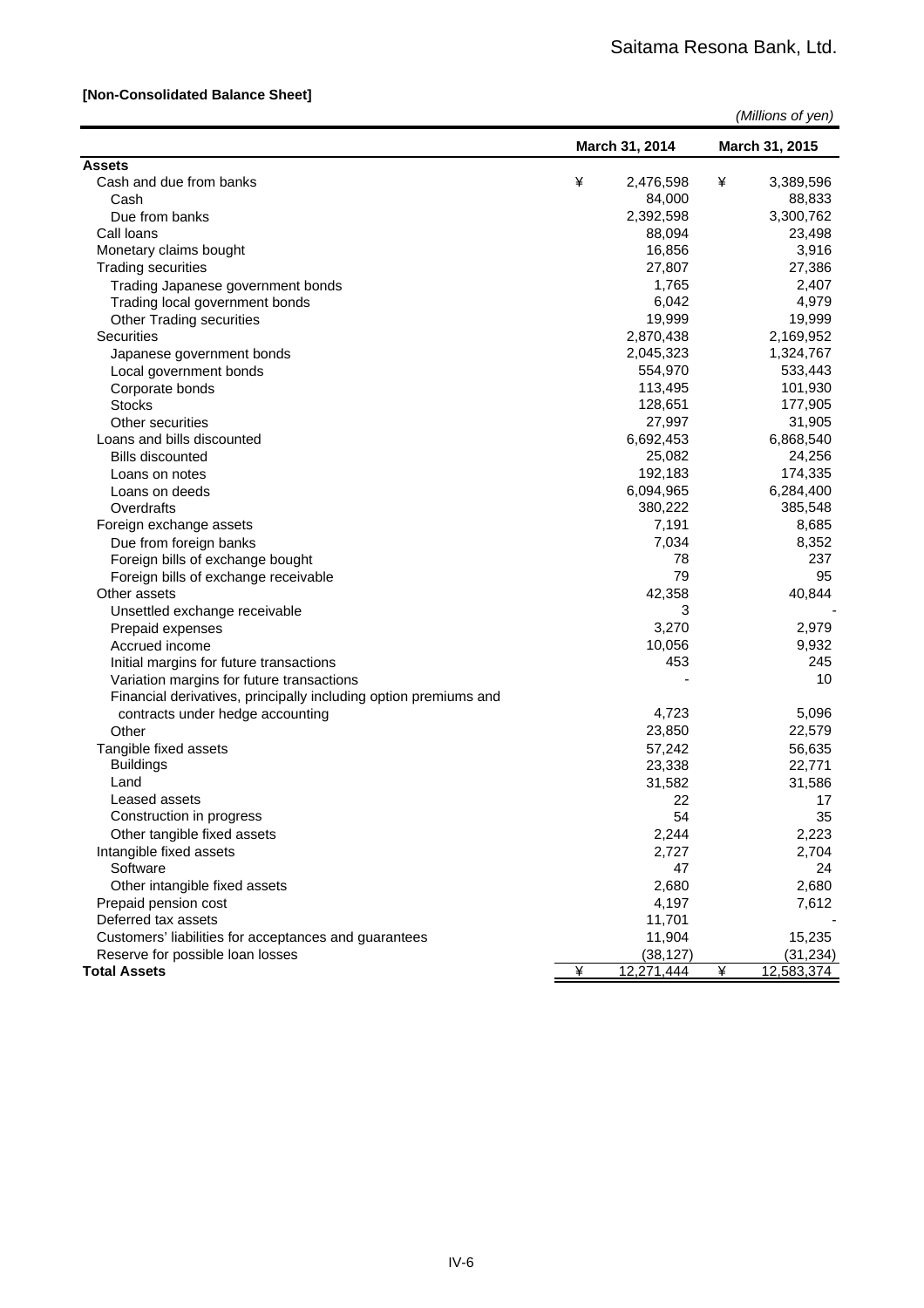#### **[Non-Consolidated Balance Sheet - Continued]**

|                                                                  |   |                |   | (Millions of yen) |
|------------------------------------------------------------------|---|----------------|---|-------------------|
|                                                                  |   | March 31, 2014 |   | March 31, 2015    |
| <b>Liabilities and Net Assets</b>                                |   |                |   |                   |
| Liabilities                                                      |   |                |   |                   |
| Deposits                                                         | ¥ | 11,321,153     | ¥ | 11,601,963        |
| <b>Current deposits</b>                                          |   | 258,511        |   | 271,327           |
| Ordinary deposits                                                |   | 7,060,575      |   | 7,408,565         |
| Savings deposits                                                 |   | 179,672        |   | 180,712           |
| Notice deposits                                                  |   | 20,010         |   | 19,660            |
| Time deposits                                                    |   | 3,661,548      |   | 3,570,466         |
| Other deposits                                                   |   | 140,834        |   | 151,230           |
| Negotiable certificates of deposit                               |   | 123,790        |   | 116,130           |
| Call money                                                       |   | 130,000        |   | 100,000           |
| Borrowed money                                                   |   | 161,260        |   | 188,980           |
| Borrowed money                                                   |   | 161,260        |   | 188,980           |
| Foreign exchange liabilities                                     |   | 213            |   | 192               |
|                                                                  |   | 51             |   | 111               |
| Foreign bills of exchange sold                                   |   |                |   |                   |
| Foreign bills of exchange payables                               |   | 162            |   | 81                |
| <b>Bonds</b>                                                     |   | 95,500         |   | 85,000            |
| Other liabilities                                                |   | 52,340         |   | 57,098            |
| Unsettled exchange payables                                      |   | 55             |   | 11                |
| Accrued income taxes                                             |   | 2,860          |   | 2,730             |
| Accrued expenses                                                 |   | 5,643          |   | 5,275             |
| Unearned income                                                  |   | 1,849          |   | 1,552             |
| Variation margins for future transactions                        |   | 9              |   |                   |
| Financial derivatives, principally including option premiums and |   |                |   |                   |
| contracts under hedge accounting                                 |   | 4,899          |   | 6,092             |
| Cash collateral received for financial instruments               |   |                |   | 536               |
| Lease obligation                                                 |   | 22             |   | 18                |
| Asset retirement obligations                                     |   | 50             |   | 190               |
| Other                                                            |   | 36,949         |   | 40,691            |
| Reserve for employees' bonuses                                   |   | 3,326          |   | 3,758             |
| Reserve for employees' retirement benefits                       |   | 6,044          |   | 3,330             |
| Other reserves                                                   |   | 9,701          |   | 11,007            |
| Deferred tax liabilities                                         |   |                |   | 8,238             |
| Acceptances and guarantees                                       |   | 11,904         |   | 15,235            |
| <b>Total Liabilities</b>                                         |   | 11,915,234     |   | 12,190,934        |
| <b>Net Assets</b>                                                |   |                |   |                   |
| Capital stock                                                    |   | 70,000         |   | 70,000            |
| Capital surplus                                                  |   | 100,000        |   | 100,000           |
| Capital reserve                                                  |   | 100,000        |   | 100,000           |
| Retained earnings                                                |   | 140,865        |   | 139,535           |
| Legal reserve                                                    |   | 20,012         |   | 20,012            |
| Other retained earnings                                          |   | 120,853        |   | 119,523           |
| Retained earnings carried forward                                |   |                |   |                   |
|                                                                  |   | 120,853        |   | 119,523           |
| Total stockholders' equity                                       |   | 310,865        |   | 309,535           |
| Net unrealized gains on available-for-sale securities            |   | 45,514         |   | 82,991            |
| Net deferred losses on hedges                                    |   | (170)          |   | (86)              |
| Total valuation and translation differences                      |   | 45,344         |   | 82,904            |
| <b>Total Net Assets</b>                                          |   | 356,209        |   | 392,440           |
| <b>Total Liabilities and Net Assets</b>                          | ¥ | 12,271,444     | ¥ | 12,583,374        |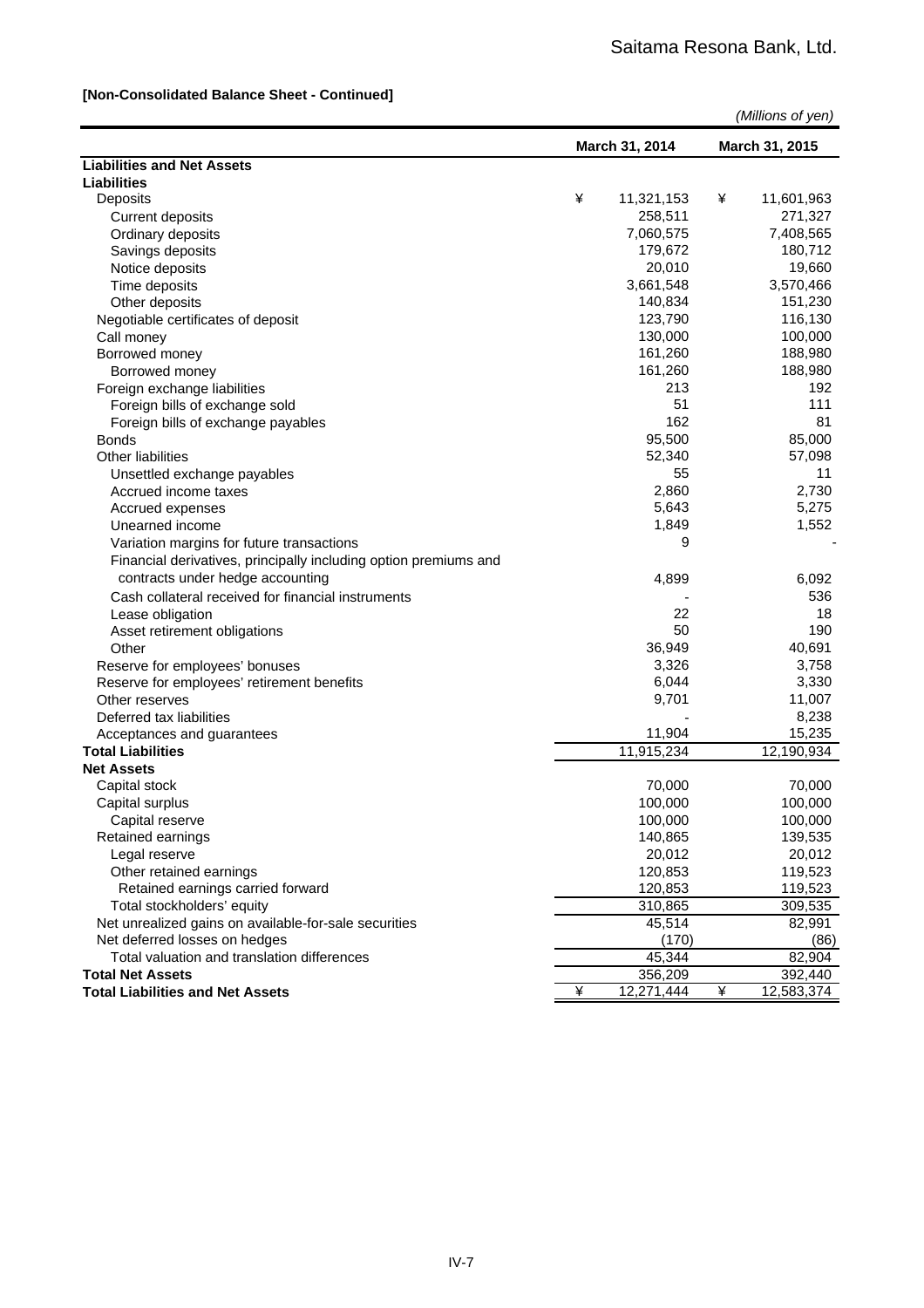|                                                                  |                | (Millions of yen) |
|------------------------------------------------------------------|----------------|-------------------|
|                                                                  | For the fiscal | For the fiscal    |
|                                                                  | year ended     | year ended        |
|                                                                  | March 31, 2014 | March 31, 2015    |
| <b>Ordinary income</b>                                           | ¥<br>174,581   | ¥<br>173,334      |
| Interest income                                                  | 124,532        | 119,274           |
| Interest on loans and bills discounted                           | 104,488        | 98,992            |
| Interest and dividends on securities                             | 17,355         | 16,100            |
| Interest on call loans                                           | 145            | 134               |
| Interest on receivables under securities borrowing transactions  | 55             | 21                |
| Interest on due from banks                                       | 1,876          | 3,190             |
| Interest on interest rate-swaps                                  |                | 175               |
| Other interest income                                            | 611            | 659               |
| Fees and commissions                                             | 35,919         | 38,333            |
| Exchange fees received                                           | 8,007          | 8,389             |
| Other fees and commissions                                       | 27,912         | 29,943            |
|                                                                  | 3,658          | 7,906             |
| Other operating income<br>Gains on foreign exchange transactions | 603            | 655               |
|                                                                  | 3,055          | 7,241             |
| Gains on sale of Japanese government bonds and other<br>Other    | 0              | 9                 |
|                                                                  | 10,469         | 7,819             |
| Other ordinary income                                            |                |                   |
| Reversal of reserve for possible loan losses                     | 2,037          | 441               |
| Recoveries of written-off loans                                  | 3,430          | 2,345             |
| Gains on sales of stocks and other securities                    | 1,060          | 1,204             |
| Other                                                            | 3,940          | 3,828             |
| <b>Ordinary expenses</b>                                         | 116,091        | 116,725           |
| Interest expenses                                                | 7,517          | 7,145             |
| Interest on deposits                                             | 3,786          | 3,332             |
| Interest on negotiable certificates of deposit                   | 115            | 96                |
| Interest on call money                                           | 51             | 59                |
| Interest on payables under securities lending transactions       | 407            | 836               |
| Interest on borrowed money                                       | 1,585          | 1,509             |
| Interest on bonds                                                | 1,371          | 1,308             |
| Interest on interest rate swaps                                  | 195            |                   |
| Other interest expenses                                          | 5              | 2                 |
| Fees and commissions                                             | 18,749         | 19,002            |
| Commissions paid on exchange transactions                        | 1,822          | 1,843             |
| Other                                                            | 16,926         | 17,159            |
| Other operating expenses                                         | 2,325          | 2,977             |
| Losses on trading securities transactions                        | 99             | 80                |
| Losses on sale of Japanese government bonds and other            | 1,569          | 1,525             |
| Impairment losses on Japanese government bonds and other         | 86             | 10                |
| Expenses for financial derivatives                               | 570            | 1,359             |
| Other operating expenses                                         |                | 2                 |
| General and administrative expenses                              | 76,676         | 79,062            |
| Other ordinary expenses                                          | 10,822         | 8,538             |
| Write-off of loans                                               | 5,954          | 4,340             |
| Losses on sales of stocks and other securities                   | 7              |                   |
| Losses on devaluation of stocks and other securities             | 0              | 550               |
| Other                                                            | 4,860          | 3,645             |
| <b>Ordinary profits</b>                                          | 58,490         | 56,609            |
| <b>Extraordinary gains</b>                                       | 5              | 83                |
| Gains on disposal of fixed assets                                | 5              | 83                |
| <b>Extraordinary losses</b>                                      | 420            | 474               |
| Losses on disposal of fixed assets                               | 203            | 276               |
| Impairment losses on fixed assets                                | 216            | 197               |
| Net income before income taxes                                   | 58,075         | 56,218            |
| $Income taxes - current$                                         | 17,250         | 15,061            |
| Income taxes - deferred                                          | 3,400          | 5,928             |
| Total income taxes                                               | 20,650         | 20,989            |
| Net income                                                       | ¥<br>37,424    | ¥<br>35,228       |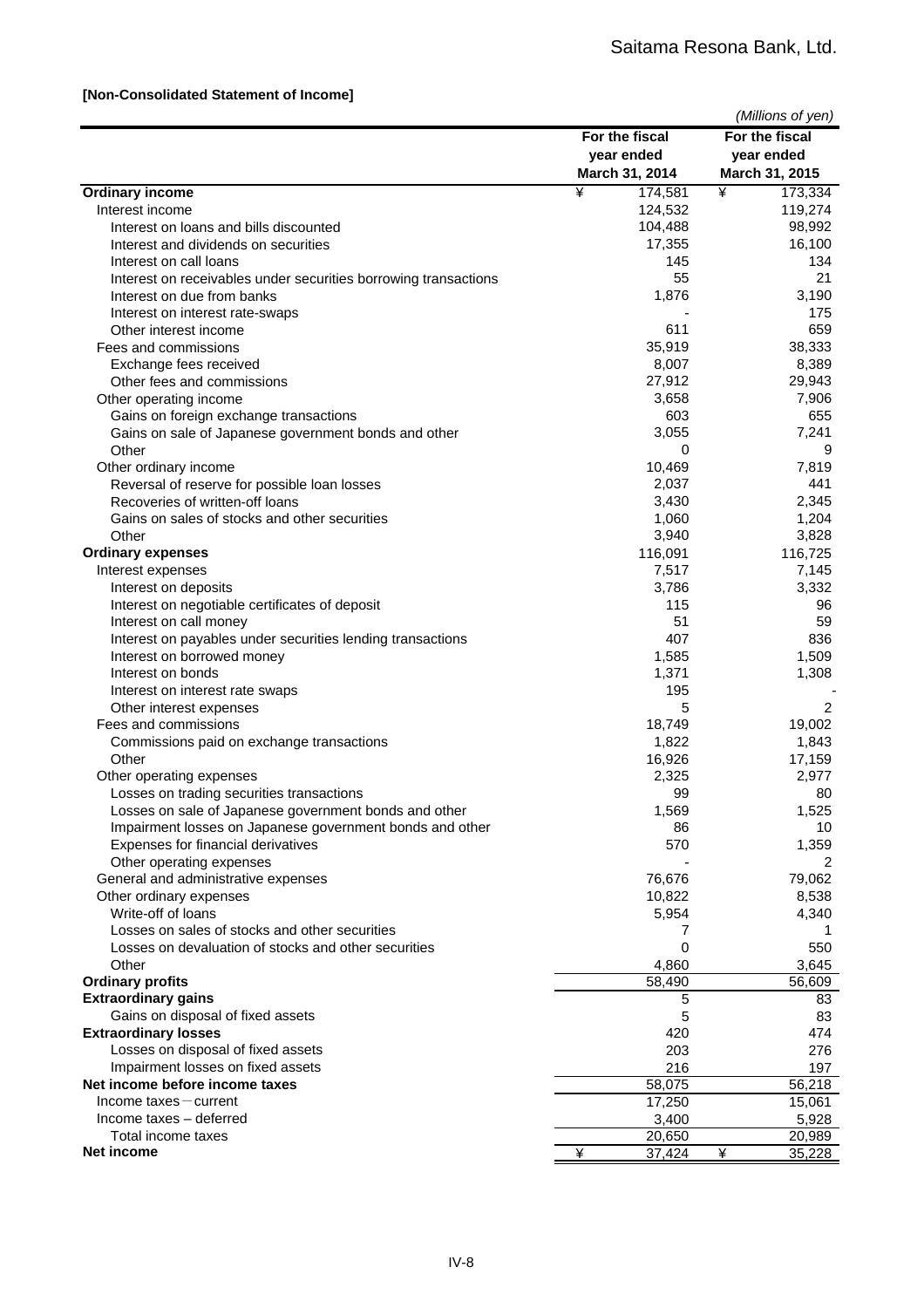#### **[Non-Consolidated Statement of Changes in Net Assets]**

**For the fiscal year ended March 31, 2014**

| (Millions of yen)                                                     |                      |                    |                 |               |                                         |                            |                                  |  |
|-----------------------------------------------------------------------|----------------------|--------------------|-----------------|---------------|-----------------------------------------|----------------------------|----------------------------------|--|
|                                                                       | Stockholders' equity |                    |                 |               |                                         |                            |                                  |  |
|                                                                       |                      |                    | Capital surplus |               | Retained earnings                       |                            |                                  |  |
|                                                                       | Capital stock        | Capital<br>reserve | Total capital   | Legal reserve | Other retained<br>earnings              | Total retained<br>earnings | Total<br>stockholders'<br>equity |  |
|                                                                       |                      |                    | surplus         |               | Retained<br>earnings carried<br>forward |                            |                                  |  |
| Balance at the beginning of the fiscal year                           | ¥70,000              | ¥100,000           | ¥100,000        | ¥20,012       | ¥125,988                                | ¥146,001                   | ¥316,001                         |  |
| Changes during the fiscal year                                        |                      |                    |                 |               |                                         |                            |                                  |  |
| Dividends paid                                                        |                      |                    |                 |               | (42, 560)                               | (42, 560)                  | (42, 560)                        |  |
| Net income                                                            |                      |                    |                 |               | 37,424                                  | 37,424                     | 37,424                           |  |
| Net changes except for stockholders'<br>equity during the fiscal year |                      |                    |                 |               |                                         |                            |                                  |  |
| Total changes during the fiscal year                                  |                      |                    |                 |               | (5, 135)                                | (5, 135)                   | (5, 135)                         |  |
| Balance at the end of the fiscal year                                 | ¥70,000              | ¥100,000           | ¥100,000        | ¥20,012       | ¥120,853                                | ¥140,865                   | ¥310,865                         |  |

|                                                                       | Valuation and translation differences                           |                                    |                                                   |                     |
|-----------------------------------------------------------------------|-----------------------------------------------------------------|------------------------------------|---------------------------------------------------|---------------------|
|                                                                       | Net unrealized<br>gains on<br>available-for-<br>sale securities | Net deferred<br>gains on<br>hedges | Total valuation<br>and translation<br>differences | Total net<br>assets |
| Balance at the beginning of the fiscal year                           | ¥48,553                                                         | (4584)                             | ¥47.968                                           | ¥363.969            |
| Changes during the fiscal year                                        |                                                                 |                                    |                                                   |                     |
| Dividends paid                                                        |                                                                 |                                    |                                                   | (42, 560)           |
| Net income                                                            |                                                                 |                                    |                                                   | 37,424              |
| Net changes except for stockholders'<br>equity during the fiscal year | (3,038)                                                         | 414                                | (2,624)                                           | (2,624)             |
| Total changes during the fiscal year                                  | (3,038)                                                         | 414                                | (2,624)                                           | (7, 759)            |
| Balance at the end of the fiscal year                                 | ¥45,514                                                         | (¥170)                             | ¥45,344                                           | ¥356.209            |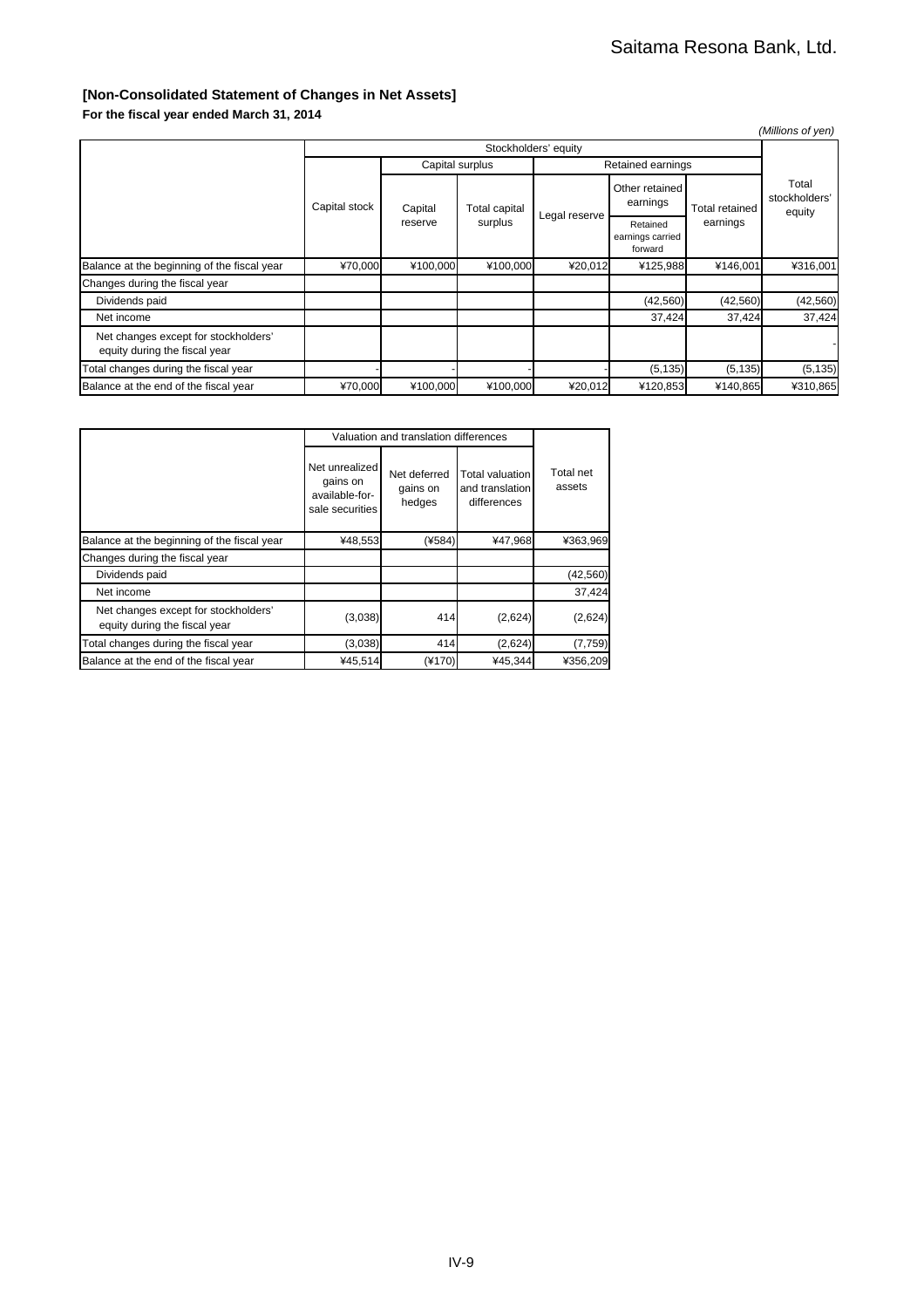#### **[Non-Consolidated Statement of Changes in Net Assets - Continued]**

**For the fiscal year ended March 31, 2015**

|                                                                       |                      |                 |               |               |                                         |                       | (Millions of yen)                |
|-----------------------------------------------------------------------|----------------------|-----------------|---------------|---------------|-----------------------------------------|-----------------------|----------------------------------|
|                                                                       | Stockholders' equity |                 |               |               |                                         |                       |                                  |
|                                                                       |                      | Capital surplus |               |               | Retained earnings                       |                       |                                  |
|                                                                       | Capital stock        | Capital         | Total capital |               | Other retained<br>earnings              | <b>Total retained</b> | Total<br>stockholders'<br>equity |
|                                                                       |                      | reserve         | surplus       | Legal reserve | Retained<br>earnings carried<br>forward | earnings              |                                  |
| Balance at the beginning of the fiscal year                           | ¥70,000              | ¥100,000        | ¥100,000      | ¥20,012       | ¥120,853                                | ¥140,865              | ¥310,865                         |
| Cumulative effect of changes in<br>accounting policies                |                      |                 |               |               | 681                                     | 681                   | 681                              |
| <b>Restated balance</b>                                               | 70,000               | 100,000         | 100,000       | 20,012        | 121,534                                 | 141,546               | 311,546                          |
| Changes during the fiscal year                                        |                      |                 |               |               |                                         |                       |                                  |
| Dividends paid                                                        |                      |                 |               |               | (37, 240)                               | (37, 240)             | (37, 240)                        |
| Net income                                                            |                      |                 |               |               | 35,228                                  | 35,228                | 35,228                           |
| Net changes except for stockholders'<br>equity during the fiscal year |                      |                 |               |               |                                         |                       |                                  |
| Total changes during the fiscal year                                  |                      |                 |               |               | (2,011)                                 | (2,011)               | (2,011)                          |
| Balance at the end of the fiscal year                                 | ¥70,000              | ¥100,000        | ¥100,000      | ¥20,012       | ¥119,523                                | ¥139,535              | ¥309,535                         |

|                                                                       | Valuation and translation differences                           |                                    |                                                   |                     |
|-----------------------------------------------------------------------|-----------------------------------------------------------------|------------------------------------|---------------------------------------------------|---------------------|
|                                                                       | Net unrealized<br>gains on<br>available-for-<br>sale securities | Net deferred<br>gains on<br>hedges | Total valuation<br>and translation<br>differences | Total net<br>assets |
| Balance at the beginning of the fiscal year                           | ¥45,514                                                         | ¥(170)                             | ¥45,344                                           | ¥356,209            |
| Cumulative effect of changes in<br>accounting policies                |                                                                 |                                    |                                                   | 681                 |
| Restated balance                                                      | 45,514                                                          | (170)                              | 45,344                                            | 356,890             |
| Changes during the fiscal year                                        |                                                                 |                                    |                                                   |                     |
| Dividends paid                                                        |                                                                 |                                    |                                                   | (37, 240)           |
| Net income                                                            |                                                                 |                                    |                                                   | 35,228              |
| Net changes except for stockholders'<br>equity during the fiscal year | 37,477                                                          | 83                                 | 37,560                                            | 37,560              |
| Total changes during the fiscal year                                  | 37,477                                                          | 83                                 | 37,560                                            | 35,549              |
| Balance at the end of the fiscal year                                 | ¥82,991                                                         | $*(86)$                            | ¥82,904                                           | ¥392,440            |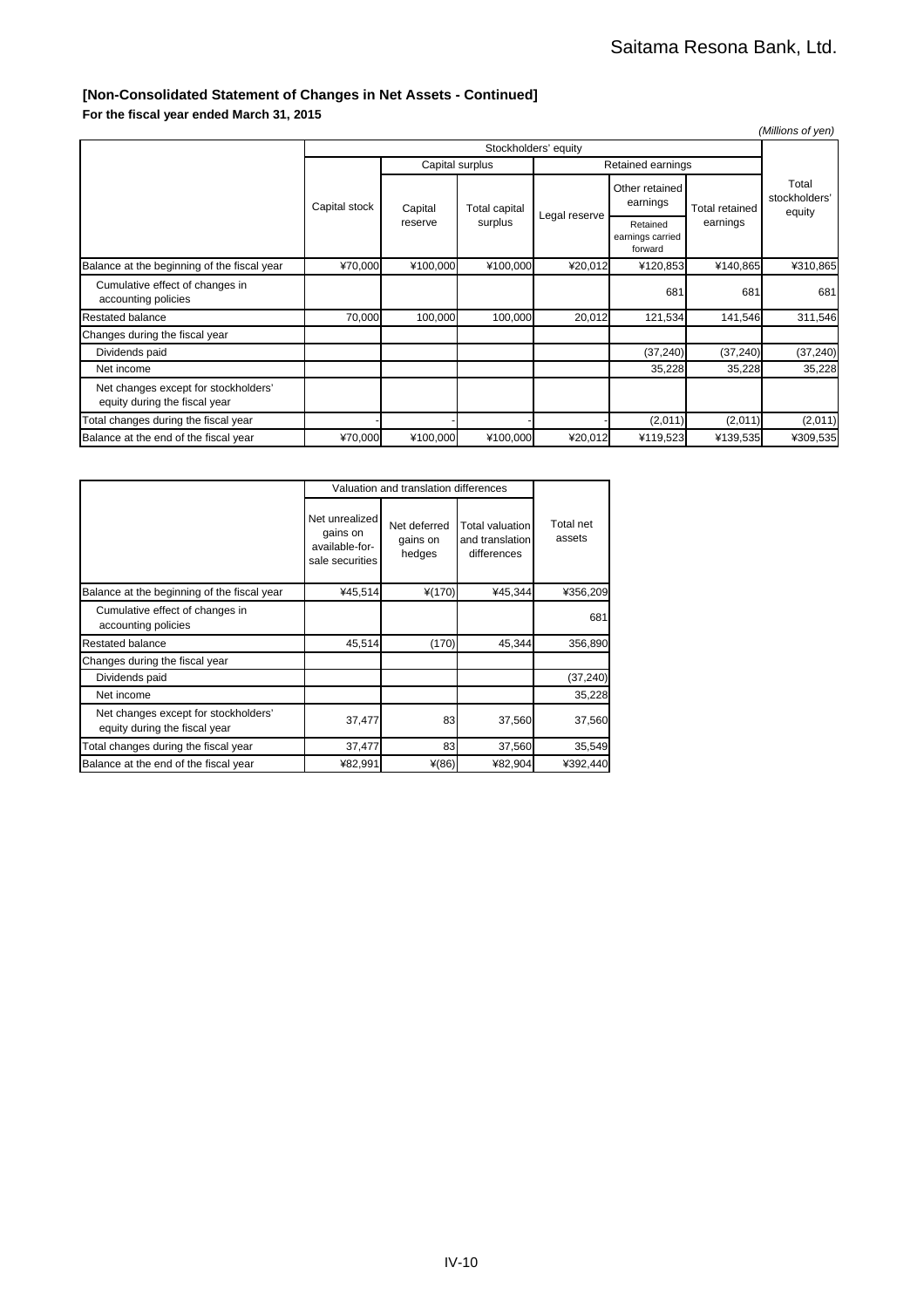#### **[Non-Consolidated Balance Sheet]**

|                                                                  |   | March 31, 2014 | March 31, 2015 |  |
|------------------------------------------------------------------|---|----------------|----------------|--|
| <b>Assets</b>                                                    |   |                |                |  |
| Cash and due from banks                                          | ¥ | 210,509        | ¥<br>246,165   |  |
| Cash                                                             |   | 34,268         | 33,832         |  |
| Due from banks                                                   |   | 176,240        | 212,332        |  |
| Call loans                                                       |   | 1,000          |                |  |
| Monetary claims bought                                           |   | 29,963         | 21,098         |  |
| <b>Trading securities</b>                                        |   | 2              |                |  |
| Trading Japanese government bonds                                |   | $\overline{2}$ |                |  |
| <b>Securities</b>                                                |   | 793,362        | 779,921        |  |
| Japanese government bonds                                        |   | 300,522        | 294,134        |  |
| Local government bonds                                           |   | 29,534         | 35,191         |  |
| Corporate bonds                                                  |   | 405,745        | 391,977        |  |
| <b>Stocks</b>                                                    |   | 14,361         | 16,484         |  |
| Other securities                                                 |   | 43,199         | 42,133         |  |
| Loans and bills discounted                                       |   | 2,555,791      | 2,474,100      |  |
| <b>Bills discounted</b>                                          |   | 28,268         | 24,521         |  |
| Loans on notes                                                   |   | 88,189         | 77,919         |  |
| Loans on deeds                                                   |   | 2,235,400      | 2,185,679      |  |
| Overdrafts                                                       |   | 203,932        | 185,980        |  |
| Foreign exchange assets                                          |   | 3,796          | 4,341          |  |
| Due from foreign banks                                           |   | 1,905          | 2,279          |  |
| Foreign bills of exchange bought                                 |   | 370            | 504            |  |
| Foreign bills of exchange receivable                             |   | 1,520          | 1,557          |  |
| Other assets                                                     |   | 8,683          | 8,891          |  |
| Unsettled exchange receivable                                    |   | 0              |                |  |
| Prepaid expenses                                                 |   | 318            | 318            |  |
| Accrued income                                                   |   | 2,563          | 2,538          |  |
| Financial derivatives, principally including option premiums and |   |                |                |  |
| contracts under hedge accounting                                 |   | 37             | 237            |  |
| Other                                                            |   | 5,763          | 5,797          |  |
| Tangible fixed assets                                            |   | 31,341         | 30,328         |  |
| <b>Buildings</b>                                                 |   | 7,761          | 8,018          |  |
| Land                                                             |   | 21,856         | 20,153         |  |
| Leased assets                                                    |   | 893            | 923            |  |
| Construction in progress                                         |   |                | 321            |  |
| Other tangible fixed assets                                      |   | 829            | 912            |  |
| Intangible fixed assets                                          |   | 370            | 341            |  |
| Software                                                         |   | 98             | 71             |  |
| Other intangible fixed assets                                    |   | 271            | 270            |  |
| Prepaid pension cost                                             |   | 2,034          | 3,713          |  |
| Deferred tax assets                                              |   | 294            |                |  |
| Customers' liabilities for acceptances and guarantees            |   |                |                |  |
| Reserve for possible loan losses                                 |   | 9,650          | 10,475         |  |
| <b>Total Assets</b>                                              |   | (27, 028)      | (22, 159)      |  |
|                                                                  | ¥ | 3,619,772      | 3,557,218      |  |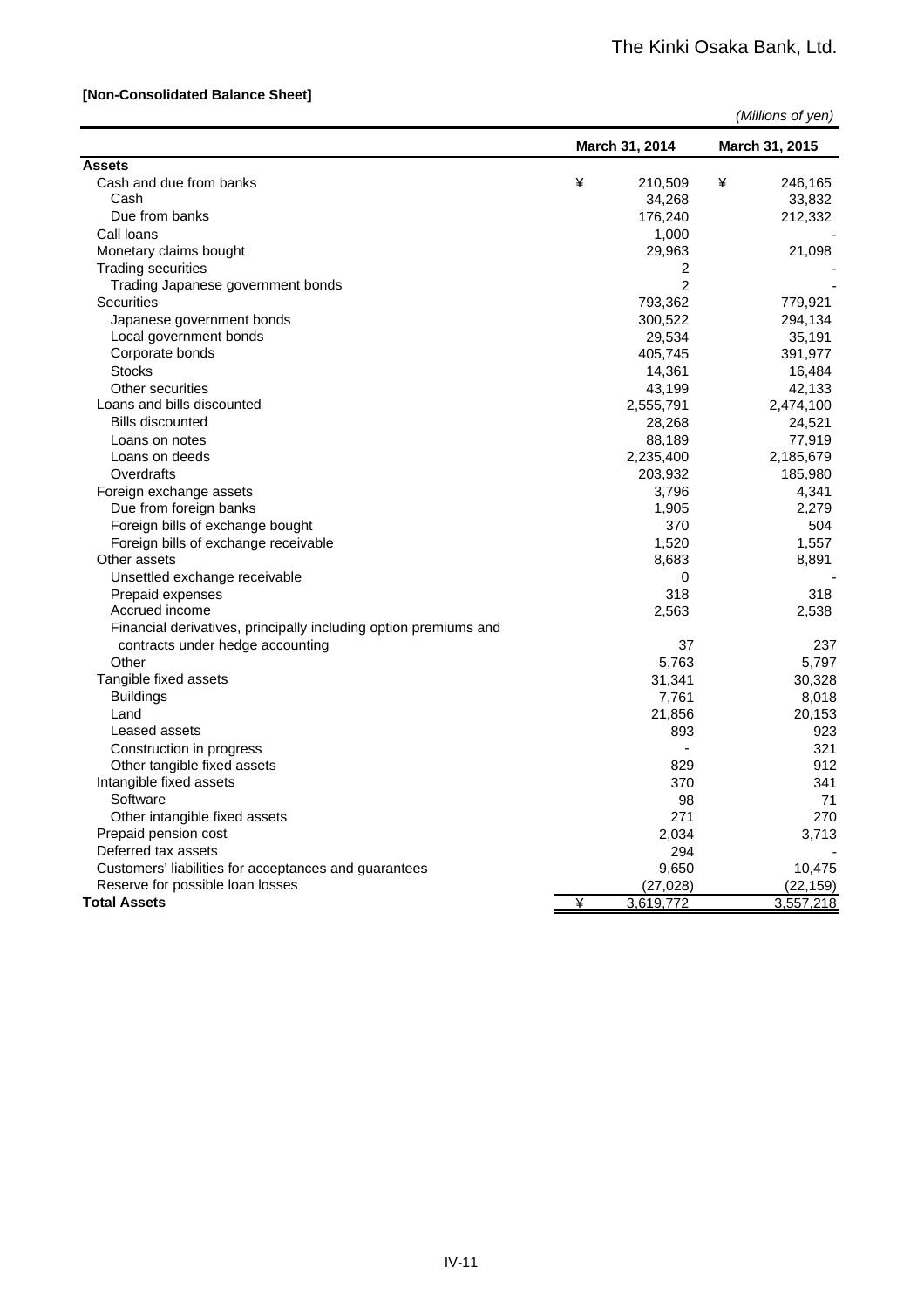#### [**Non-Consolidated Balance Sheet - Continued]**

|                                                                  |   |                |   | (Millions of yen) |
|------------------------------------------------------------------|---|----------------|---|-------------------|
|                                                                  |   | March 31, 2014 |   | March 31, 2015    |
| <b>Liabilities and Net Assets</b>                                |   |                |   |                   |
| <b>Liabilities</b>                                               |   |                |   |                   |
| Deposits                                                         | ¥ | 3,285,969      | ¥ | 3,257,652         |
| <b>Current deposits</b>                                          |   | 199,650        |   | 192,271           |
| Ordinary deposits                                                |   | 1,535,017      |   | 1,604,187         |
| Savings deposits                                                 |   | 22,244         |   | 21,747            |
| Notice deposits                                                  |   | 5,821          |   | 6,872             |
| Time deposits                                                    |   | 1,486,545      |   | 1,397,958         |
| Other deposits                                                   |   | 36,691         |   | 34,614            |
| Negotiable certificates of deposit                               |   | 106,000        |   | 49,300            |
| Borrowed money                                                   |   | 72,920         |   | 82,600            |
| Borrowed money                                                   |   | 72,920         |   | 82,600            |
| Foreign exchange liabilities                                     |   | 170            |   | 177               |
| Foreign bills of exchange sold                                   |   | 144            |   | 59                |
| Foreign bills of exchange payables                               |   | 25             |   | 118               |
| <b>Other liabilities</b>                                         |   | 16,662         |   | 16,161            |
| Unsettled exchange payables                                      |   | 242            |   |                   |
| Accrued income taxes                                             |   | 451            |   | 180               |
| Accrued expenses                                                 |   | 2,676          |   | 2,434             |
| Unearned income                                                  |   | 1,199          |   | 1,253             |
| Financial derivatives, principally including option premiums and |   |                |   |                   |
| contracts under hedge accounting                                 |   | 91             |   | 246               |
| Lease obligation                                                 |   | 913            |   | 947               |
| Asset retirement obligations                                     |   | 208            |   | 162               |
| Other                                                            |   | 10,877         |   | 10,935            |
| Reserve for employees' bonuses                                   |   | 2,438          |   | 2,643             |
| Reserve for employees' retirement benefits                       |   | 5,364          |   | 4,683             |
| Other reserves                                                   |   | 3,585          |   | 4,147             |
| Deferred tax liabilities                                         |   |                |   | 2,415             |
| Acceptances and guarantees                                       |   | 9,650          |   | 10,475            |
| <b>Total Liabilities</b>                                         |   | 3,502,761      |   | 3,430,256         |
| <b>Net Assets</b>                                                |   |                |   |                   |
| Capital stock                                                    |   | 38,971         |   | 38,971            |
| Capital surplus                                                  |   | 55,439         |   | 55,439            |
| Capital reserve                                                  |   | 38,971         |   | 38,971            |
| Other capital surplus                                            |   | 16,467         |   | 16,467            |
| Retained earnings                                                |   | 15,083         |   | 20,868            |
| Other retained earnings                                          |   | 15,083         |   | 20,868            |
| Retained earnings carried forward                                |   | 15,083         |   | 20,868            |
| Total stockholders' equity                                       |   | 109,493        |   | 115,278           |
| Net unrealized gains on available-for-sale securities            |   | 7,516          |   | 11,683            |
| Total valuation and translation differences                      |   | 7,516          |   | 11,683            |
| <b>Total Net Assets</b>                                          |   | 117,010        |   | 126,962           |
| <b>Total Liabilities and Net Assets</b>                          | ¥ | 3,619,772      | ¥ | 3,557,218         |
|                                                                  |   |                |   |                   |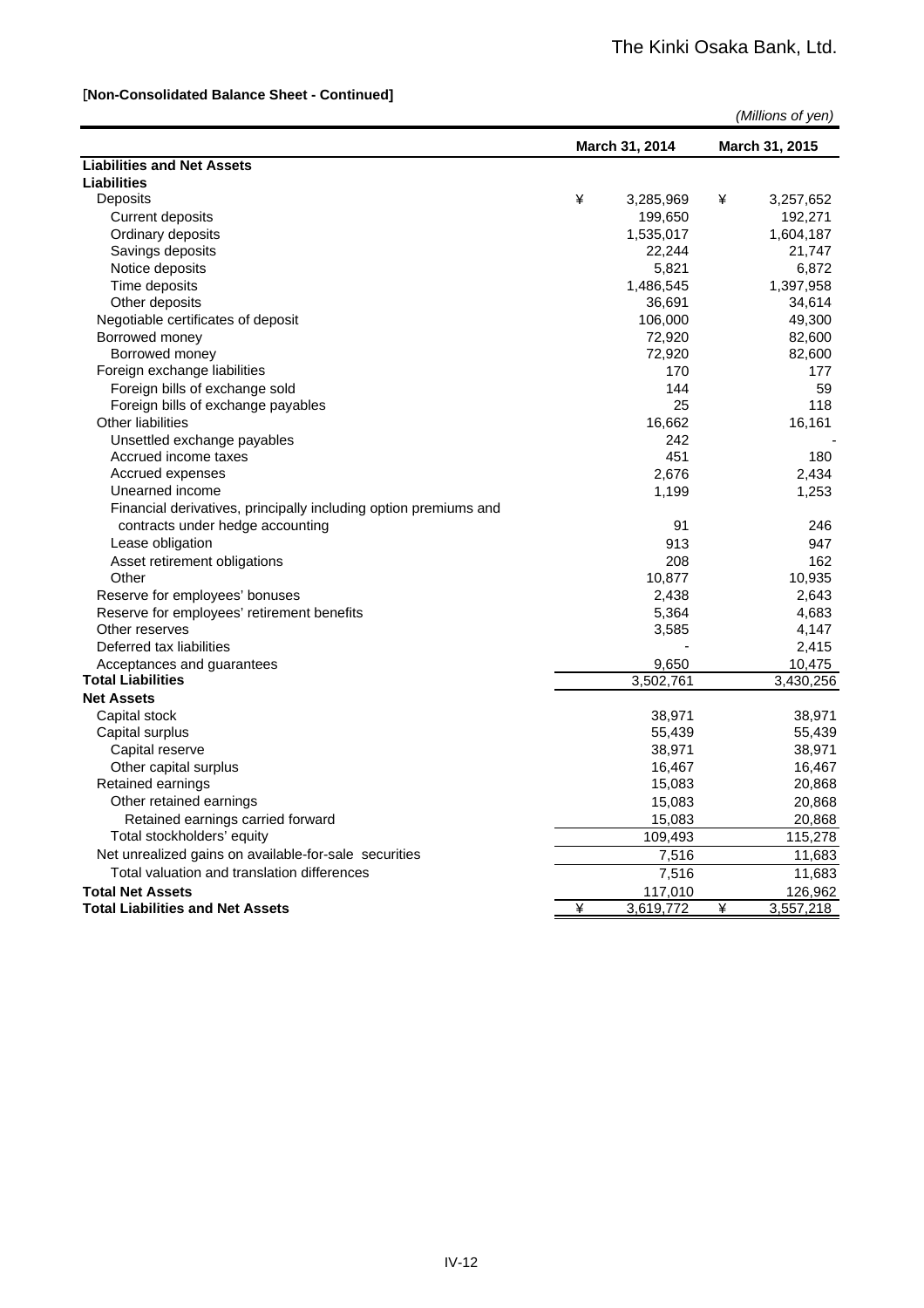#### **[Non-Consolidated Statement of Income]**

|                                                                 |                | (Millions of yen)       |
|-----------------------------------------------------------------|----------------|-------------------------|
|                                                                 | For the fiscal | For the fiscal          |
|                                                                 | year ended     | year ended              |
|                                                                 | March 31, 2014 | March 31, 2015          |
| <b>Ordinary income</b>                                          | ¥<br>67,070    | ¥<br>68,809             |
| Interest income                                                 | 43,734         | 41,674                  |
| Interest on loans and bills discounted                          | 38,894         | 36,362                  |
| Interest and dividends on securities                            | 4,247          | 4,854                   |
| Interest on call loans                                          | 39             | 3                       |
| Interest on receivables under securities borrowing transactions | 0              |                         |
| Interest on due from banks                                      | 216            | 249                     |
| Other interest income                                           | 337            | 204                     |
| Fees and commissions                                            | 15,015         | 17,149                  |
| Exchange fees received                                          | 2,911          | 2,893                   |
| Other fees and commissions                                      | 12,103         | 14,256                  |
| Other operating income                                          | 4,765          | 4,074                   |
| Gains on foreign exchange transactions                          | 345            | 315                     |
| Gains on trading securities transactions                        | 4              |                         |
| Gains on sale of Japanese government bonds and other            | 4,415          | 3,758                   |
| Other ordinary income                                           | 3,555          | 5,910                   |
| Reversal of reserve for possible loan losses                    |                | 2,070                   |
| Recoveries of written-off loans                                 | 1,560          | 1,490                   |
| Gains on sales of stocks and other securities                   | 780            | 942                     |
| Other                                                           | 1,214          | 1,407                   |
| <b>Ordinary expenses</b>                                        | 57,223         | 54,243                  |
| Interest expenses<br>Interest on deposits                       | 4,020          | 2,969                   |
| Interest on negotiable certificates of deposit                  | 2,801          | 2,168                   |
| Interest on call money                                          | 91<br>0        | 71<br>0                 |
| Interest on payables under securities lending transactions      | 4              | 16                      |
| Interest on borrowed money                                      | 1,098          | 681                     |
| Other interest expenses                                         | 24             | 31                      |
| Fees and commissions                                            | 7,335          | 6,842                   |
| Commissions paid on exchange transactions                       | 623            | 616                     |
| Other                                                           | 6,712          | 6,225                   |
| Other operating expenses                                        | 423            | $\overline{\mathbf{c}}$ |
| Losses on trading securities transactions                       |                | 0                       |
| Losses on sale of Japanese government bonds and other           | 422            | $\overline{\mathbf{c}}$ |
| Impairment losses on Japanese government bonds and other        | 0              | $\mathbf 0$             |
| General and administrative expenses                             | 39,227         | 40,364                  |
| Other ordinary expenses                                         | 6,217          | 4,064                   |
| Provision to reserve for possible loan losses                   | 414            |                         |
| Write-off of loans                                              | 3,890          | 1,664                   |
| Losses on sales of stocks and other securities                  |                | 6                       |
| Losses on devaluation of stocks and other securities            | 0              |                         |
| Other                                                           | 1,911          | 2,393                   |
| <b>Ordinary profits</b>                                         | 9,847          | 14,565                  |
| <b>Extraordinary gains</b>                                      | 2              | 0                       |
| Gains on disposal of fixed assets                               | $\overline{c}$ | 0                       |
| <b>Extraordinary losses</b>                                     | 312            | 1,914                   |
| Losses on disposal of fixed assets                              | 29             | 105                     |
| Impairment losses on fixed assets                               | 282            | 1,809                   |
| Net income before income taxes                                  | 9,537          | 12,651                  |
| <b>Net income taxes</b>                                         |                |                         |
| $Income$ taxes $-$ current                                      | 1,063          | (164)                   |
| Income taxes - deferred                                         | 2,547          | 1,569                   |
| Total income taxes                                              | 3,610          | 1,405                   |
| <b>Net income</b>                                               | ¥<br>5,927     | ¥<br>11,245             |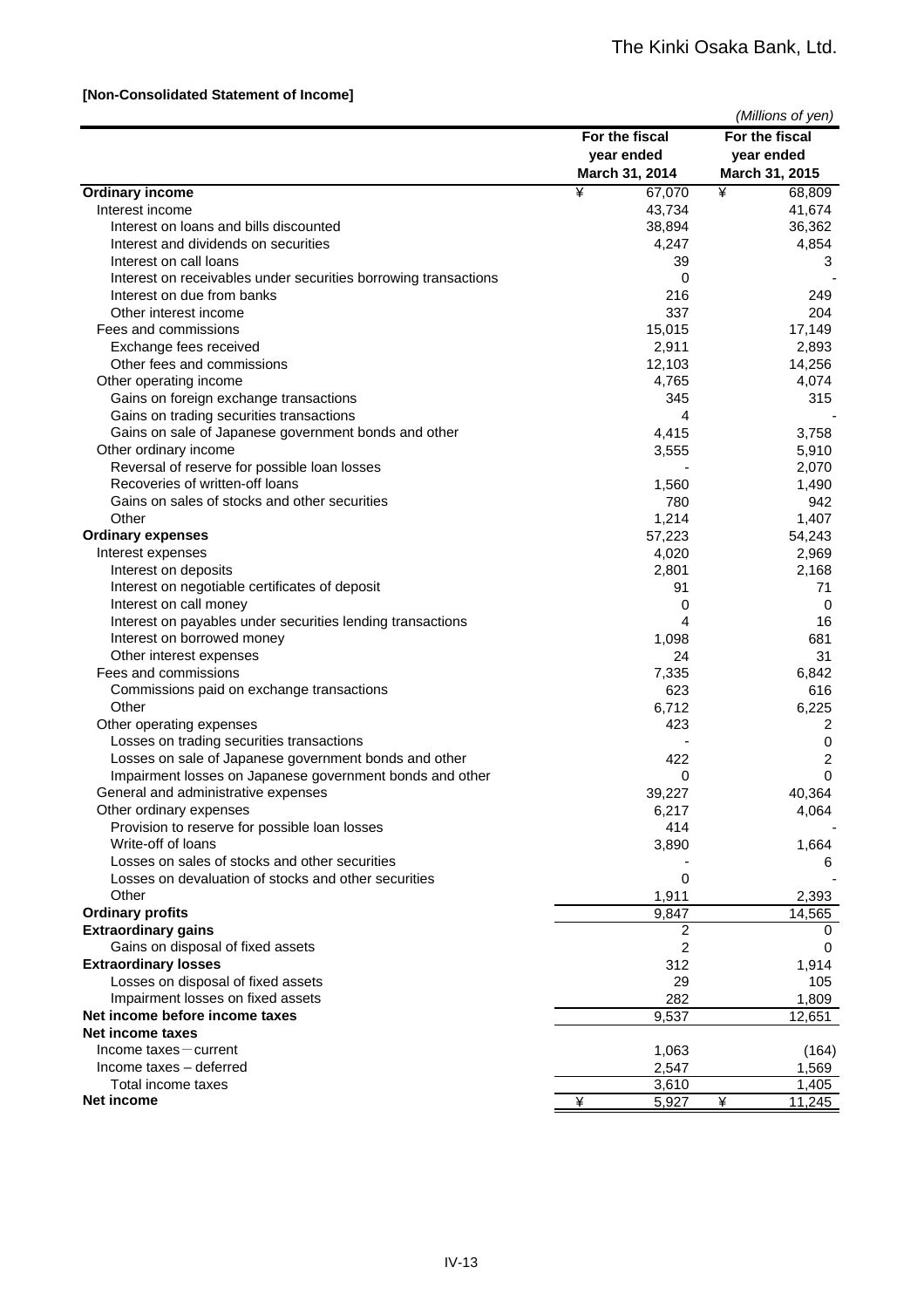### **[Non-Consolidated Statement of Changes in Net Assets]**

| ---------------                                                       |                      |                 |                 |                          |                                         | (Millions of yen)       |  |
|-----------------------------------------------------------------------|----------------------|-----------------|-----------------|--------------------------|-----------------------------------------|-------------------------|--|
|                                                                       | Stockholders' equity |                 |                 |                          |                                         |                         |  |
|                                                                       |                      |                 | Capital surplus |                          | Retained<br>earnings                    | Total                   |  |
|                                                                       | Capital stock        |                 | Other capital   | Total capital<br>surplus | Other retained<br>earnings              | stockholders'<br>equity |  |
|                                                                       |                      | Capital reserve | surplus         |                          | Retained<br>earnings carried<br>forward |                         |  |
| Balance at the beginning of the fiscal year                           | ¥38,971              | ¥38,971         | ¥16,467         | ¥55,439                  | ¥12,666                                 | ¥107,076                |  |
| Changes during the fiscal year                                        |                      |                 |                 |                          |                                         |                         |  |
| Dividends paid                                                        |                      |                 |                 |                          | (3,510)                                 | (3, 510)                |  |
| Net income                                                            |                      |                 |                 |                          | 5,927                                   | 5,927                   |  |
| Net changes except for stockholders'<br>equity during the fiscal year |                      |                 |                 |                          |                                         |                         |  |
| Total changes during the fiscal year                                  |                      |                 |                 |                          | 2,417                                   | 2,417                   |  |
| Balance at the end of the fiscal year                                 | ¥38,971              | ¥38,971         | ¥16,467         | ¥55,439                  | ¥15,083                                 | ¥109,493                |  |

|                                                                       | Valuation and<br>translation<br>differences                     | Total net |  |
|-----------------------------------------------------------------------|-----------------------------------------------------------------|-----------|--|
|                                                                       | Net unrealized<br>gains on<br>available-for-<br>sale securities | assets    |  |
| Balance at the beginning of the fiscal year                           | ¥7,732                                                          | ¥114,809  |  |
| Changes during the fiscal year                                        |                                                                 |           |  |
| Dividends paid                                                        |                                                                 | (3,510)   |  |
| Net income                                                            |                                                                 | 5,927     |  |
| Net changes except for stockholders'<br>equity during the fiscal year | (215)                                                           | (215)     |  |
| Total changes during the fiscal year                                  | (215)                                                           | 2,201     |  |
| Balance at the end of the fiscal year                                 | ¥7,516                                                          | ¥117,010  |  |